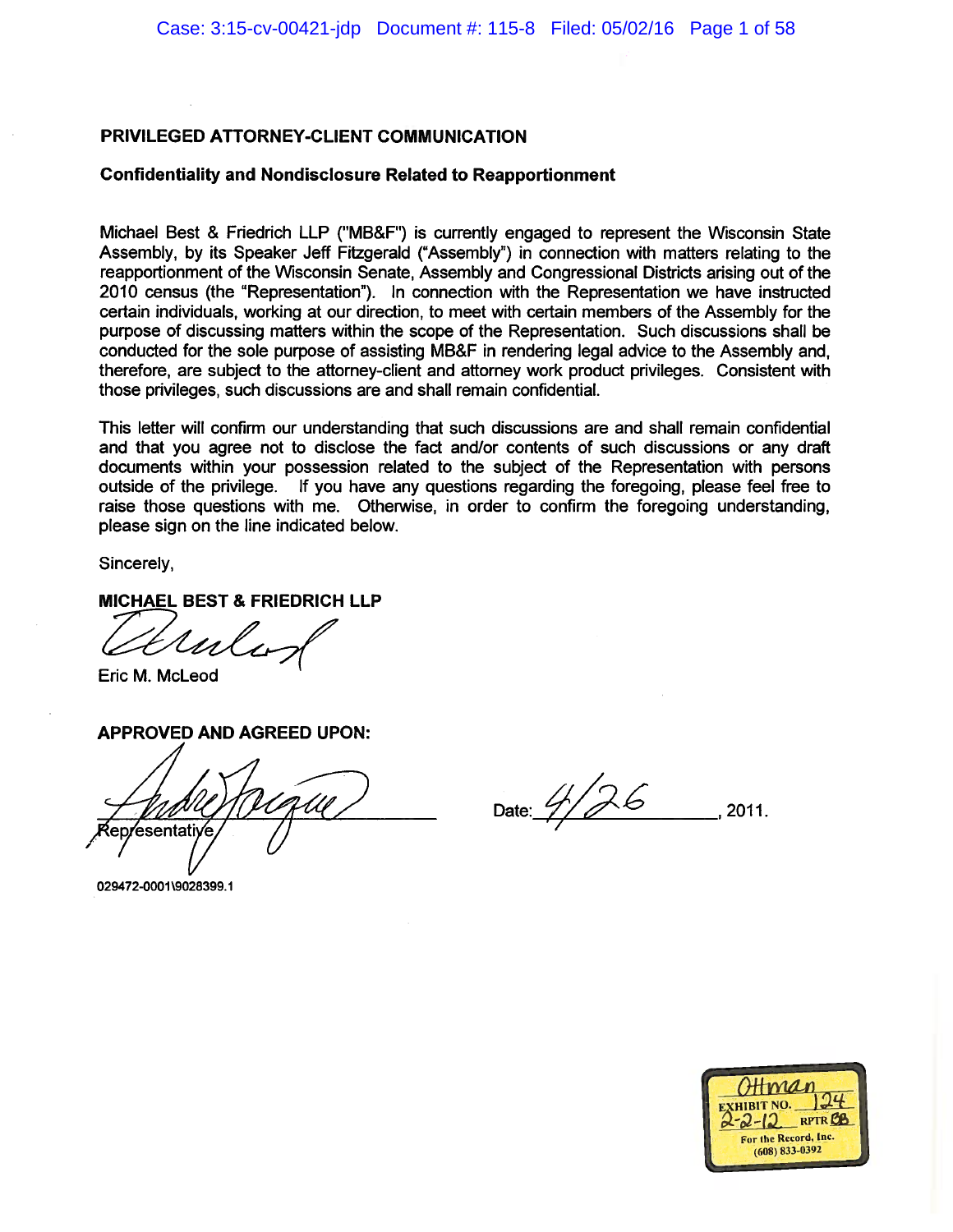## **Confidentiality and Nondisclosure Related to Reapportionment**

Michael Best & Friedrich LLP ("MB&F") is currently engaged to represent the Wisconsin State Assembly, by its Speaker Jeff Fitzgerald ("Assembly") in connection with matters relating to the reapportionment of the Wisconsin Senate, Assembly and Congressional Districts arising out of the 2010 census (the "Representation"). In connection with the Representation we have instructed certain individuals, working at our direction, to meet with certain members of the Assembly for the purpose of discussing matters within the scope of the Representation. Such discussions shall be conducted for the sole purpose of assisting MB&F in rendering legal advice to the Assembly and, therefore, are subject to the attorney-client and attorney work product privileges. Consistent with those privileges, such discussions are and shall remain confidential.

This letter will confirm our understanding that such discussions are and shall remain confidential and that you agree not to disclose the fact and/or contents of such discussions or any draft documents within your possession related to the subject of the Representation with persons outside of the privilege. If you have any questions regarding the foregoing, please feel free to raise those questions with me. Otherwise, in order to confirm the foregoing understanding, please sign on the line indicated below.

Sincerely,

MICHAEL BEST & ERIEDRICH LLP

Lunder

Eric M. McLeod

**APPROVED AND AGREED UPON:** 

Reprešentativ

Date:  $4-\sqrt{2}-11$ , 2011.

029472-0001\9028399.1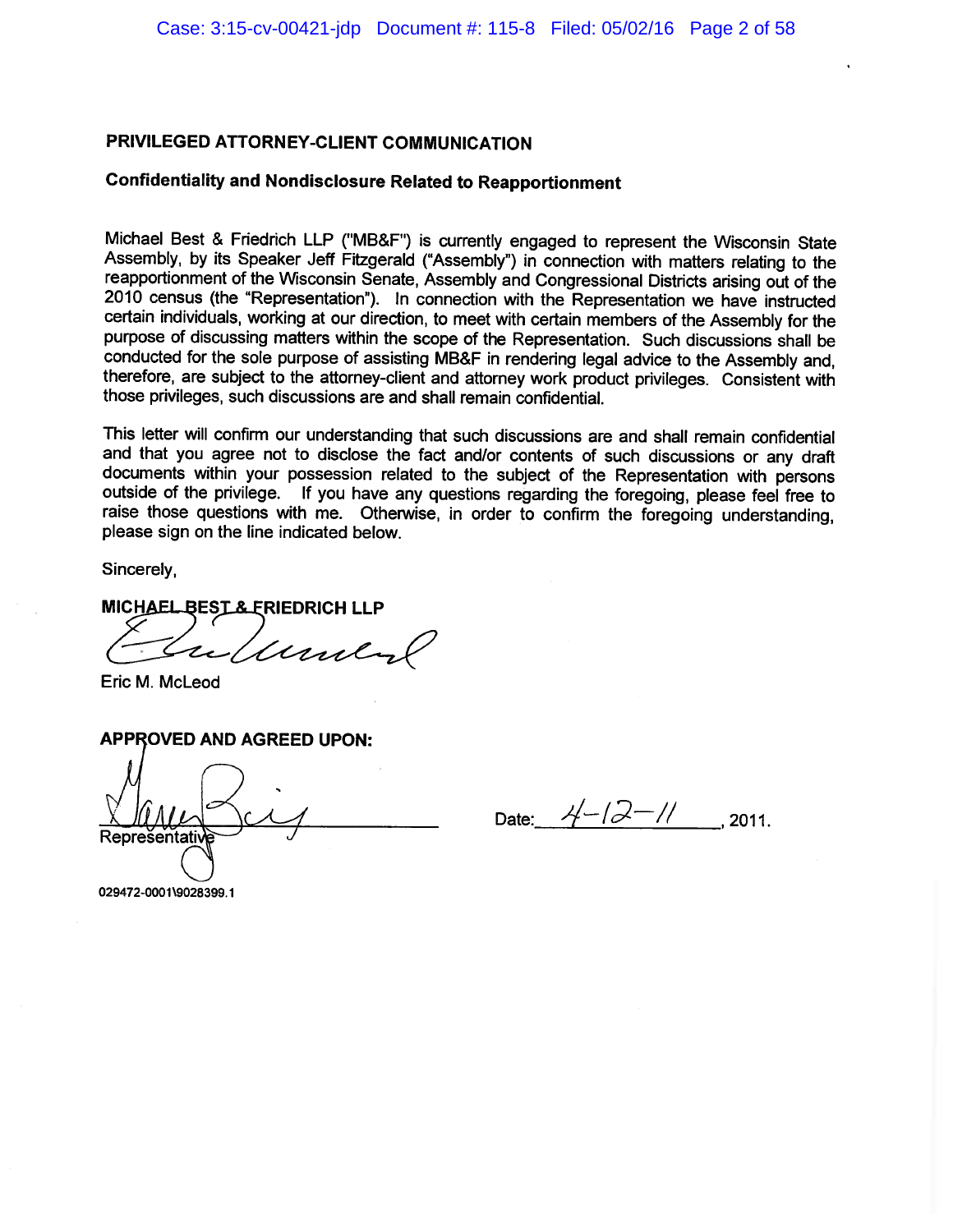### **Confidentiality and Nondisclosure Related to Reapportionment**

Michael Best & Friedrich LLP ("MB&F") is currently engaged to represent the Wisconsin State Assembly, by its Speaker Jeff Fitzgerald ("Assembly") in connection with matters relating to the reapportionment of the Wisconsin Senate, Assembly and Congressional Districts arising out of the 2010 census (the "Representation"). In connection with the Representation we have instructed certain individuals, working at our direction, to meet with certain members of the Assembly for the purpose of discussing matters within the scope of the Representation. Such discussions shall be conducted for the sole purpose of assisting MB&F in rendering legal advice to the Assembly and, therefore, are subject to the attorney-client and attorney work product privileges. Consistent with those privileges, such discussions are and shall remain confidential.

This letter will confirm our understanding that such discussions are and shall remain confidential and that you agree not to disclose the fact and/or contents of such discussions or any draft documents within your possession related to the subject of the Representation with persons outside of the privilege. If you have any questions regarding the foregoing, please feel free to raise those questions with me. Otherwise, in order to confirm the foregoing understanding, please sign on the line indicated below.

Sincerely,

**MICHAEL BEST & FRIEDRICH LLP** 

Eric M. McLeod

**APPROVED AND AGREED UPON:** 

Representative

Date:  $\frac{1}{2}$ 

2011.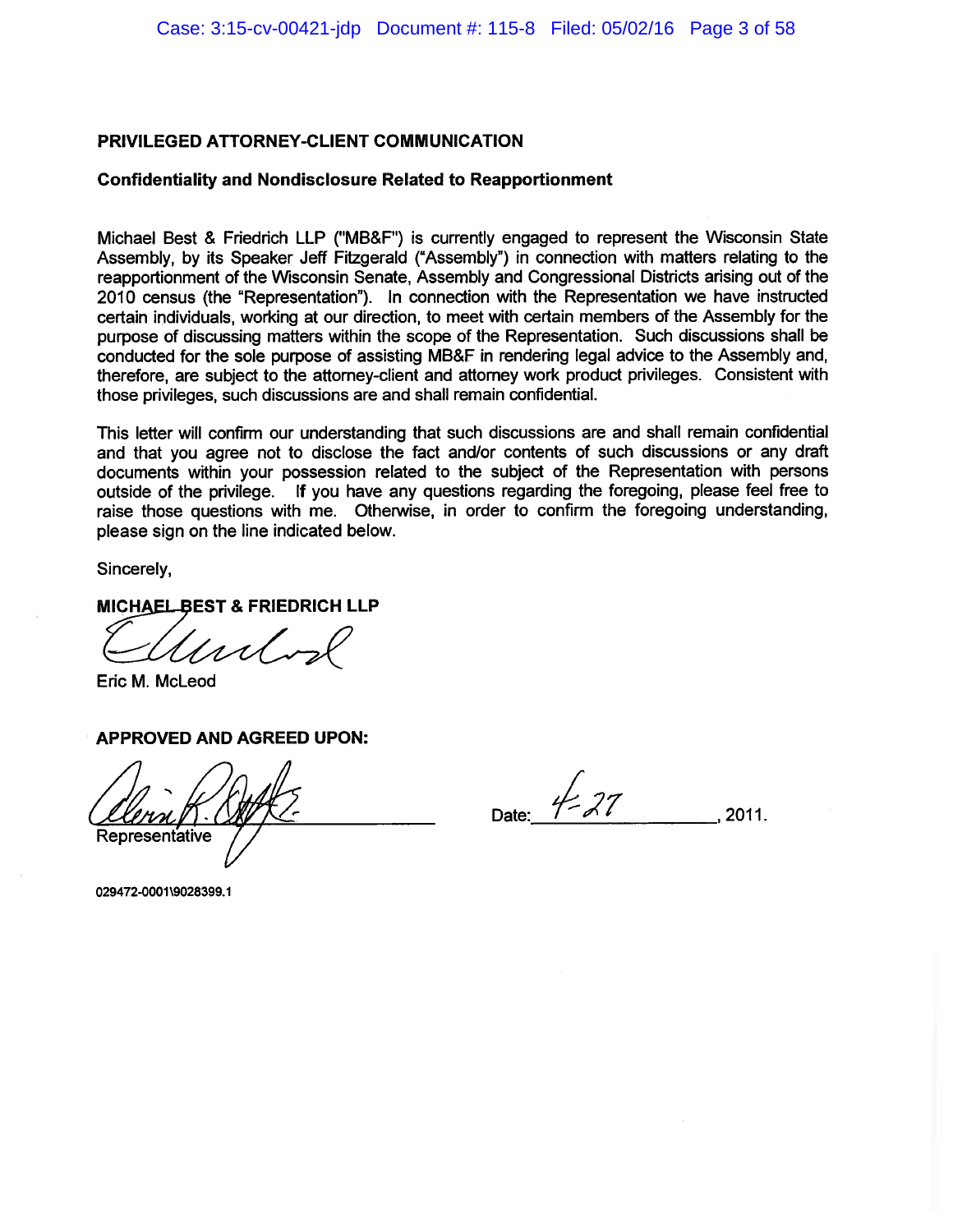#### **Confidentiality and Nondisclosure Related to Reapportionment**

Michael Best & Friedrich LLP ("MB&F") is currently engaged to represent the Wisconsin State Assembly, by its Speaker Jeff Fitzgerald ("Assembly") in connection with matters relating to the reapportionment of the Wisconsin Senate, Assembly and Congressional Districts arising out of the 2010 census (the "Representation"). In connection with the Representation we have instructed certain individuals, working at our direction, to meet with certain members of the Assembly for the purpose of discussing matters within the scope of the Representation. Such discussions shall be conducted for the sole purpose of assisting MB&F in rendering legal advice to the Assembly and. therefore, are subject to the attorney-client and attorney work product privileges. Consistent with those privileges, such discussions are and shall remain confidential.

This letter will confirm our understanding that such discussions are and shall remain confidential and that you agree not to disclose the fact and/or contents of such discussions or any draft documents within your possession related to the subject of the Representation with persons outside of the privilege. If you have any questions regarding the foregoing, please feel free to raise those questions with me. Otherwise, in order to confirm the foregoing understanding. please sign on the line indicated below.

Sincerely,

**MICHAEL BEST & FRIEDRICH LLP** 

,<br>,,,l,

Eric M. McLeod

**APPROVED AND AGREED UPON:** 

Date: Apr $121$ 2011. Representativ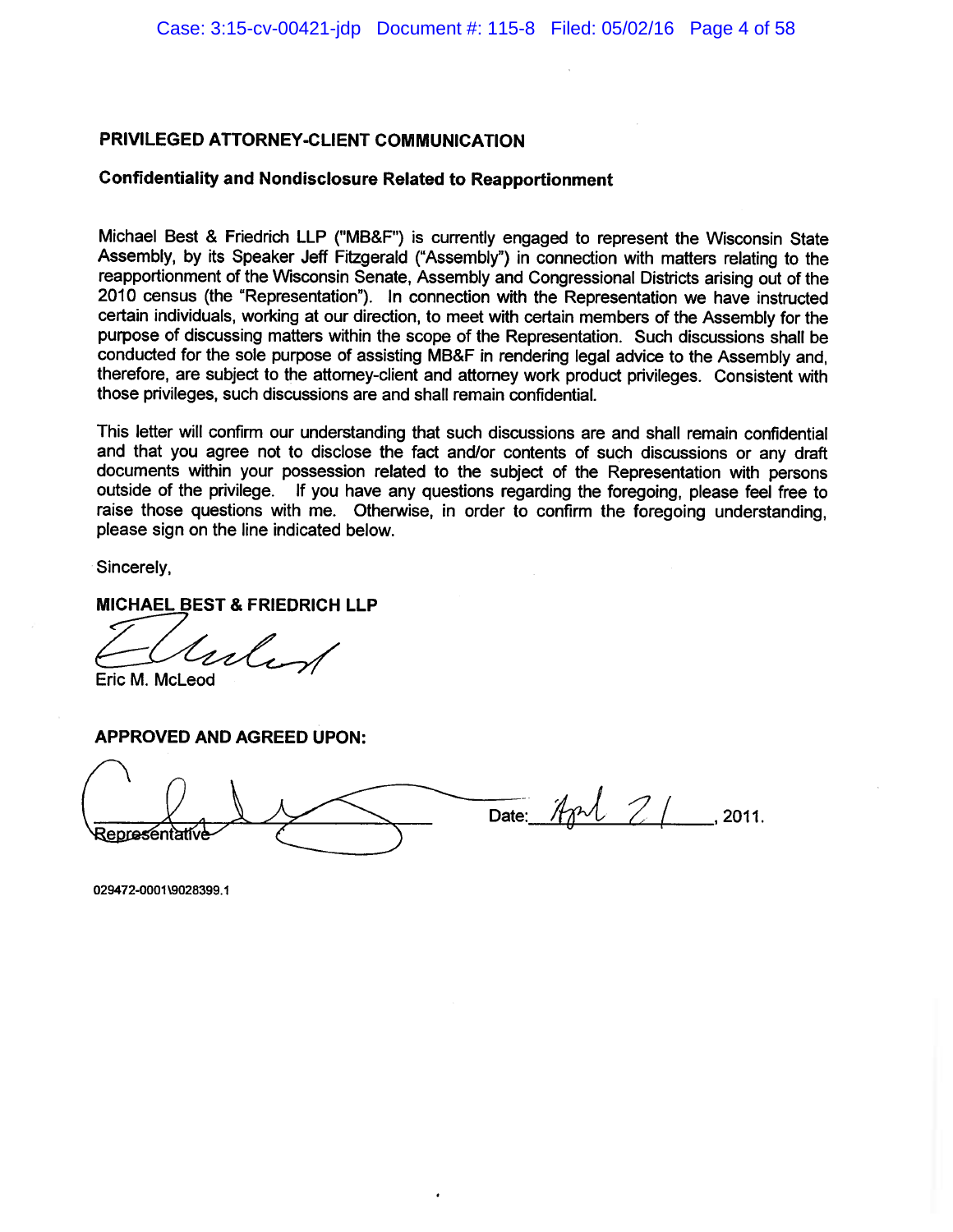### **Confidentiality and Nondisclosure Related to Reapportionment**

Michael Best & Friedrich LLP ("MB&F") is currently engaged to represent the Wisconsin State Assembly, by its Speaker Jeff Fitzgerald ("Assembly") in connection with matters relating to the reapportionment of the Wisconsin Senate, Assembly and Congressional Districts arising out of the 2010 census (the "Representation"). In connection with the Representation we have instructed certain individuals, working at our direction, to meet with certain members of the Assembly for the purpose of discussing matters within the scope of the Representation. Such discussions shall be conducted for the sole purpose of assisting MB&F in rendering legal advice to the Assembly and. therefore, are subject to the attorney-client and attorney work product privileges. Consistent with those privileges, such discussions are and shall remain confidential.

This letter will confirm our understanding that such discussions are and shall remain confidential and that you agree not to disclose the fact and/or contents of such discussions or any draft documents within your possession related to the subject of the Representation with persons outside of the privilege. If you have any questions regarding the foregoing, please feel free to raise those questions with me. Otherwise, in order to confirm the foregoing understanding, please sign on the line indicated below.

Sincerely.

MICHAEL BEST & FRIEDRICH LLP

in Quintos

Eric M. McLeod

**APPROVED AND AGREED UPON** 

Date:  $4/14$ 2011.

Representative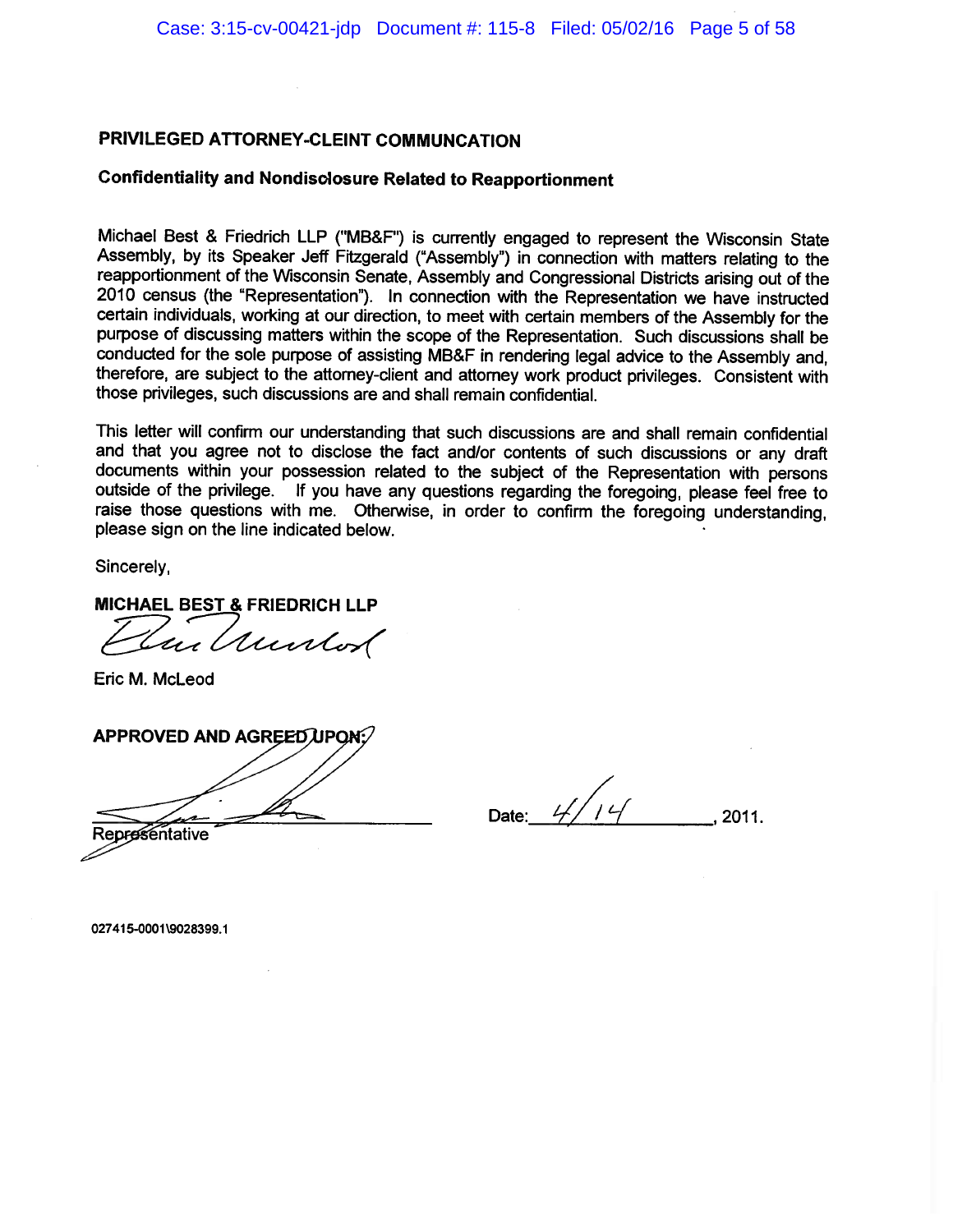#### **Confidentiality and Nondisclosure Related to Reapportionment**

Michael Best & Friedrich LLP ("MB&F") is currently engaged to represent the Wisconsin State Assembly, by its Speaker Jeff Fitzgerald ("Assembly") in connection with matters relating to the reapportionment of the Wisconsin Senate, Assembly and Congressional Districts arising out of the 2010 census (the "Representation"). In connection with the Representation we have instructed certain individuals, working at our direction, to meet with certain members of the Assembly for the purpose of discussing matters within the scope of the Representation. Such discussions shall be conducted for the sole purpose of assisting MB&F in rendering legal advice to the Assembly and. therefore, are subject to the attorney-client and attorney work product privileges. Consistent with those privileges, such discussions are and shall remain confidential.

This letter will confirm our understanding that such discussions are and shall remain confidential and that you agree not to disclose the fact and/or contents of such discussions or any draft documents within your possession related to the subject of the Representation with persons outside of the privilege. If you have any questions regarding the foregoing, please feel free to raise those questions with me. Otherwise, in order to confirm the foregoing understanding. please sign on the line indicated below.

Sincerely,

**MICHAEL BEST & FRIEDRICH LLP** 

undol

Eric M. McLeod

**APPROVED AND AGREED UPON:** 

unt Representat

Date:  $0\frac{y}{z}0\frac{z}{z}$  $.2011.$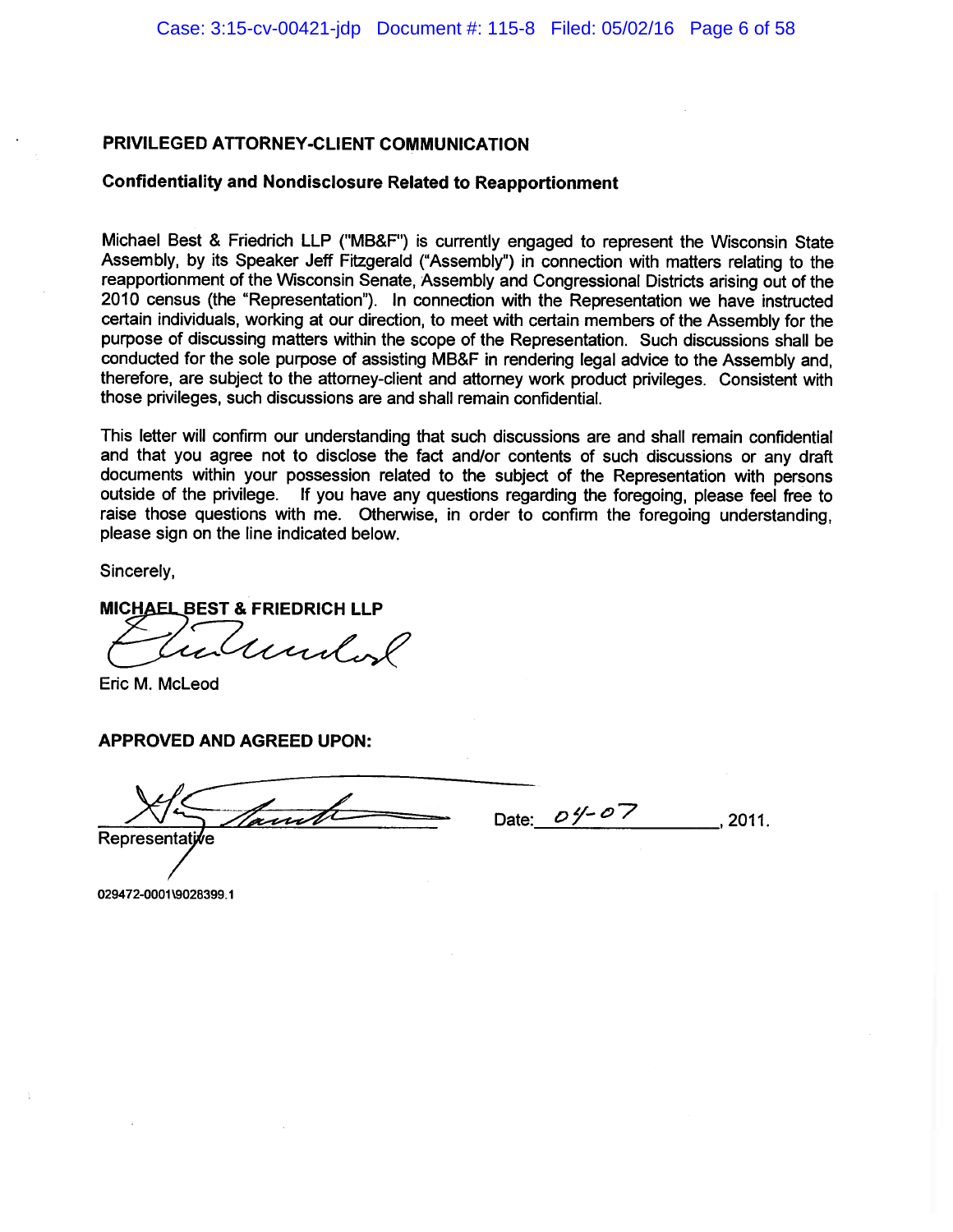### **Confidentiality and Nondisclosure Related to Reapportionment**

Michael Best & Friedrich LLP ("MB&F") is currently engaged to represent the Wisconsin State Assembly, by its Speaker Jeff Fitzgerald ("Assembly") in connection with matters relating to the reapportionment of the Wisconsin Senate, Assembly and Congressional Districts arising out of the 2010 census (the "Representation"). In connection with the Representation we have instructed certain individuals, working at our direction, to meet with certain members of the Assembly for the purpose of discussing matters within the scope of the Representation. Such discussions shall be conducted for the sole purpose of assisting MB&F in rendering legal advice to the Assembly and, therefore, are subject to the attorney-client and attorney work product privileges. Consistent with those privileges, such discussions are and shall remain confidential.

This letter will confirm our understanding that such discussions are and shall remain confidential and that you agree not to disclose the fact and/or contents of such discussions or any draft documents within your possession related to the subject of the Representation with persons outside of the privilege. If you have any questions regarding the foregoing, please feel free to raise those questions with me. Otherwise, in order to confirm the foregoing understanding, please sign on the line indicated below.

Sincerely,

**MICHAEL BEST & FRIEDRICH LLP** 

Mul

Eric M. McLeod

**APPROVED AND AGREED UPON:** 

Date:  $\mathcal{M}$ AY 4 ... 2011.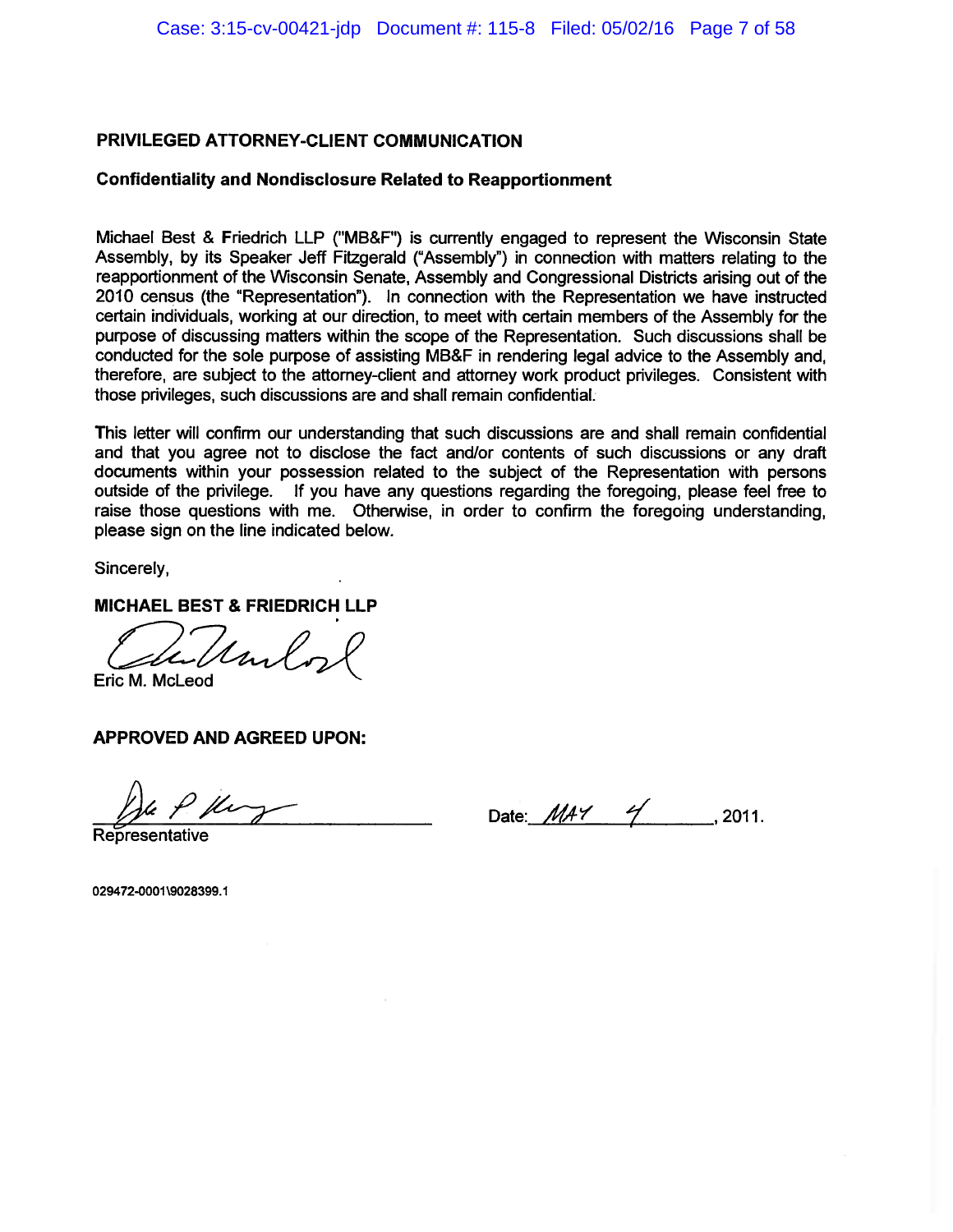#### **Confidentiality and Nondisclosure Related to Reapportionment**

Michael Best & Friedrich LLP ("MB&F") is currently engaged to represent the Wisconsin State Assembly, by its Speaker Jeff Fitzgerald ("Assembly") in connection with matters relating to the reapportionment of the Wisconsin Senate, Assembly and Congressional Districts arising out of the 2010 census (the "Representation"). In connection with the Representation we have instructed certain individuals, working at our direction, to meet with certain members of the Assembly for the purpose of discussing matters within the scope of the Representation. Such discussions shall be conducted for the sole purpose of assisting MB&F in rendering legal advice to the Assembly and, therefore, are subject to the attorney-client and attorney work product privileges. Consistent with those privileges, such discussions are and shall remain confidential.

This letter will confirm our understanding that such discussions are and shall remain confidential and that you agree not to disclose the fact and/or contents of such discussions or any draft documents within your possession related to the subject of the Representation with persons outside of the privilege. If you have any questions regarding the foregoing, please feel free to raise those questions with me. Otherwise, in order to confirm the foregoing understanding, please sign on the line indicated below.

Sincerely,

MICHAEL BEST & FRIEDRICH LLP

und

Eric M. McLeod

**APPROVED AND AGREED UPON:** 

**Representative** 

Date:  $4-6-11$  . 2011.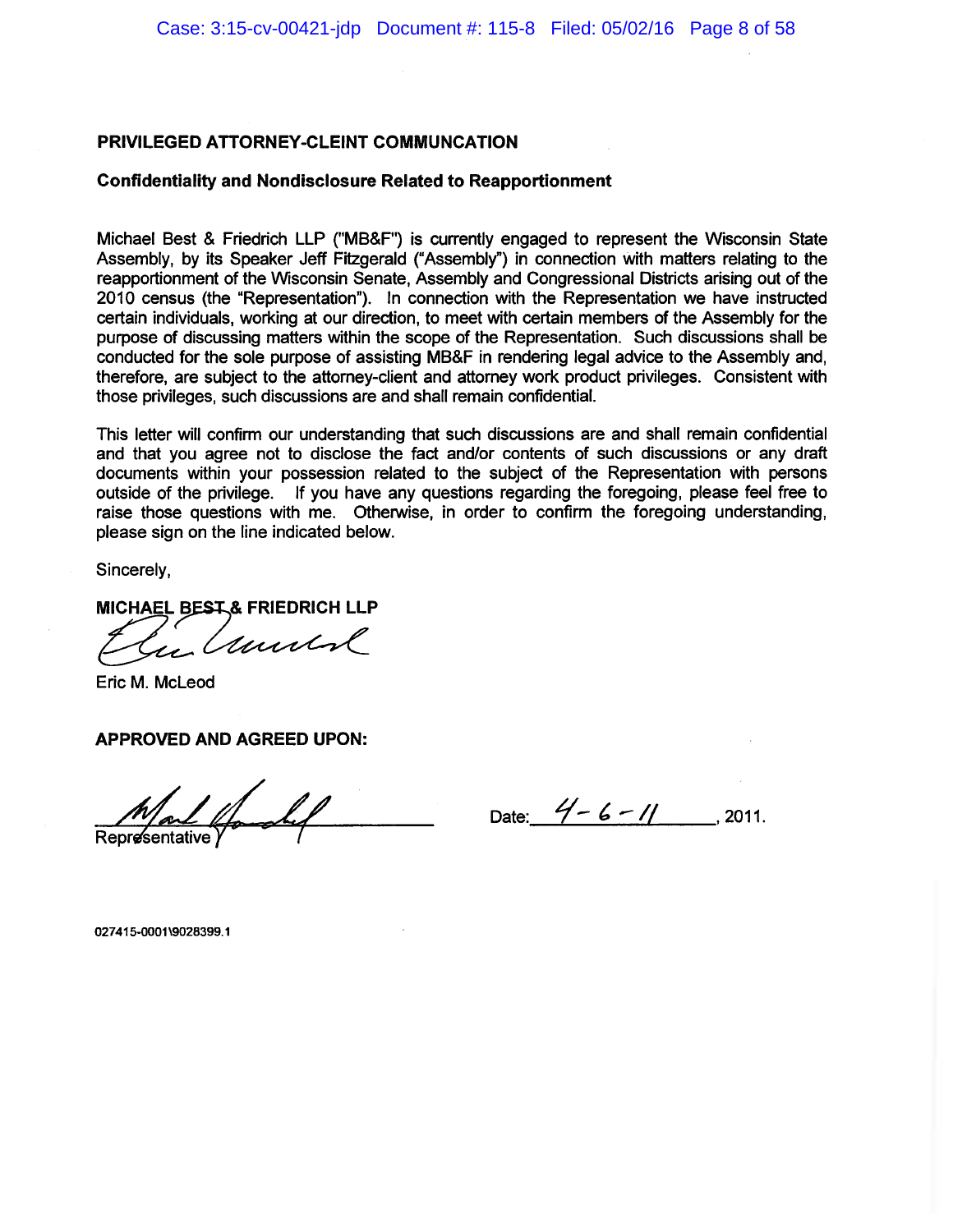# **Confidentiality and Nondisclosure Related to Reapportionment**

Michael Best & Friedrich LLP ("MB&F") is currently engaged to represent the Wisconsin State Assembly, by its Speaker Jeff Fitzgerald ("Assembly") in connection with matters relating to the reapportionment of the Wisconsin Senate, Assembly and Congressional Districts arising out of the 2010 census (the "Representation"). In connection with the Representation we have instructed certain individuals, working at our direction, to meet with certain members of the Assembly for the purpose of discussing matters within the scope of the Representation. Such discussions shall be conducted for the sole purpose of assisting MB&F in rendering legal advice to the Assembly and, therefore, are subject to the attorney-client and attorney work product privileges. Consistent with those privileges, such discussions are and shall remain confidential.

This letter will confirm our understanding that such discussions are and shall remain confidential and that you agree not to disclose the fact and/or contents of such discussions or any draft documents within your possession related to the subject of the Representation with persons outside of the privilege. If you have any questions regarding the foregoing, please feel free to raise those questions with me. Otherwise, in order to confirm the foregoing understanding, please sign on the line indicated below.

Sincerely.

#### **MICHAEL BEST & FRIEDRICH LLP**

Mulos Eric M. McLeod

APPROVED AND AGREED UPON:

epresentative!

Date:  $\mathscr{Q}_1$  $-$  , 2011.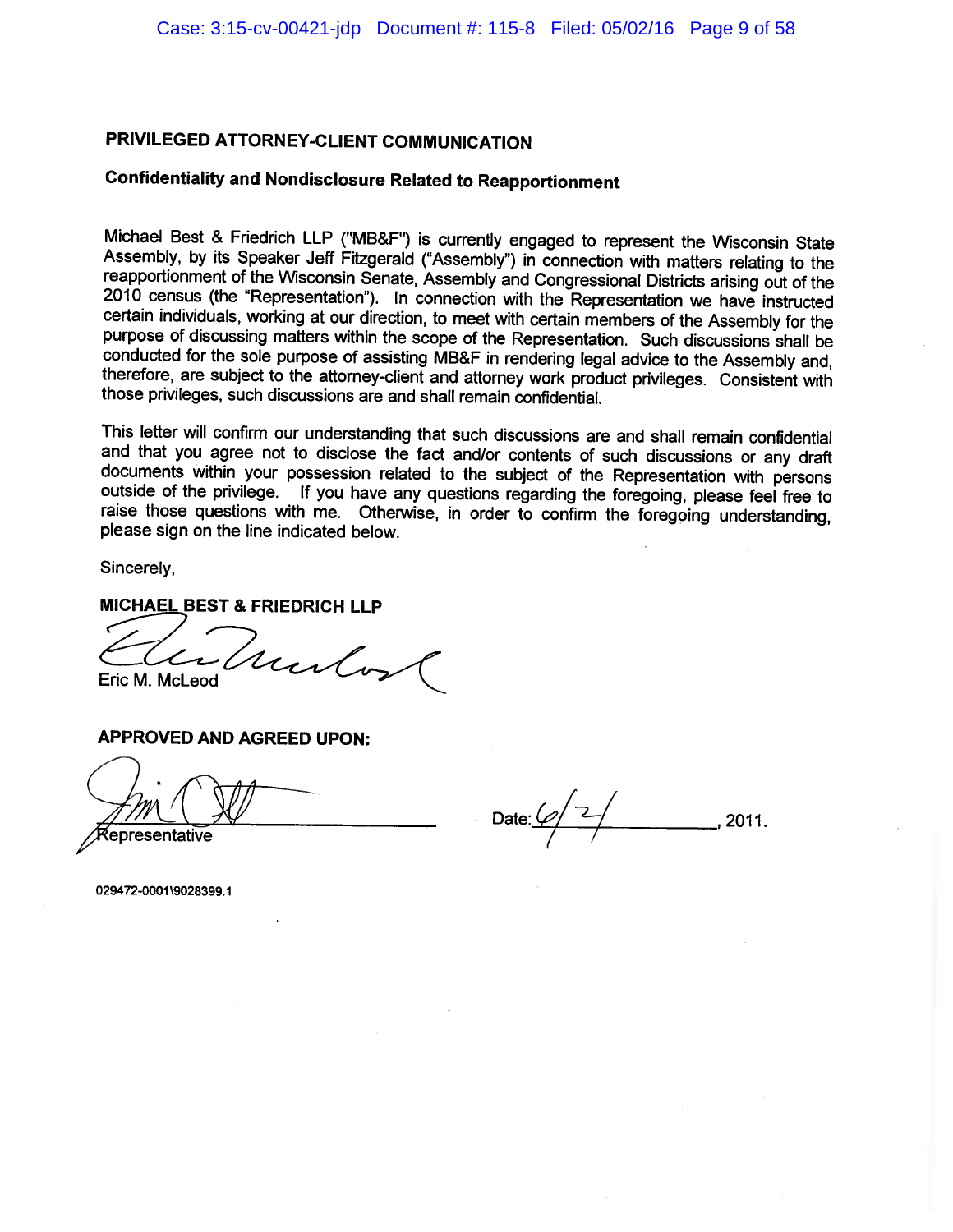### **Confidentiality and Nondisclosure Related to Reapportionment**

Michael Best & Friedrich LLP ("MB&F") is currently engaged to represent the Wisconsin State Assembly, by its Speaker Jeff Fitzgerald ("Assembly") in connection with matters relating to the reapportionment of the Wisconsin Senate, Assembly and Congressional Districts arising out of the 2010 census (the "Representation"). In connection with the Representation we have instructed certain individuals, working at our direction, to meet with certain members of the Assembly for the purpose of discussing matters within the scope of the Representation. Such discussions shall be conducted for the sole purpose of assisting MB&F in rendering legal advice to the Assembly and, therefore, are subject to the attorney-client and attorney work product privileges. Consistent with those privileges, such discussions are and shall remain confidential.

This letter will confirm our understanding that such discussions are and shall remain confidential and that you agree not to disclose the fact and/or contents of such discussions or any draft documents within your possession related to the subject of the Representation with persons outside of the privilege. If you have any questions regarding the foregoing, please feel free to raise those questions with me. Otherwise, in order to confirm the foregoing understanding, please sign on the line indicated below.

Sincerely,

MICHAEL BEST & FRIEDRICH LLP

Under Eric M. McLeod

**APPROVED AND AGREED UPON: Representative** 

Date:  $4 - 7$  2011.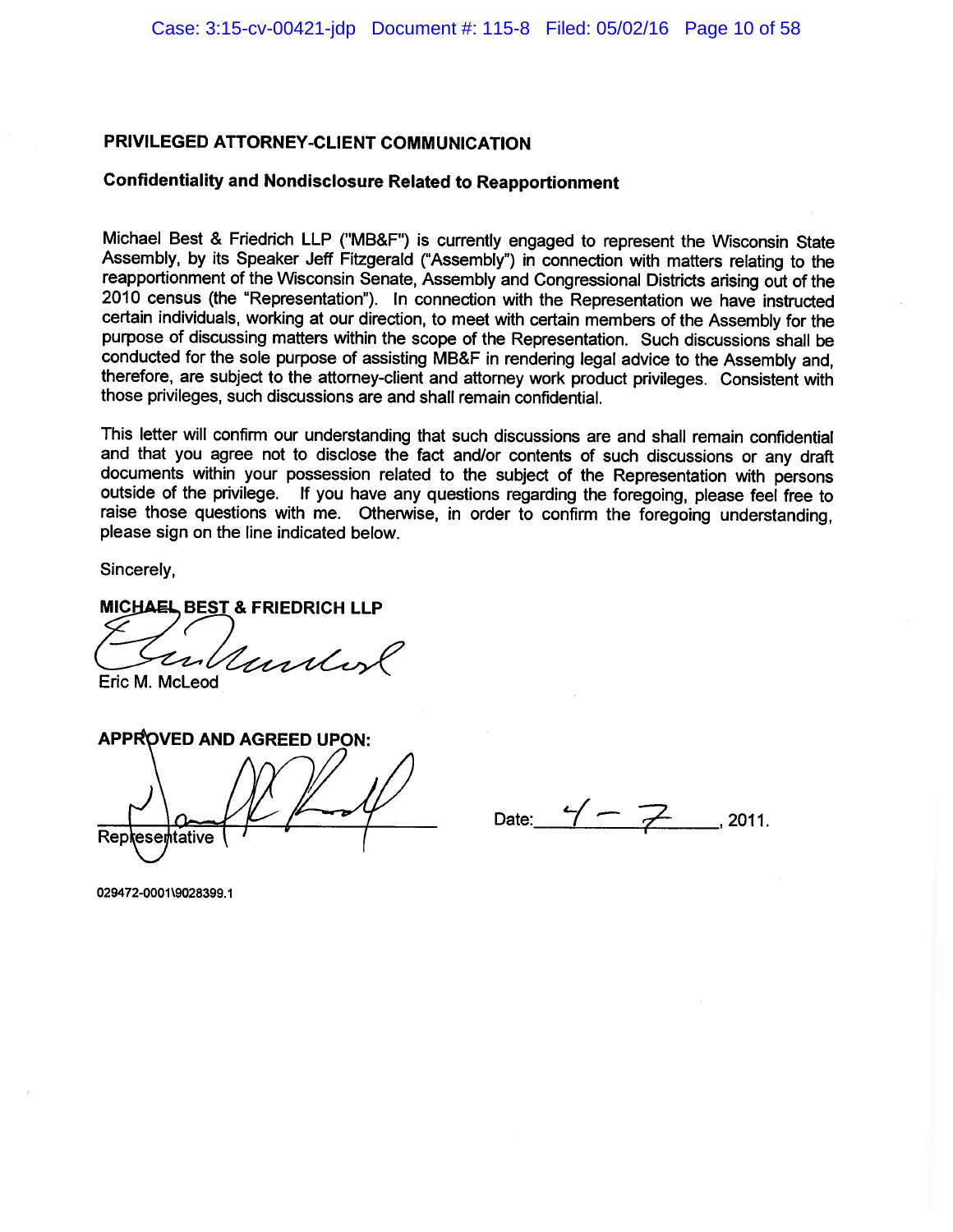### **Confidentiality and Nondisclosure Related to Reapportionment**

Michael Best & Friedrich LLP ("MB&F") is currently engaged to represent the Wisconsin State Assembly, by its Speaker Jeff Fitzgerald ("Assembly") in connection with matters relating to the reapportionment of the Wisconsin Senate, Assembly and Congressional Districts arising out of the 2010 census (the "Representation"). In connection with the Representation we have instructed certain individuals, working at our direction, to meet with certain members of the Assembly for the purpose of discussing matters within the scope of the Representation. Such discussions shall be conducted for the sole purpose of assisting MB&F in rendering legal advice to the Assembly and. therefore, are subject to the attorney-client and attorney work product privileges. Consistent with those privileges, such discussions are and shall remain confidential.

This letter will confirm our understanding that such discussions are and shall remain confidential and that you agree not to disclose the fact and/or contents of such discussions or any draft documents within your possession related to the subject of the Representation with persons outside of the privilege. If you have any questions regarding the foregoing, please feel free to raise those questions with me. Otherwise, in order to confirm the foregoing understanding. please sign on the line indicated below.

Sincerely,

MICHAEL-BEST & FRIEDRICH LLP

Unley Eric M. McLeod

**APPROVED AND AGREED UPON:** 

<u>tyrdelly</u>

Date:  $4-20$  $.2011.$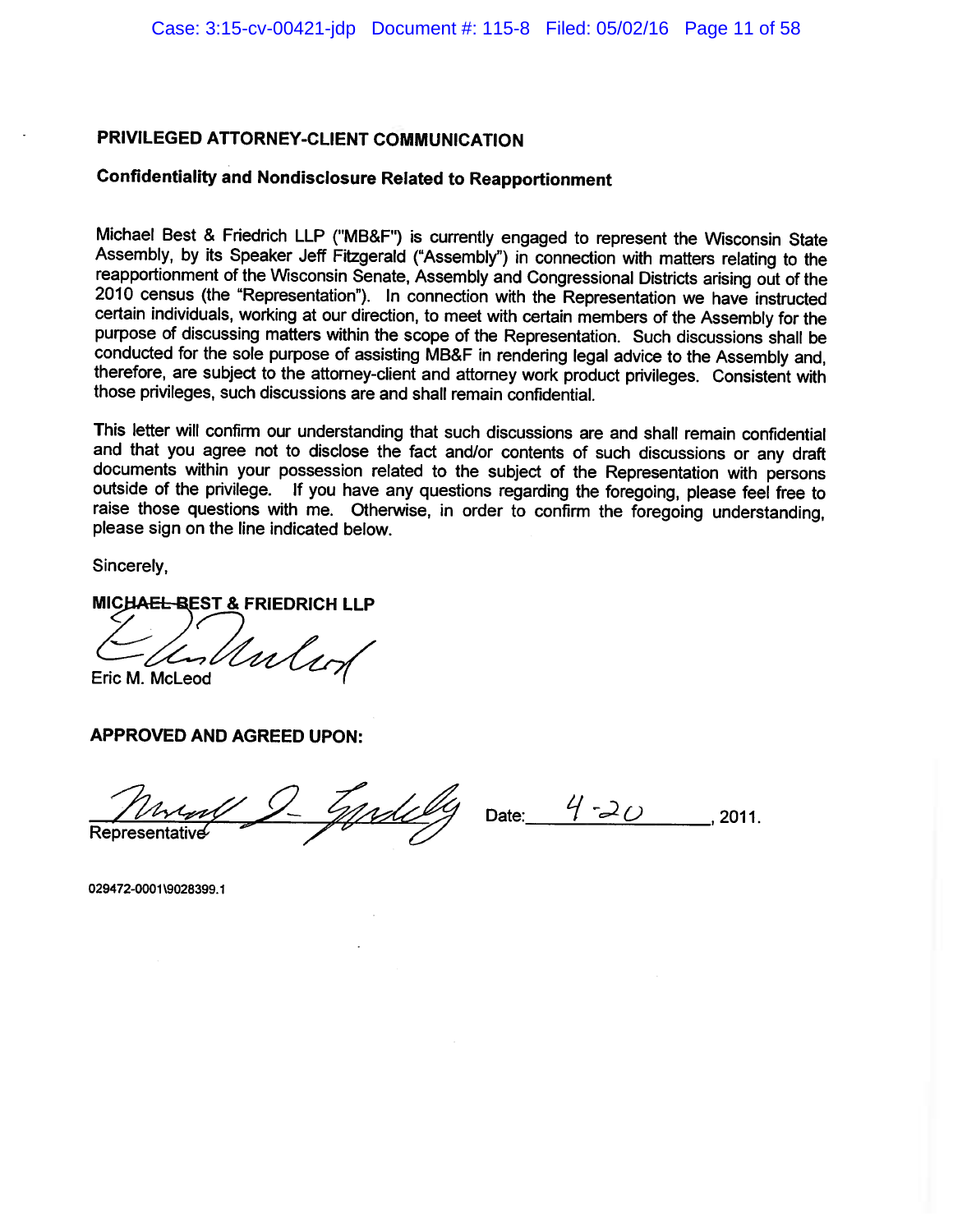### **Confidentiality and Nondisclosure Related to Reapportionment**

Michael Best & Friedrich LLP ("MB&F") is currently engaged to represent the Wisconsin State Assembly, by its Speaker Jeff Fitzgerald ("Assembly") in connection with matters relating to the reapportionment of the Wisconsin Senate, Assembly and Congressional Districts arising out of the 2010 census (the "Representation"). In connection with the Representation we have instructed certain individuals, working at our direction, to meet with certain members of the Assembly for the purpose of discussing matters within the scope of the Representation. Such discussions shall be conducted for the sole purpose of assisting MB&F in rendering legal advice to the Assembly and, therefore, are subject to the attorney-client and attorney work product privileges. Consistent with those privileges, such discussions are and shall remain confidential.

This letter will confirm our understanding that such discussions are and shall remain confidential and that you agree not to disclose the fact and/or contents of such discussions or any draft documents within your possession related to the subject of the Representation with persons outside of the privilege. If you have any questions regarding the foregoing, please feel free to raise those questions with me. Otherwise, in order to confirm the foregoing understanding, please sign on the line indicated below.

Sincerely,

### MICHAEL BEST & FRIEDRICH LLP

Undos

Eric M. McLeod

### **APPROVED AND AGREED UPON:**

Date:  $5/1/7/7$ , 2011.

Representative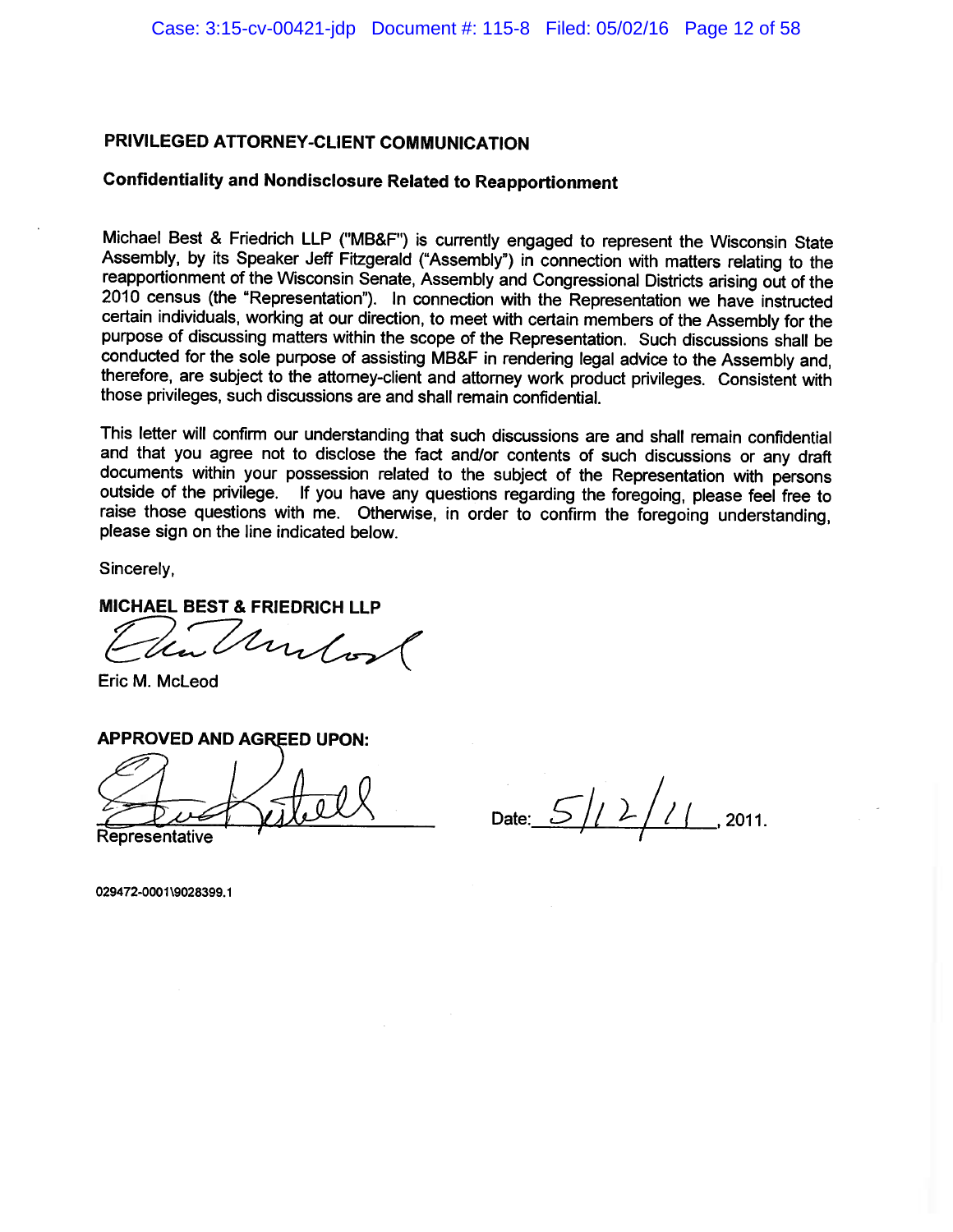#### **Confidentiality and Nondisclosure Related to Reapportionment**

Michael Best & Friedrich LLP ("MB&F") is currently engaged to represent the Wisconsin State Assembly, by its Speaker Jeff Fitzgerald ("Assembly") in connection with matters relating to the reapportionment of the Wisconsin Senate, Assembly and Congressional Districts arising out of the 2010 census (the "Representation"). In connection with the Representation we have instructed certain individuals, working at our direction, to meet with certain members of the Assembly for the purpose of discussing matters within the scope of the Representation. Such discussions shall be conducted for the sole purpose of assisting MB&F in rendering legal advice to the Assembly and, therefore, are subject to the attorney-client and attorney work product privileges. Consistent with those privileges, such discussions are and shall remain confidential.

This letter will confirm our understanding that such discussions are and shall remain confidential and that you agree not to disclose the fact and/or contents of such discussions or any draft documents within your possession related to the subject of the Representation with persons outside of the privilege. If you have any questions regarding the foregoing, please feel free to raise those questions with me. Otherwise, in order to confirm the foregoing understanding, please sign on the line indicated below.

Sincerely,

MICHAEL BEST & FRIEDRICH LLP

Unis

Eric M. McLeod

### **APPROVED AND AGREED UPON:**

Date:  $\frac{4}{3}$  $.2011.$ 

Representative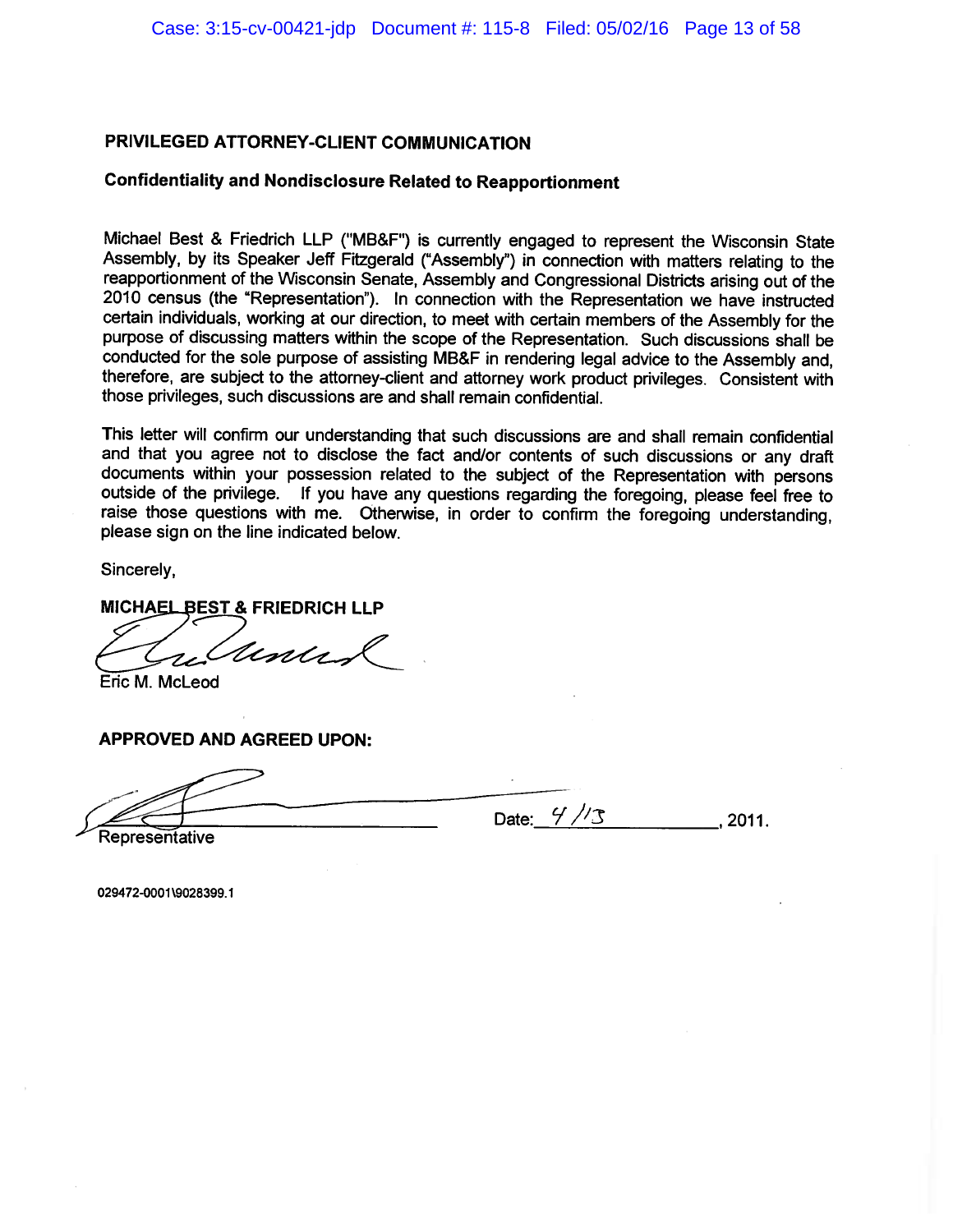### **Confidentiality and Nondisclosure Related to Reapportionment**

Michael Best & Friedrich LLP ("MB&F") is currently engaged to represent the Wisconsin State Assembly, by its Speaker Jeff Fitzgerald ("Assembly") in connection with matters relating to the reapportionment of the Wisconsin Senate, Assembly and Congressional Districts arising out of the 2010 census (the "Representation"). In connection with the Representation we have instructed certain individuals, working at our direction, to meet with certain members of the Assembly for the purpose of discussing matters within the scope of the Representation. Such discussions shall be conducted for the sole purpose of assisting MB&F in rendering legal advice to the Assembly and. therefore, are subject to the attorney-client and attorney work product privileges. Consistent with those privileges, such discussions are and shall remain confidential.

This letter will confirm our understanding that such discussions are and shall remain confidential and that you agree not to disclose the fact and/or contents of such discussions or any draft documents within your possession related to the subject of the Representation with persons outside of the privilege. If you have any questions regarding the foregoing, please feel free to raise those questions with me. Otherwise, in order to confirm the foregoing understanding. please sign on the line indicated below.

Sincerely,

MICHAEL BEST & FRIEDRICH LLP

Zur Unily

Eric M. McLeod

**APPROVED AND AGREED UPON:** 

In Murtha presentative

Date:  $\frac{4}{6} - \frac{1}{1}$ , 2011.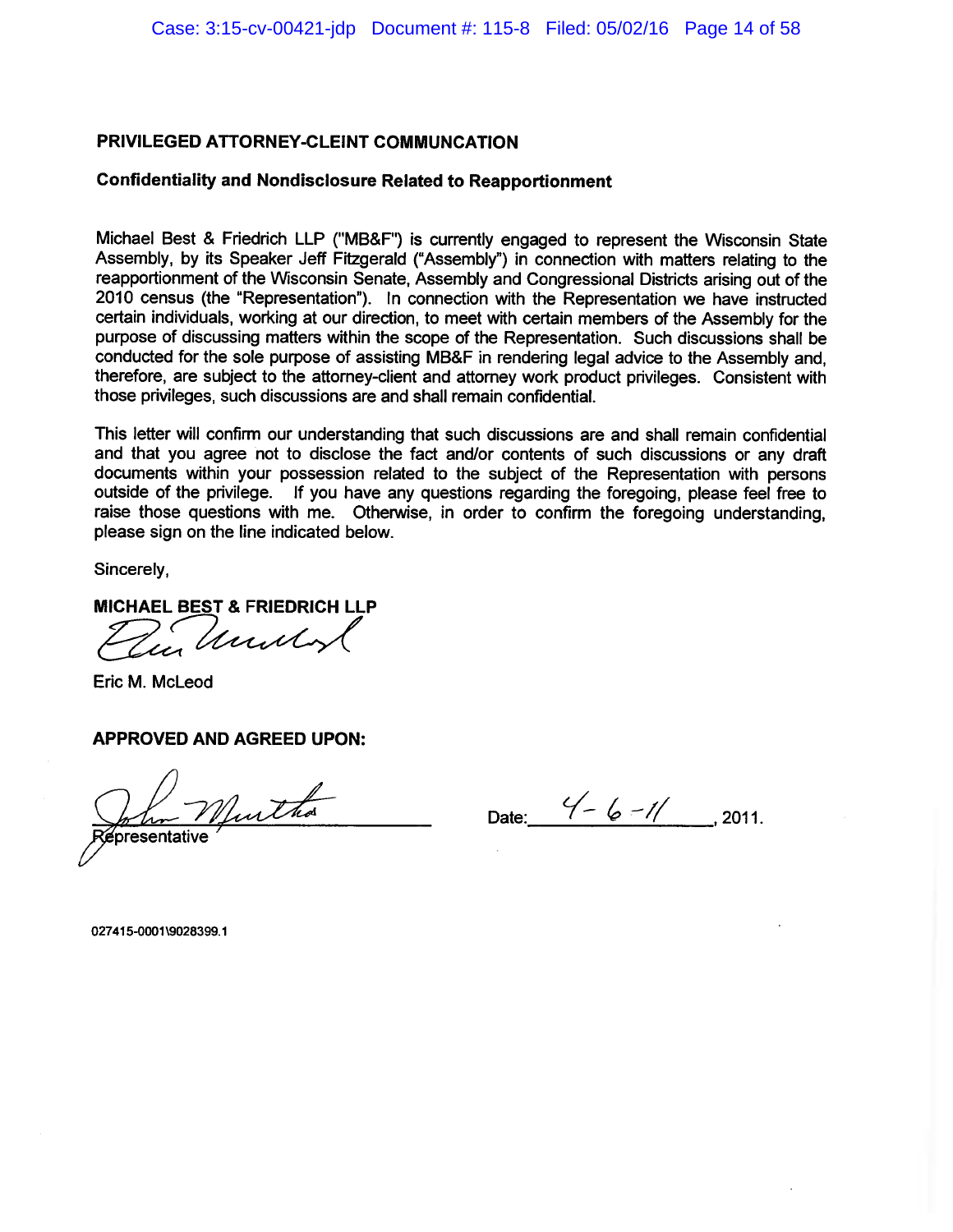### **Confidentiality and Nondisclosure Related to Reapportionment**

Michael Best & Friedrich LLP ("MB&F") is currently engaged to represent the Wisconsin State Assembly, by its Speaker Jeff Fitzgerald ("Assembly") in connection with matters relating to the reapportionment of the Wisconsin Senate, Assembly and Congressional Districts arising out of the 2010 census (the "Representation"). In connection with the Representation we have instructed certain individuals, working at our direction, to meet with certain members of the Assembly for the purpose of discussing matters within the scope of the Representation. Such discussions shall be conducted for the sole purpose of assisting MB&F in rendering legal advice to the Assembly and. therefore, are subject to the attorney-client and attorney work product privileges. Consistent with those privileges, such discussions are and shall remain confidential.

This letter will confirm our understanding that such discussions are and shall remain confidential and that you agree not to disclose the fact and/or contents of such discussions or any draft documents within your possession related to the subject of the Representation with persons outside of the privilege. If you have any questions regarding the foregoing, please feel free to raise those questions with me. Otherwise, in order to confirm the foregoing understanding. please sign on the line indicated below.

Sincerely,

### **MICHAEL BEST & FRIEDRICH LLP**

ume

Eric M. McLeod

**APPROVED AND AGREED UPON:** 

Date:  $\frac{2}{7}$ 2011.

**Representative**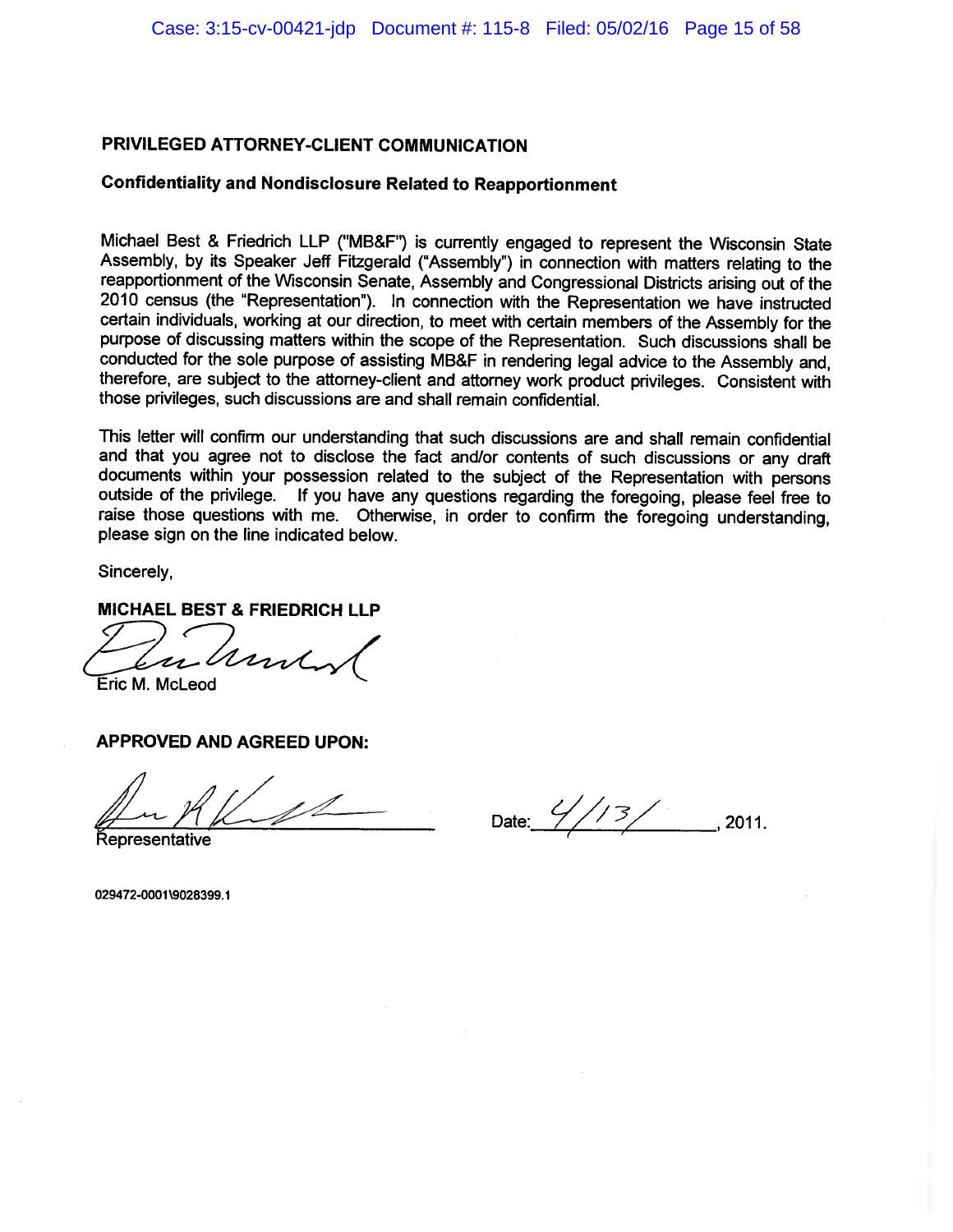## **Confidentiality and Nondisclosure Related to Reapportionment**

Michael Best & Friedrich LLP ("MB&F") is currently engaged to represent the Wisconsin State Assembly, by its Speaker Jeff Fitzgerald ("Assembly") in connection with matters relating to the reapportionment of the Wisconsin Senate, Assembly and Congressional Districts arising out of the 2010 census (the "Representation"). In connection with the Representation we have instructed certain individuals, working at our direction, to meet with certain members of the Assembly for the purpose of discussing matters within the scope of the Representation. Such discussions shall be conducted for the sole purpose of assisting MB&F in rendering legal advice to the Assembly and, therefore, are subject to the attorney-client and attorney work product privileges. Consistent with those privileges, such discussions are and shall remain confidential.

This letter will confirm our understanding that such discussions are and shall remain confidential and that you agree not to disclose the fact and/or contents of such discussions or any draft documents within your possession related to the subject of the Representation with persons outside of the privilege. If you have any questions regarding the foregoing, please feel free to raise those questions with me. Otherwise, in order to confirm the foregoing understanding. please sign on the line indicated below.

Sincerely,

MICHAEL-BEST & FRIEDRICH LLP

uls d Eric M. McLeod



Date:  $26$  April 2011.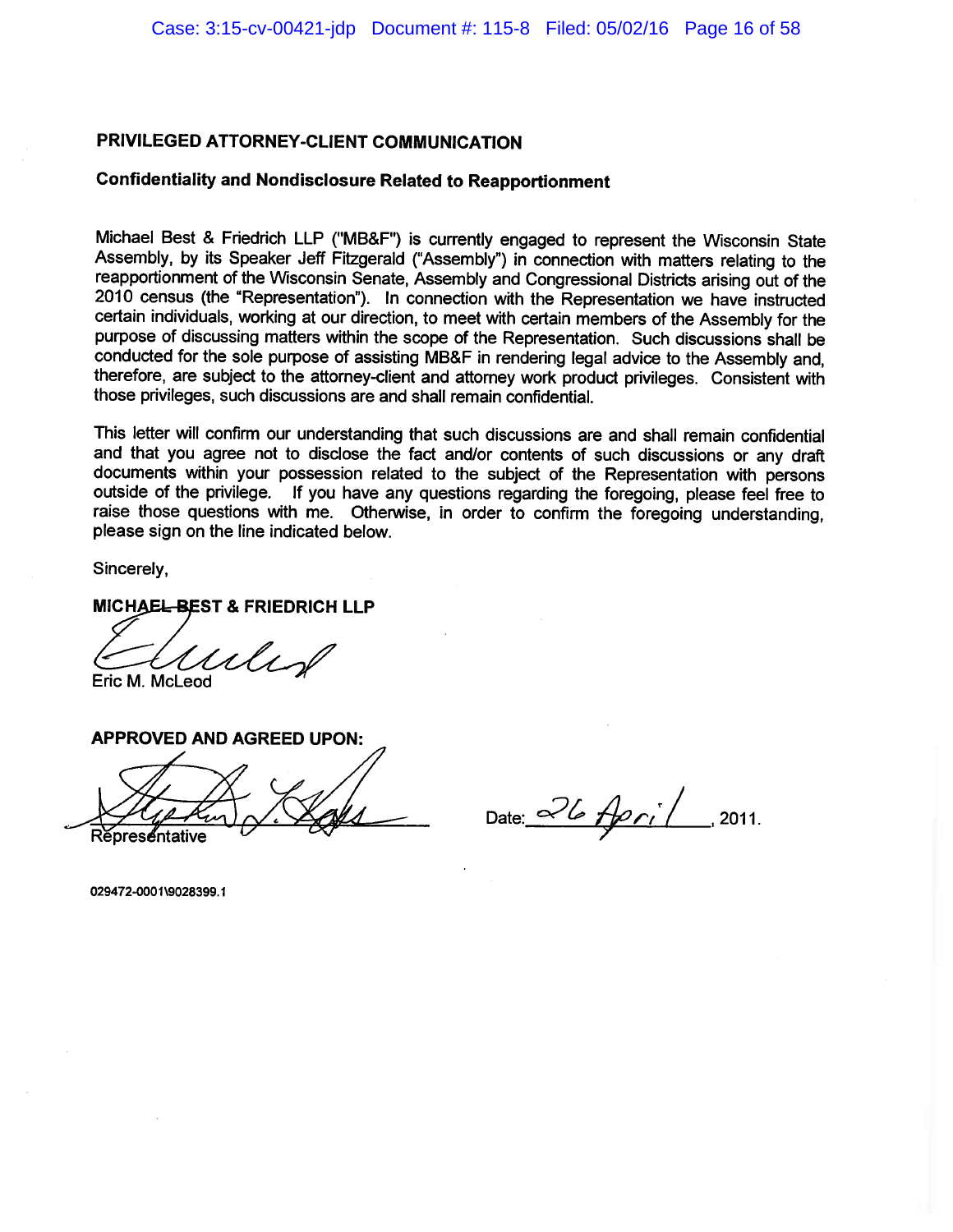## **Confidentiality and Nondisclosure Related to Reapportionment**

Michael Best & Friedrich LLP ("MB&F") is currently engaged to represent the Wisconsin State Assembly, by its Speaker Jeff Fitzgerald ("Assembly") in connection with matters relating to the reapportionment of the Wisconsin Senate, Assembly and Congressional Districts arising out of the 2010 census (the "Representation"). In connection with the Representation we have instructed certain individuals, working at our direction, to meet with certain members of the Assembly for the purpose of discussing matters within the scope of the Representation. Such discussions shall be conducted for the sole purpose of assisting MB&F in rendering legal advice to the Assembly and, therefore, are subject to the attorney-client and attorney work product privileges. Consistent with those privileges, such discussions are and shall remain confidential.

This letter will confirm our understanding that such discussions are and shall remain confidential and that you agree not to disclose the fact and/or contents of such discussions or any draft documents within your possession related to the subject of the Representation with persons outside of the privilege. If you have any questions regarding the foregoing, please feel free to raise those questions with me. Otherwise, in order to confirm the foregoing understanding, please sign on the line indicated below.

Sincerely,

**MICHAEL BEST & FRIEDRICH LLP** 

Eric M. McLeod

**APPROVED AND AGREED UPON:**  $x\downarrow26$ 2011. **Representative**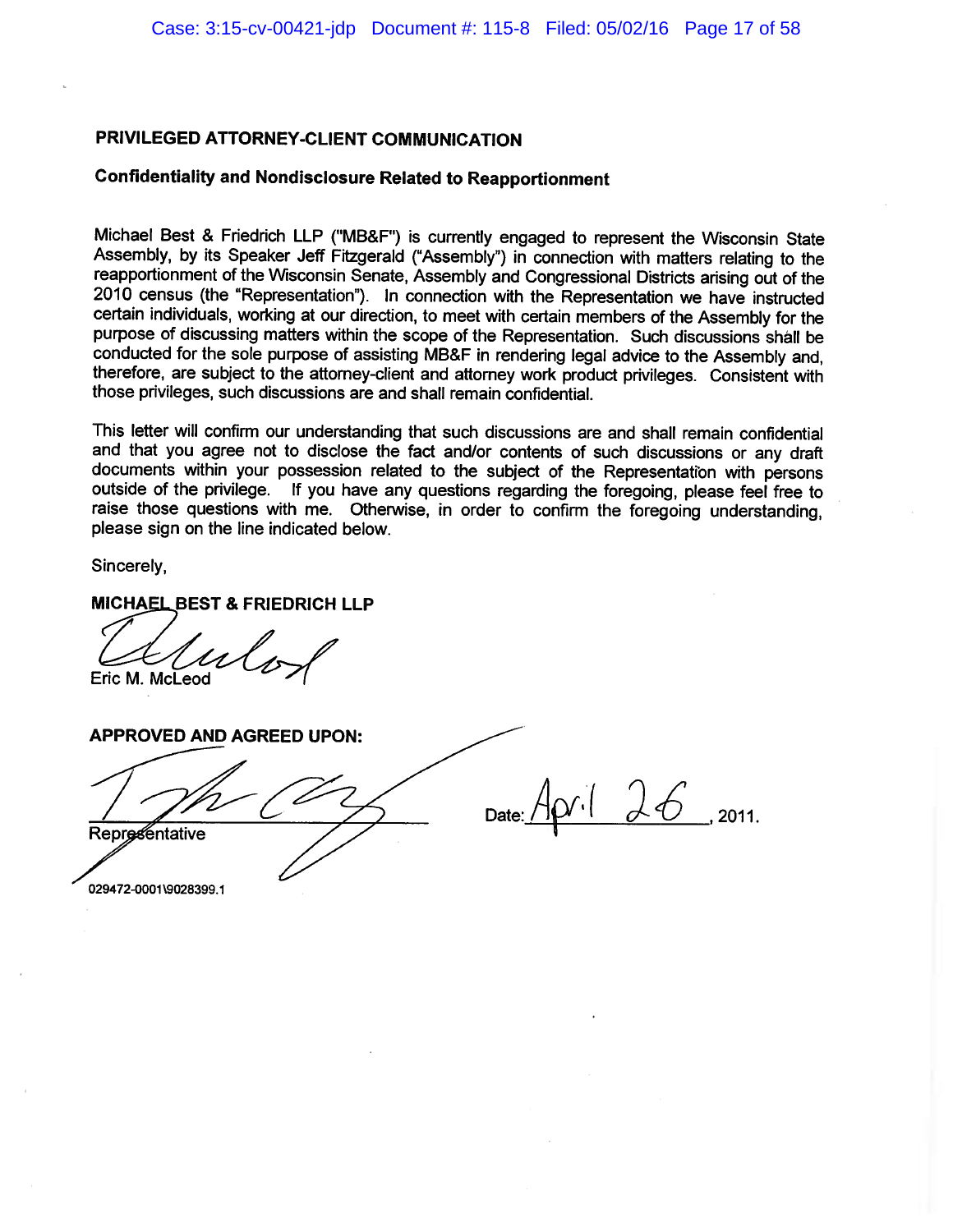# **Confidentiality and Nondisclosure Related to Reapportionment**

Michael Best & Friedrich LLP ("MB&F") is currently engaged to represent the Wisconsin State Assembly, by its Speaker Jeff Fitzgerald ("Assembly") in connection with matters relating to the reapportionment of the Wisconsin Senate, Assembly and Congressional Districts arising out of the 2010 census (the "Representation"). In connection with the Representation we have instructed certain individuals, working at our direction, to meet with certain members of the Assembly for the purpose of discussing matters within the scope of the Representation. Such discussions shall be conducted for the sole purpose of assisting MB&F in rendering legal advice to the Assembly and. therefore, are subject to the attorney-client and attorney work product privileges. Consistent with those privileges, such discussions are and shall remain confidential.

This letter will confirm our understanding that such discussions are and shall remain confidential and that you agree not to disclose the fact and/or contents of such discussions or any draft documents within your possession related to the subject of the Representation with persons outside of the privilege. If you have any questions regarding the foregoing, please feel free to raise those questions with me. Otherwise, in order to confirm the foregoing understanding. please sign on the line indicated below.

Sincerely,

MICHAEL-BEST & FRIEDRICH LLP

My

Eric M. McLeod

**APPROVED AND AGREED UPON:** 

 $4 - 27 - 11$ , 2011. Date:

Representative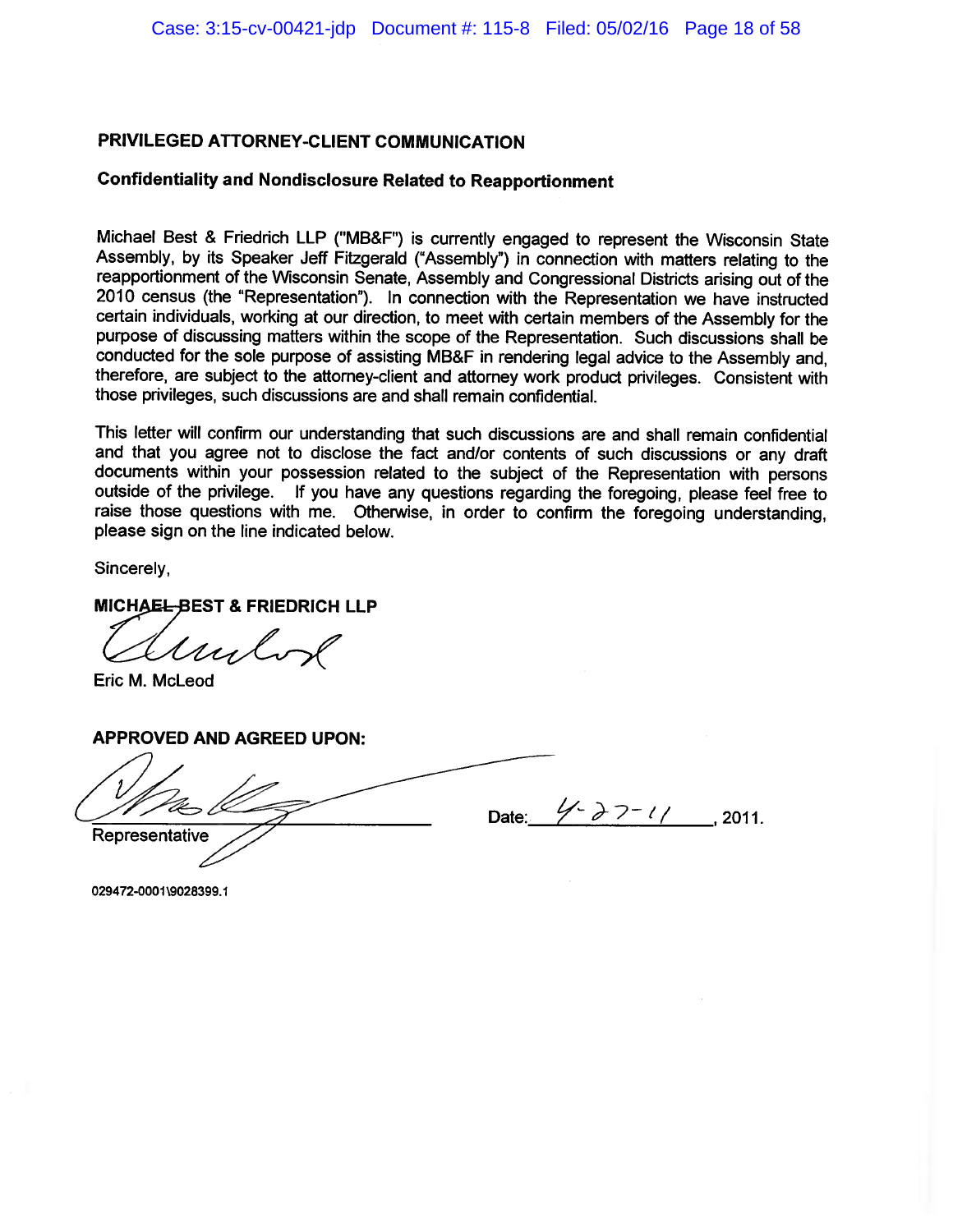# **Confidentiality and Nondisclosure Related to Reapportionment**

Michael Best & Friedrich LLP ("MB&F") is currently engaged to represent the Wisconsin State Assembly, by its Speaker Jeff Fitzgerald ("Assembly") in connection with matters relating to the reapportionment of the Wisconsin Senate, Assembly and Congressional Districts arising out of the 2010 census (the "Representation"). In connection with the Representation we have instructed certain individuals, working at our direction, to meet with certain members of the Assembly for the purpose of discussing matters within the scope of the Representation. Such discussions shall be conducted for the sole purpose of assisting MB&F in rendering legal advice to the Assembly and, therefore, are subject to the attorney-client and attorney work product privileges. Consistent with those privileges, such discussions are and shall remain confidential.

This letter will confirm our understanding that such discussions are and shall remain confidential and that you agree not to disclose the fact and/or contents of such discussions or any draft documents within your possession related to the subject of the Representation with persons outside of the privilege. If you have any questions regarding the foregoing, please feel free to raise those questions with me. Otherwise, in order to confirm the foregoing understanding. please sign on the line indicated below.

Sincerely,

MICHAEL BEST & FRIEDRICH LLP

 $\mathcal{U}$ Eric M. McLeod

**APPROVED AND AGREED UPON:** 

Representative

Date:

2011.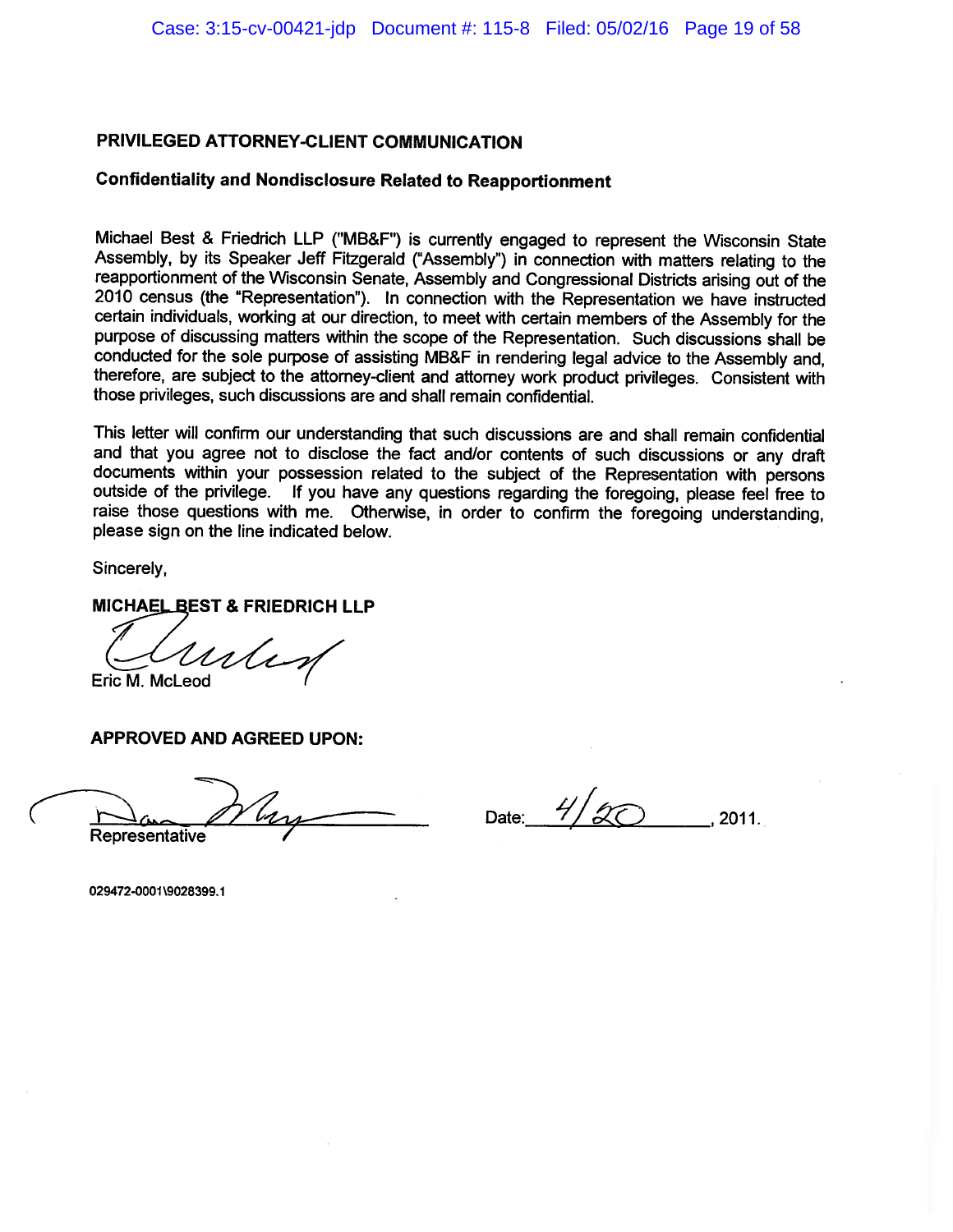### **Confidentiality and Nondisclosure Related to Reapportionment**

Michael Best & Friedrich LLP ("MB&F") is currently engaged to represent the Wisconsin State Assembly, by its Speaker Jeff Fitzgerald ("Assembly") in connection with matters relating to the reapportionment of the Wisconsin Senate, Assembly and Congressional Districts arising out of the 2010 census (the "Representation"). In connection with the Representation we have instructed certain individuals, working at our direction, to meet with certain members of the Assembly for the purpose of discussing matters within the scope of the Representation. Such discussions shall be conducted for the sole purpose of assisting MB&F in rendering legal advice to the Assembly and, therefore, are subject to the attorney-client and attorney work product privileges. Consistent with those privileges, such discussions are and shall remain confidential.

This letter will confirm our understanding that such discussions are and shall remain confidential and that you agree not to disclose the fact and/or contents of such discussions or any draft documents within your possession related to the subject of the Representation with persons outside of the privilege. If you have any questions regarding the foregoing, please feel free to raise those questions with me. Otherwise, in order to confirm the foregoing understanding, please sign on the line indicated below.

Sincerely,

MICHAEL BEST & FRIEDRICH LLP

willy

Eric M. McLeod

## **APPROVED AND AGREED UPON:**

Representative

Date:  $\frac{4}{2}/(3)$  $.2011.$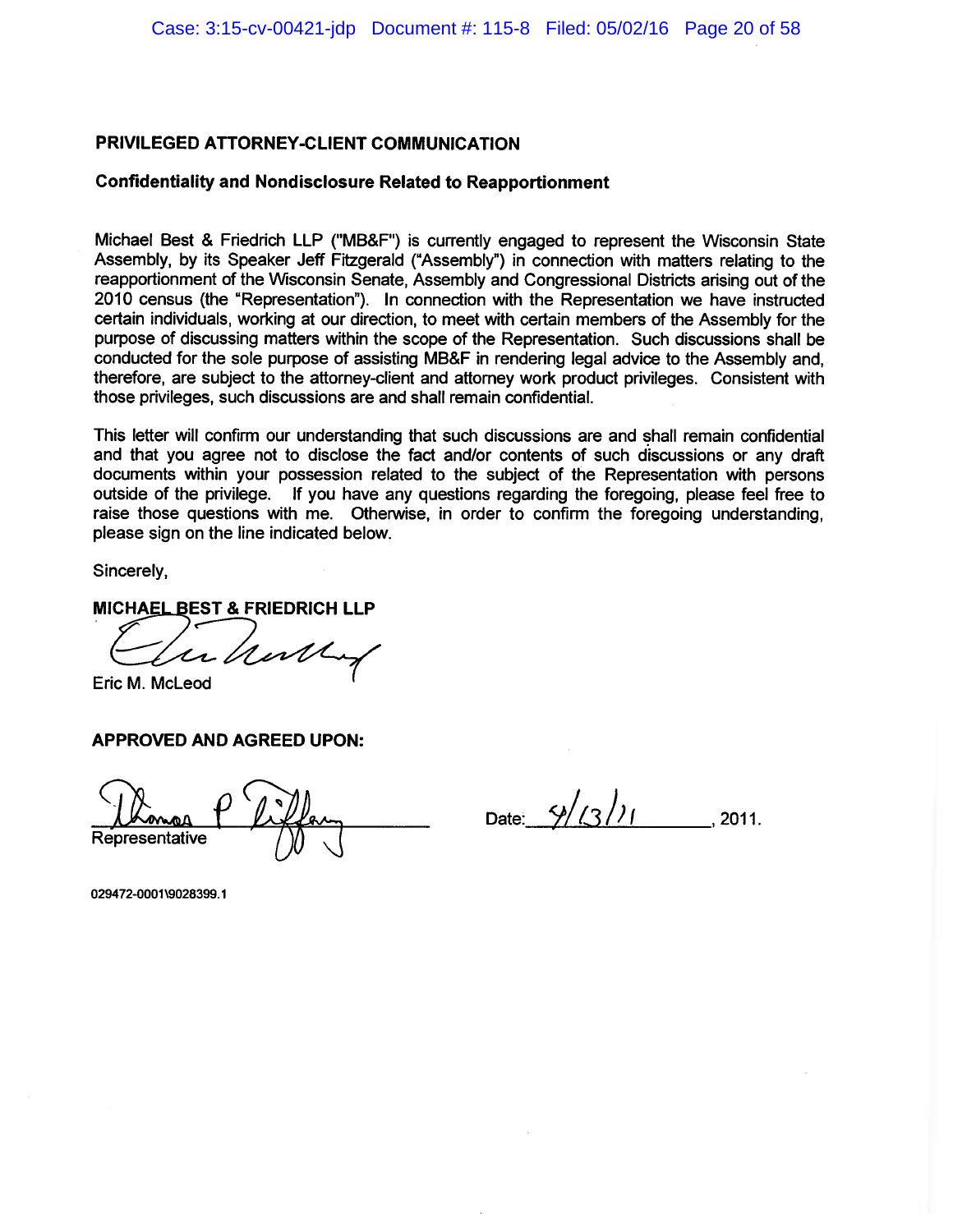### **Confidentiality and Nondisclosure Related to Reapportionment**

Michael Best & Friedrich LLP ("MB&F") is currently engaged to represent the Wisconsin State Assembly, by its Speaker Jeff Fitzgerald ("Assembly") in connection with matters relating to the reapportionment of the Wisconsin Senate, Assembly and Congressional Districts arising out of the 2010 census (the "Representation"). In connection with the Representation we have instructed certain individuals, working at our direction, to meet with certain members of the Assembly for the purpose of discussing matters within the scope of the Representation. Such discussions shall be conducted for the sole purpose of assisting MB&F in rendering legal advice to the Assembly and, therefore, are subject to the attorney-client and attorney work product privileges. Consistent with those privileges, such discussions are and shall remain confidential.

This letter will confirm our understanding that such discussions are and shall remain confidential and that you agree not to disclose the fact and/or contents of such discussions or any draft documents within your possession related to the subject of the Representation with persons outside of the privilege. If you have any questions regarding the foregoing, please feel free to raise those questions with me. Otherwise, in order to confirm the foregoing understanding. please sign on the line indicated below.

Sincerely,

**MICHAEL BEST & FRIEDRICH LLP** 

mul Eric M. McLeod

**APPROVED AND AGREED UPON:** 

1 J. <u>Mursan</u> Date: <u>4-27</u>, 2011.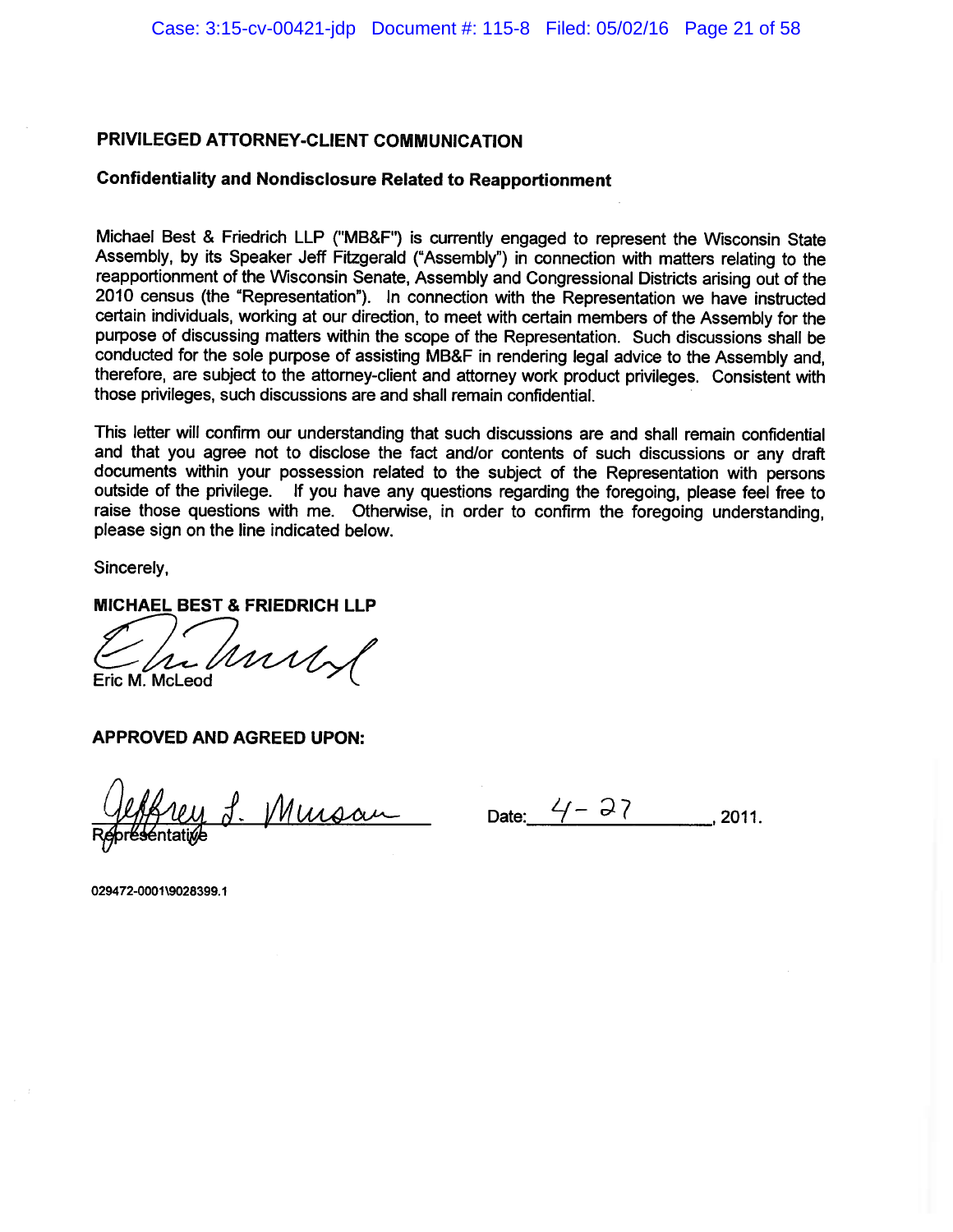### **Confidentiality and Nondisclosure Related to Reapportionment**

Michael Best & Friedrich LLP ("MB&F") is currently engaged to represent the Wisconsin State Assembly, by its Speaker Jeff Fitzgerald ("Assembly") in connection with matters relating to the reapportionment of the Wisconsin Senate, Assembly and Congressional Districts arising out of the 2010 census (the "Representation"). In connection with the Representation we have instructed certain individuals, working at our direction, to meet with certain members of the Assembly for the purpose of discussing matters within the scope of the Representation. Such discussions shall be conducted for the sole purpose of assisting MB&F in rendering legal advice to the Assembly and, therefore, are subject to the attorney-client and attorney work product privileges. Consistent with those privileges, such discussions are and shall remain confidential.

This letter will confirm our understanding that such discussions are and shall remain confidential and that you agree not to disclose the fact and/or contents of such discussions or any draft documents within your possession related to the subject of the Representation with persons outside of the privilege. If you have any questions regarding the foregoing, please feel free to raise those questions with me. Otherwise, in order to confirm the foregoing understanding. please sign on the line indicated below.

Sincerely.

**MICHAEL BEST & FRIEDRICH LLP** 

ulturent

Eric M. McLeod

### **APPROVED AND AGREED UPON:**

Representative

2011. Date: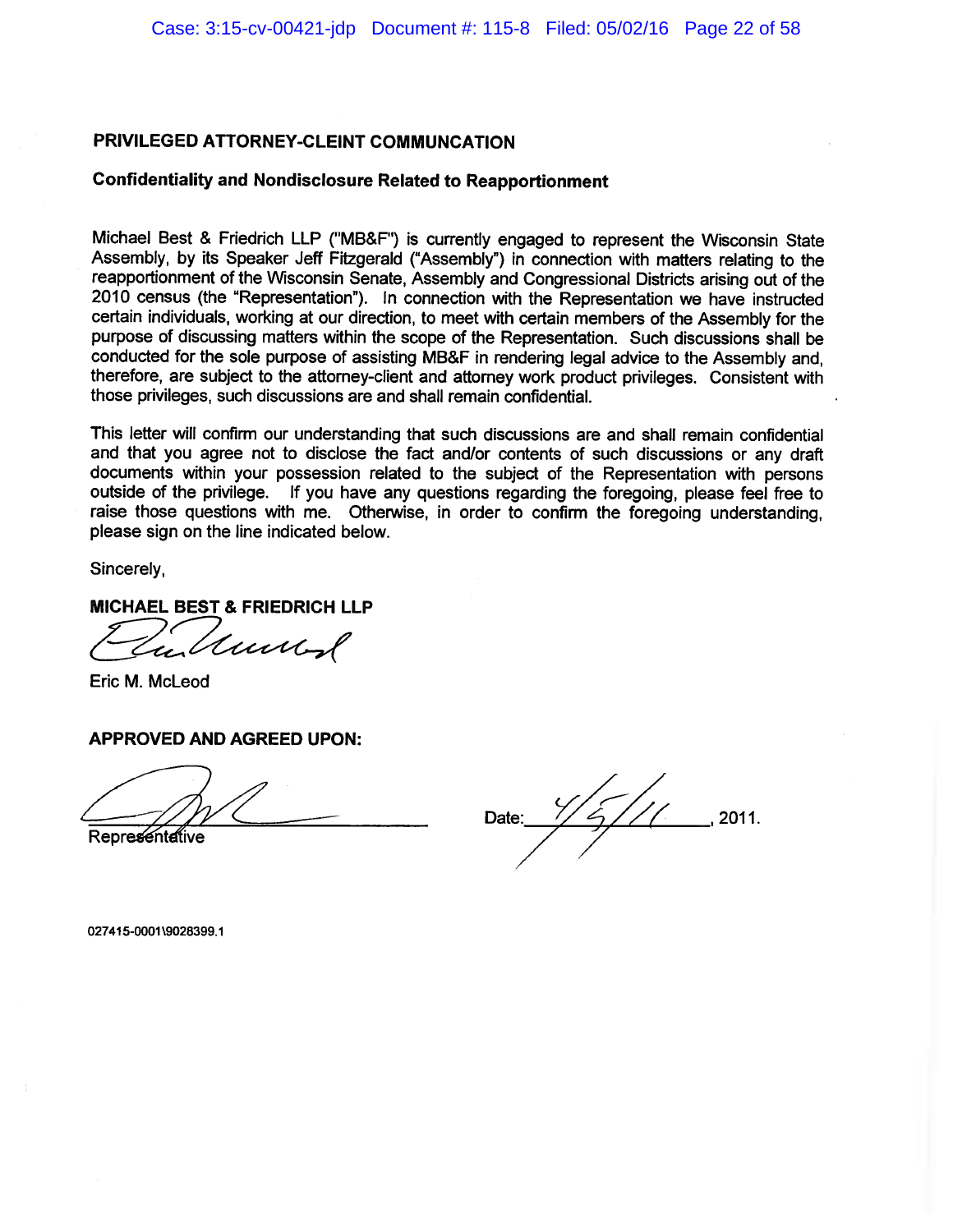#### **Confidentiality and Nondisclosure Related to Reapportionment**

Michael Best & Friedrich LLP ("MB&F") is currently engaged to represent the Wisconsin State Assembly, by its Speaker Jeff Fitzgerald ("Assembly") in connection with matters relating to the reapportionment of the Wisconsin Senate, Assembly and Congressional Districts arising out of the 2010 census (the "Representation"). In connection with the Representation we have instructed certain individuals, working at our direction, to meet with certain members of the Assembly for the purpose of discussing matters within the scope of the Representation. Such discussions shall be conducted for the sole purpose of assisting MB&F in rendering legal advice to the Assembly and, therefore, are subiect to the attorney-client and attorney work product privileges. Consistent with those privileges, such discussions are and shall remain confidential.

This letter will confirm our understanding that such discussions are and shall remain confidential and that you agree not to disclose the fact and/or contents of such discussions or any draft documents within your possession related to the subject of the Representation with persons outside of the privilege. If you have any questions regarding the foregoing, please feel free to raise those questions with me. Otherwise, in order to confirm the foregoing understanding, please sign on the line indicated below.

Sincerely,

**MICHAEL BEST & FRIEDRICH LLP** 

 $t$ ulsa

Eric M. McLeod

**APPROVED AND AGREED UPON:** 

Representative

D5 MAY Date: 2011.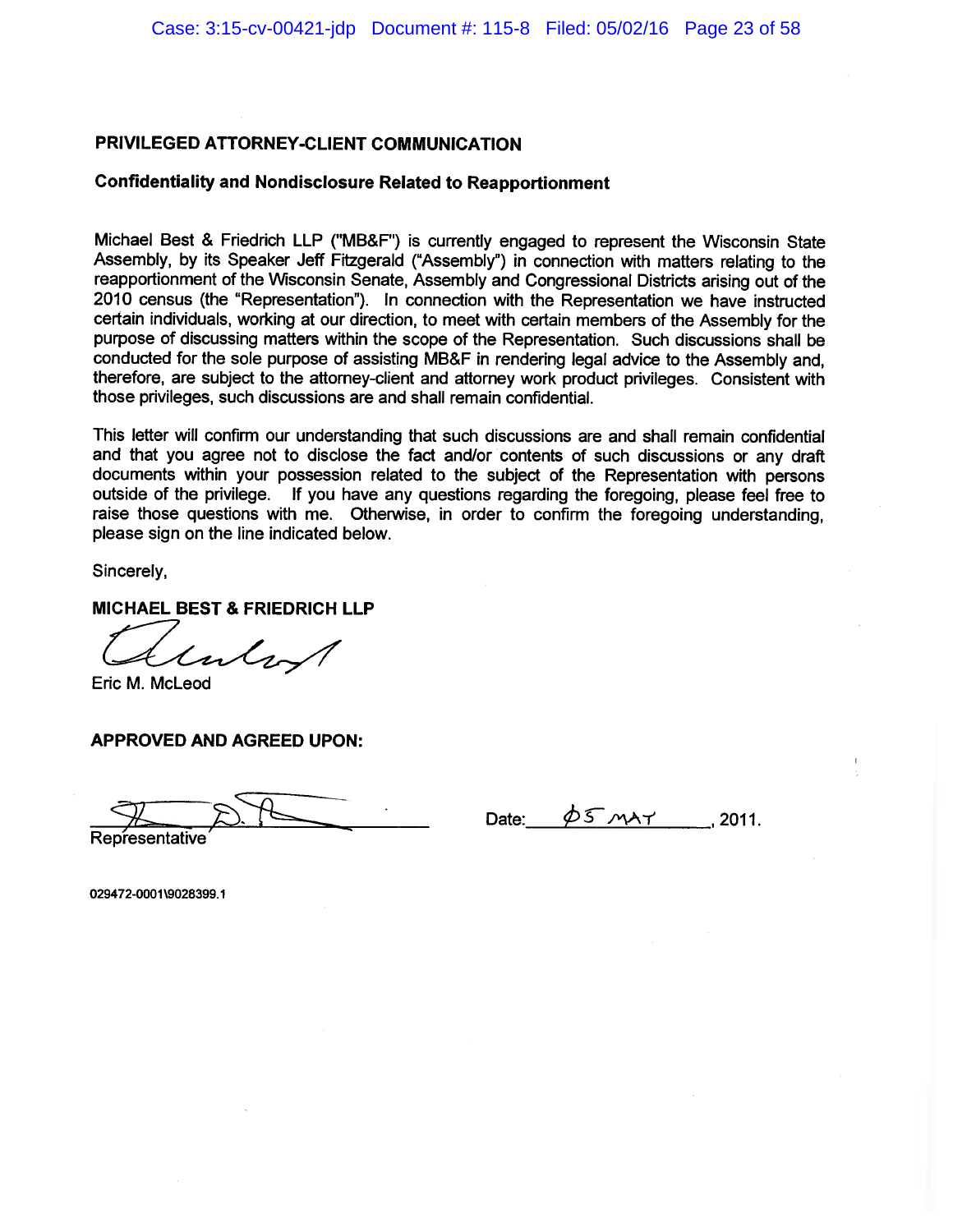# **Confidentiality and Nondisclosure Related to Reapportionment**

Michael Best & Friedrich LLP ("MB&F") is currently engaged to represent the Wisconsin State Assembly, by its Speaker Jeff Fitzgerald ("Assembly") in connection with matters relating to the reapportionment of the Wisconsin Senate, Assembly and Congressional Districts arising out of the 2010 census (the "Representation"). In connection with the Representation we have instructed certain individuals, working at our direction, to meet with certain members of the Assembly for the purpose of discussing matters within the scope of the Representation. Such discussions shall be conducted for the sole purpose of assisting MB&F in rendering legal advice to the Assembly and, therefore, are subject to the attorney-client and attorney work product privileges. Consistent with those privileges, such discussions are and shall remain confidential.

This letter will confirm our understanding that such discussions are and shall remain confidential and that you agree not to disclose the fact and/or contents of such discussions or any draft documents within your possession related to the subject of the Representation with persons outside of the privilege. If you have any questions regarding the foregoing, please feel free to raise those questions with me. Otherwise, in order to confirm the foregoing understanding. please sign on the line indicated below.

Sincerely,

**MICHAEL BEST & FRIEDRICH LLP** 

unbod

Eric M. McLeod

**APPROVED AND AGREED UPON:** 

Representative

Date:  $4-\ell$  - $.2011.$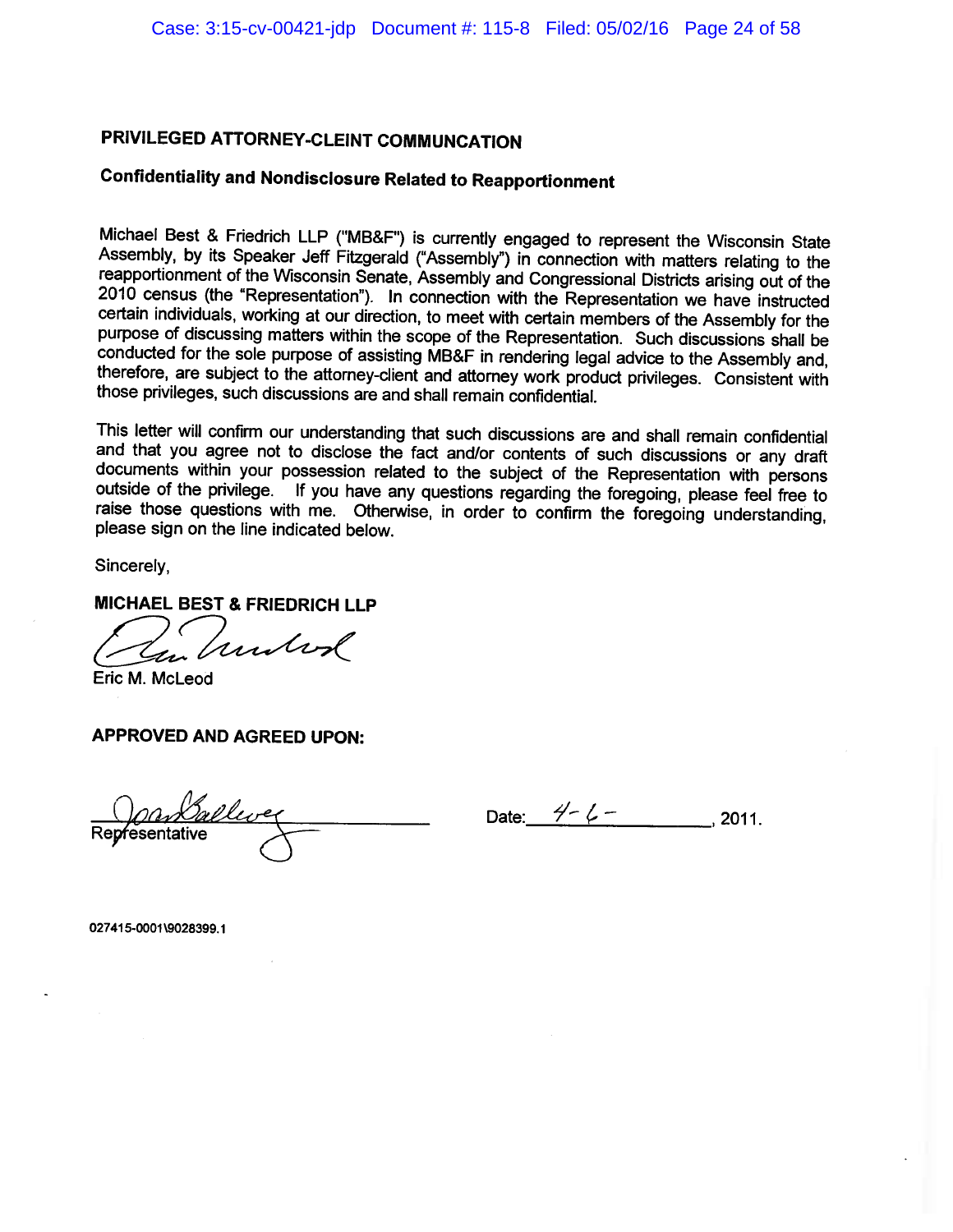# **Confidentiality and Nondisclosure Related to Reapportionment**

Michael Best & Friedrich LLP ("MB&F") is currently engaged to represent the Wisconsin State Assembly, by its Speaker Jeff Fitzgerald ("Assembly") in connection with matters relating to the reapportionment of the Wisconsin Senate, Assembly and Congressional Districts arising out of the 2010 census (the "Representation"). In connection with the Representation we have instructed certain individuals, working at our direction, to meet with certain members of the Assembly for the purpose of discussing matters within the scope of the Representation. Such discussions shall be conducted for the sole purpose of assisting MB&F in rendering legal advice to the Assembly and, therefore, are subject to the attorney-client and attorney work product privileges. Consistent with those privileges, such discussions are and shall remain confidential.

This letter will confirm our understanding that such discussions are and shall remain confidential and that you agree not to disclose the fact and/or contents of such discussions or any draft documents within your possession related to the subject of the Representation with persons outside of the privilege. If you have any questions regarding the foregoing, please feel free to raise those questions with me. Otherwise, in order to confirm the foregoing understanding, please sign on the line indicated below.

Sincerely,

**MICHAEL BEST & FRIEDRICH LLP** 

Eric M. McLeod

**APPROVED AND AGREED UPON:** 

**Representative** 

2011.

029472-0001\9028399.1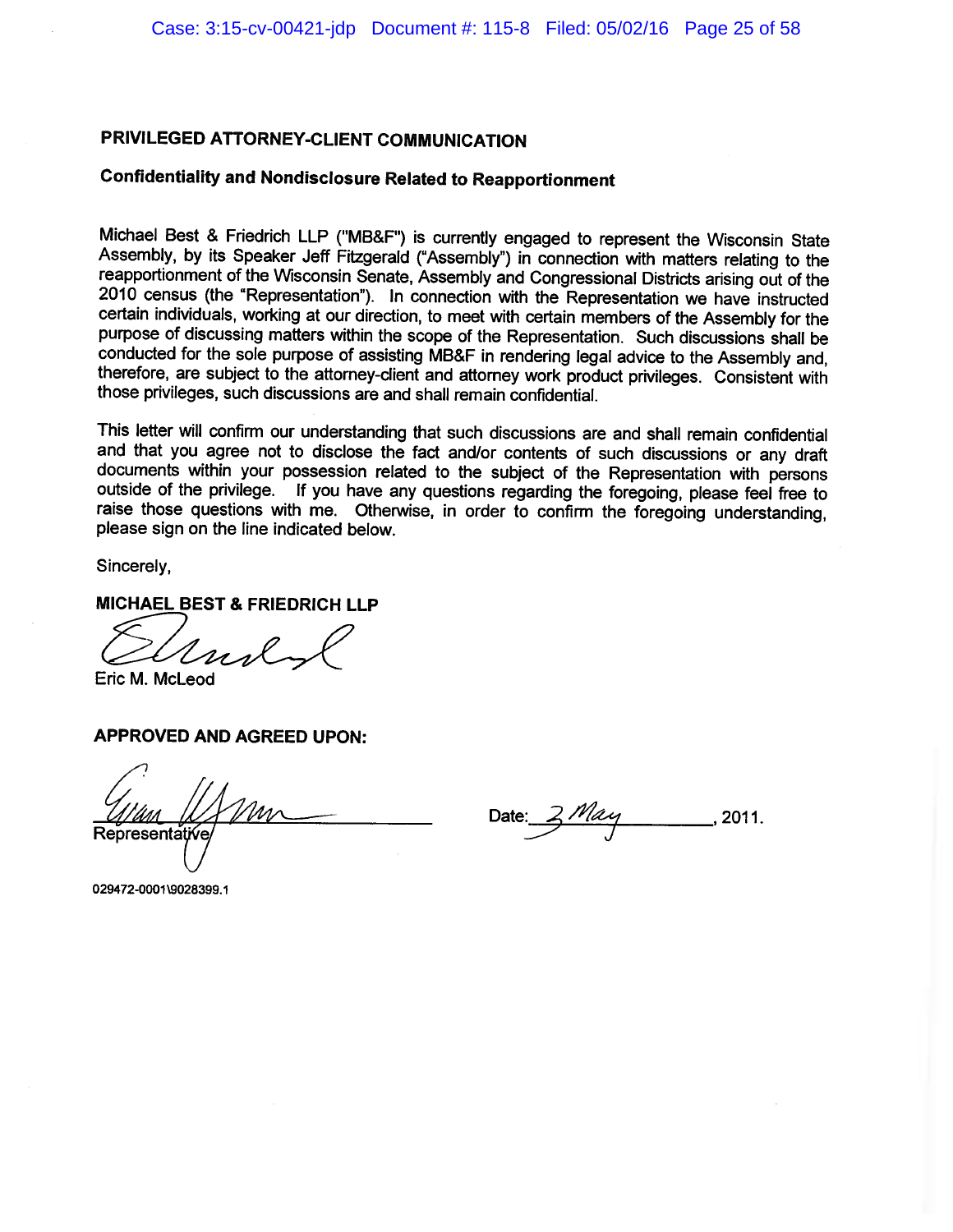#### **Confidentiality and Nondisclosure Related to Reapportionment**

Michael Best & Friedrich LLP ("MB&F") is currently engaged to represent the Wisconsin State Assembly, by its Speaker Jeff Fitzgerald ("Assembly") in connection with matters relating to the reapportionment of the Wisconsin Senate, Assembly and Congressional Districts arising out of the 2010 census (the "Representation"). In connection with the Representation we have instructed certain individuals, working at our direction, to meet with certain members of the Assembly for the purpose of discussing matters within the scope of the Representation. Such discussions shall be conducted for the sole purpose of assisting MB&F in rendering legal advice to the Assembly and, therefore, are subject to the attorney-client and attorney work product privileges. Consistent with those privileges, such discussions are and shall remain confidential.

This letter will confirm our understanding that such discussions are and shall remain confidential and that you agree not to disclose the fact and/or contents of such discussions or any draft documents within your possession related to the subject of the Representation with persons outside of the privilege. If you have any questions regarding the foregoing, please feel free to raise those questions with me. Otherwise, in order to confirm the foregoing understanding, please sign on the line indicated below.

Sincerely.

MICHAEL BEST & FRIEDRICH LLP

luled

Eric M. McLeod

### **APPROVED AND AGREED UPON:**

óresentati

Date:  $4 - 73 \cdot 2011$ , 2011.

029472-0001\9028399.1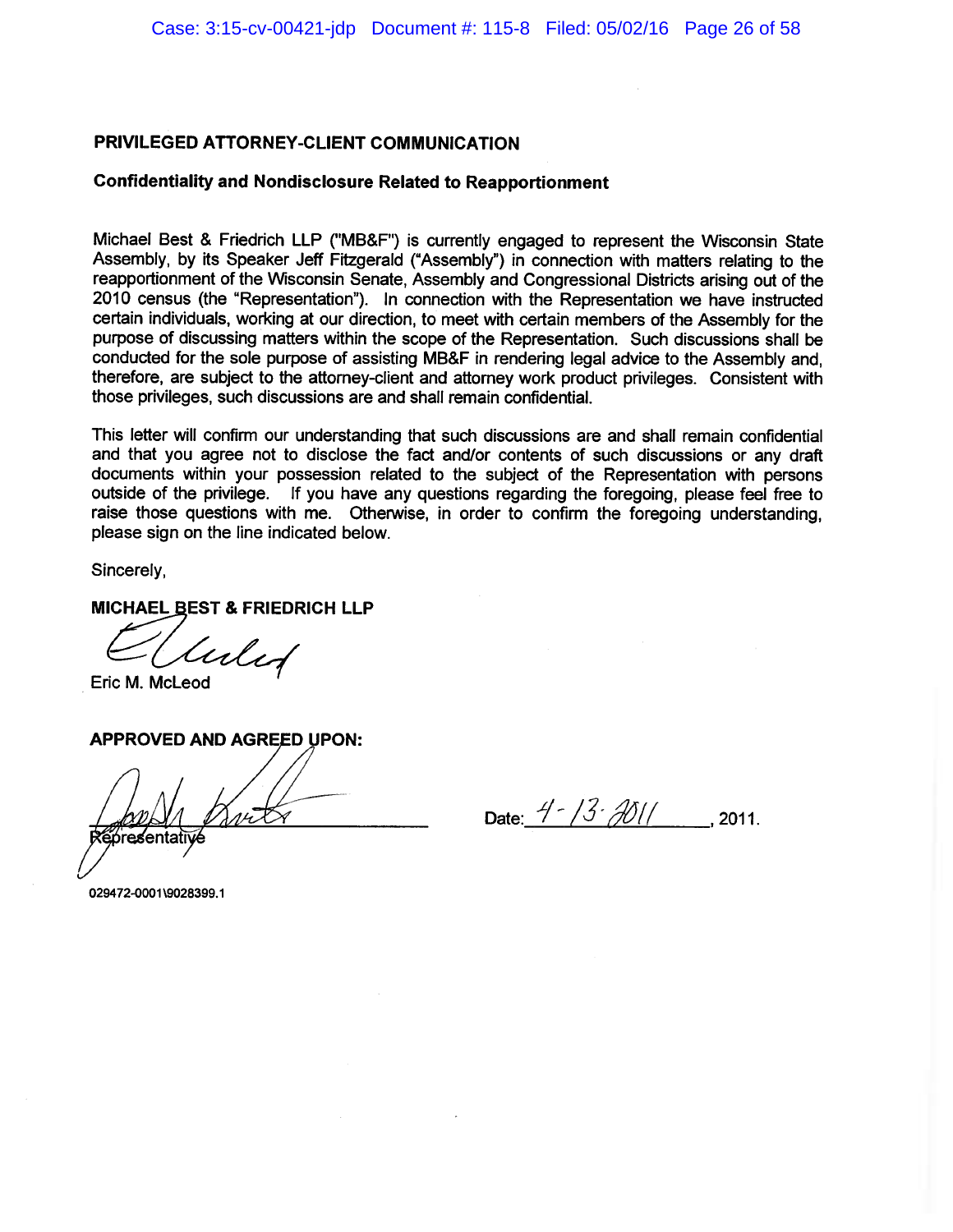# **Confidentiality and Nondisclosure Related to Reapportionment**

Michael Best & Friedrich LLP ("MB&F") is currently engaged to represent the Wisconsin State Assembly, by its Speaker Jeff Fitzgerald ("Assembly") in connection with matters relating to the reapportionment of the Wisconsin Senate, Assembly and Congressional Districts arising out of the 2010 census (the "Representation"). In connection with the Representation we have instructed certain individuals, working at our direction, to meet with certain members of the Assembly for the purpose of discussing matters within the scope of the Representation. Such discussions shall be conducted for the sole purpose of assisting MB&F in rendering legal advice to the Assembly and, therefore, are subject to the attorney-client and attorney work product privileges. Consistent with those privileges, such discussions are and shall remain confidential.

This letter will confirm our understanding that such discussions are and shall remain confidential and that you agree not to disclose the fact and/or contents of such discussions or any draft documents within your possession related to the subject of the Representation with persons outside of the privilege. If you have any questions regarding the foregoing, please feel free to raise those questions with me. Otherwise, in order to confirm the foregoing understanding. please sign on the line indicated below.

Sincerely,

#### MICHAEL BEST & FRIEDRICH LLP

Uniu

Eric M. McLeod

**APPROVED AND AGREED UPON:** 

Representative

 $15_{2011}$ Date: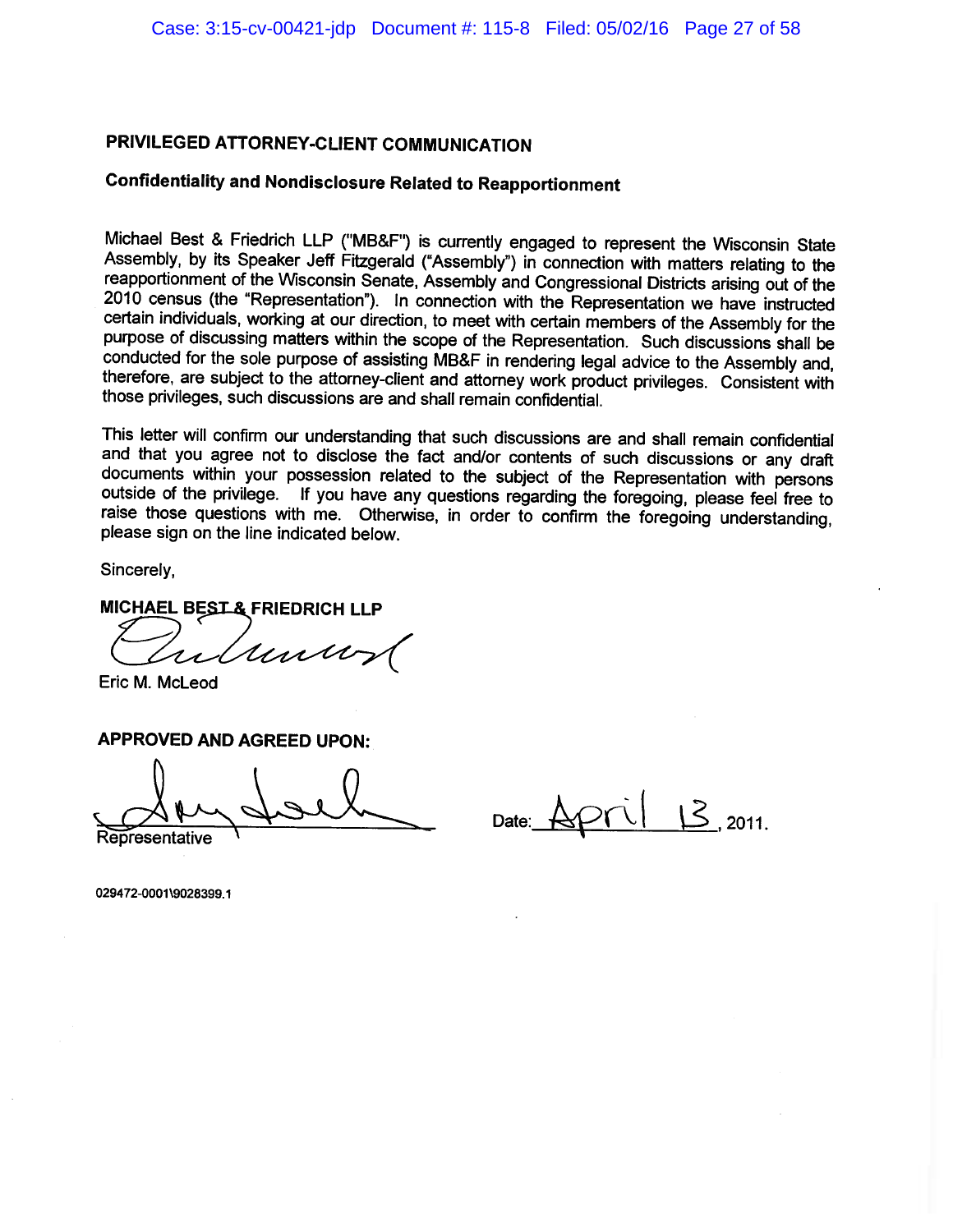# **Confidentiality and Nondisclosure Related to Reapportionment**

Michael Best & Friedrich LLP ("MB&F") is currently engaged to represent the Wisconsin State Assembly, by its Speaker Jeff Fitzgerald ("Assembly") in connection with matters relating to the reapportionment of the Wisconsin Senate, Assembly and Congressional Districts arising out of the 2010 census (the "Representation"). In connection with the Representation we have instructed certain individuals, working at our direction, to meet with certain members of the Assembly for the purpose of discussing matters within the scope of the Representation. Such discussions shall be conducted for the sole purpose of assisting MB&F in rendering legal advice to the Assembly and, therefore, are subject to the attorney-client and attorney work product privileges. Consistent with those privileges, such discussions are and shall remain confidential.

This letter will confirm our understanding that such discussions are and shall remain confidential and that you agree not to disclose the fact and/or contents of such discussions or any draft documents within your possession related to the subject of the Representation with persons outside of the privilege. If you have any questions regarding the foregoing, please feel free to raise those questions with me. Otherwise, in order to confirm the foregoing understanding, please sign on the line indicated below.

Sincerely.

**MICHAEL BEST-& FRIEDRICH LLP** 

Undal

Eric M. McLeod

**APPROVED AND AGREED UPON:** 

Representative

Date:  $4 - 7 - 11$ , 2011.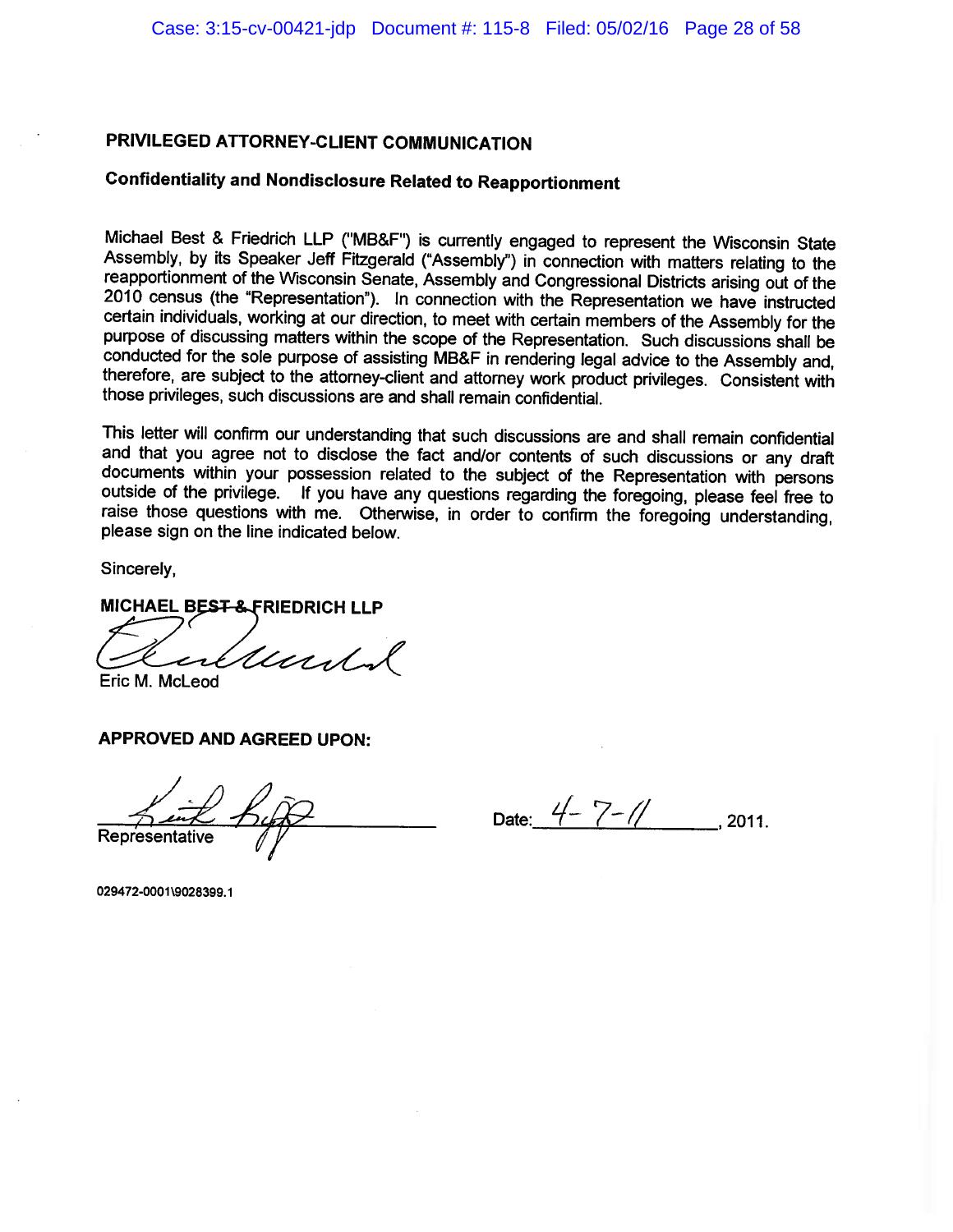# **Confidentiality and Nondisclosure Related to Reapportionment**

Michael Best & Friedrich LLP ("MB&F") is currently engaged to represent the Wisconsin State Assembly, by its Speaker Jeff Fitzgerald ("Assembly") in connection with matters relating to the reapportionment of the Wisconsin Senate, Assembly and Congressional Districts arising out of the 2010 census (the "Representation"). In connection with the Representation we have instructed certain individuals, working at our direction, to meet with certain members of the Assembly for the purpose of discussing matters within the scope of the Representation. Such discussions shall be conducted for the sole purpose of assisting MB&F in rendering legal advice to the Assembly and, therefore, are subject to the attorney-client and attorney work product privileges. Consistent with those privileges, such discussions are and shall remain confidential.

This letter will confirm our understanding that such discussions are and shall remain confidential and that you agree not to disclose the fact and/or contents of such discussions or any draft documents within your possession related to the subject of the Representation with persons outside of the privilege. If you have any questions regarding the foregoing, please feel free to raise those questions with me. Otherwise, in order to confirm the foregoing understanding. please sign on the line indicated below.

Sincerely.

MICHAEL BEST & FRIEDRICH LLP

Lenland

Eric M. McLeod

**APPROVED AND AGREED UPON:** 

Representative

2011.

029472-0001\9028399.1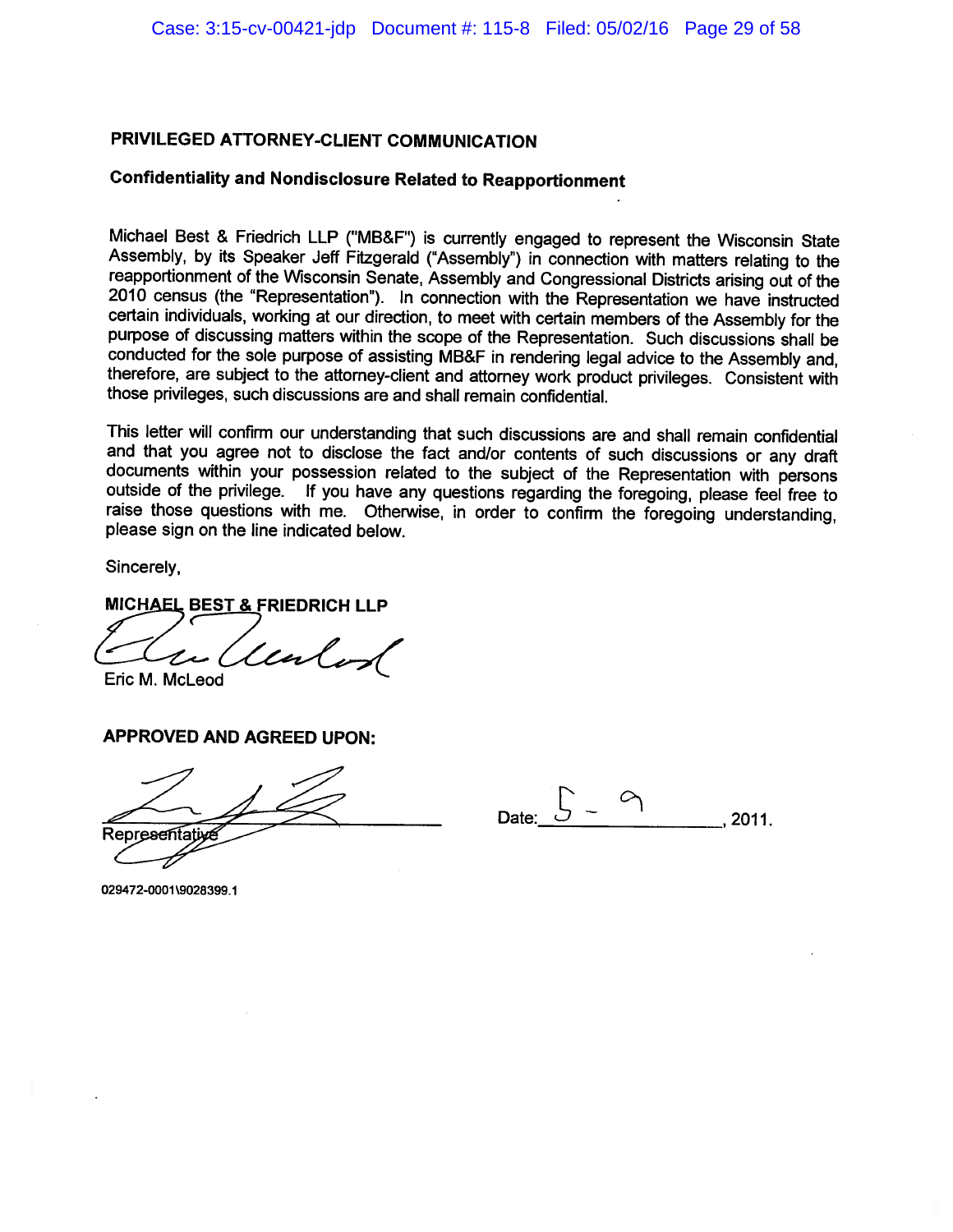# **Confidentiality and Nondisclosure Related to Reapportionment**

Michael Best & Friedrich LLP ("MB&F") is currently engaged to represent the Wisconsin State Assembly, by its Speaker Jeff Fitzgerald ("Assembly") in connection with matters relating to the reapportionment of the Wisconsin Senate, Assembly and Congressional Districts arising out of the 2010 census (the "Representation"). In connection with the Representation we have instructed certain individuals, working at our direction, to meet with certain members of the Assembly for the purpose of discussing matters within the scope of the Representation. Such discussions shall be conducted for the sole purpose of assisting MB&F in rendering legal advice to the Assembly and, therefore, are subject to the attorney-client and attorney work product privileges. Consistent with those privileges, such discussions are and shall remain confidential.

This letter will confirm our understanding that such discussions are and shall remain confidential and that you agree not to disclose the fact and/or contents of such discussions or any draft documents within your possession related to the subject of the Representation with persons outside of the privilege. If you have any questions regarding the foregoing, please feel free to raise those questions with me. Otherwise, in order to confirm the foregoing understanding, please sign on the line indicated below.

Sincerely,

### MICHAEL BEST & FRIEDRICH LLP

une Eric M. McLeod

**APPROVED AND AGREED UPON:** 

reaches

Date:  $4 - 26 - 11$ , 2011.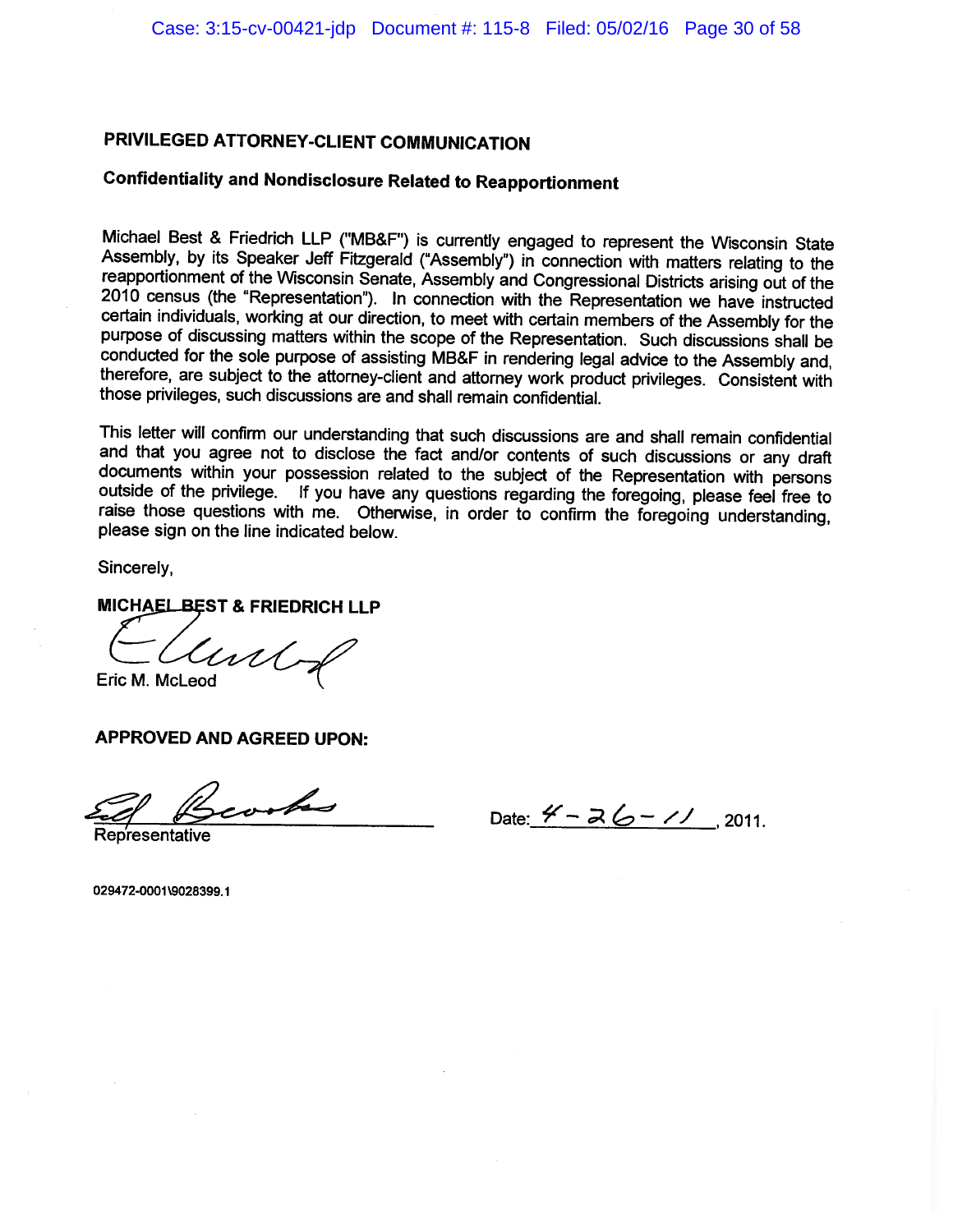### **Confidentiality and Nondisclosure Related to Reapportionment**

Michael Best & Friedrich LLP ("MB&F") is currently engaged to represent the Wisconsin State Assembly, by its Speaker Jeff Fitzgerald ("Assembly") in connection with matters relating to the reapportionment of the Wisconsin Senate, Assembly and Congressional Districts arising out of the 2010 census (the "Representation"). In connection with the Representation we have instructed certain individuals, working at our direction, to meet with certain members of the Assembly for the purpose of discussing matters within the scope of the Representation. Such discussions shall be conducted for the sole purpose of assisting MB&F in rendering legal advice to the Assembly and, therefore, are subject to the attorney-client and attorney work product privileges. Consistent with those privileges, such discussions are and shall remain confidential.

This letter will confirm our understanding that such discussions are and shall remain confidential and that you agree not to disclose the fact and/or contents of such discussions or any draft documents within your possession related to the subject of the Representation with persons outside of the privilege. If you have any questions regarding the foregoing, please feel free to raise those questions with me. Otherwise, in order to confirm the foregoing understanding. please sign on the line indicated below.

Sincerely,

MICHAEL BEST & FRIEDRICH LLP unit-

Eric M. McLeod

**APPROVED AND AGREED UPON:** 

 $m_{\alpha}$ le Date: 4-7-11, 2011.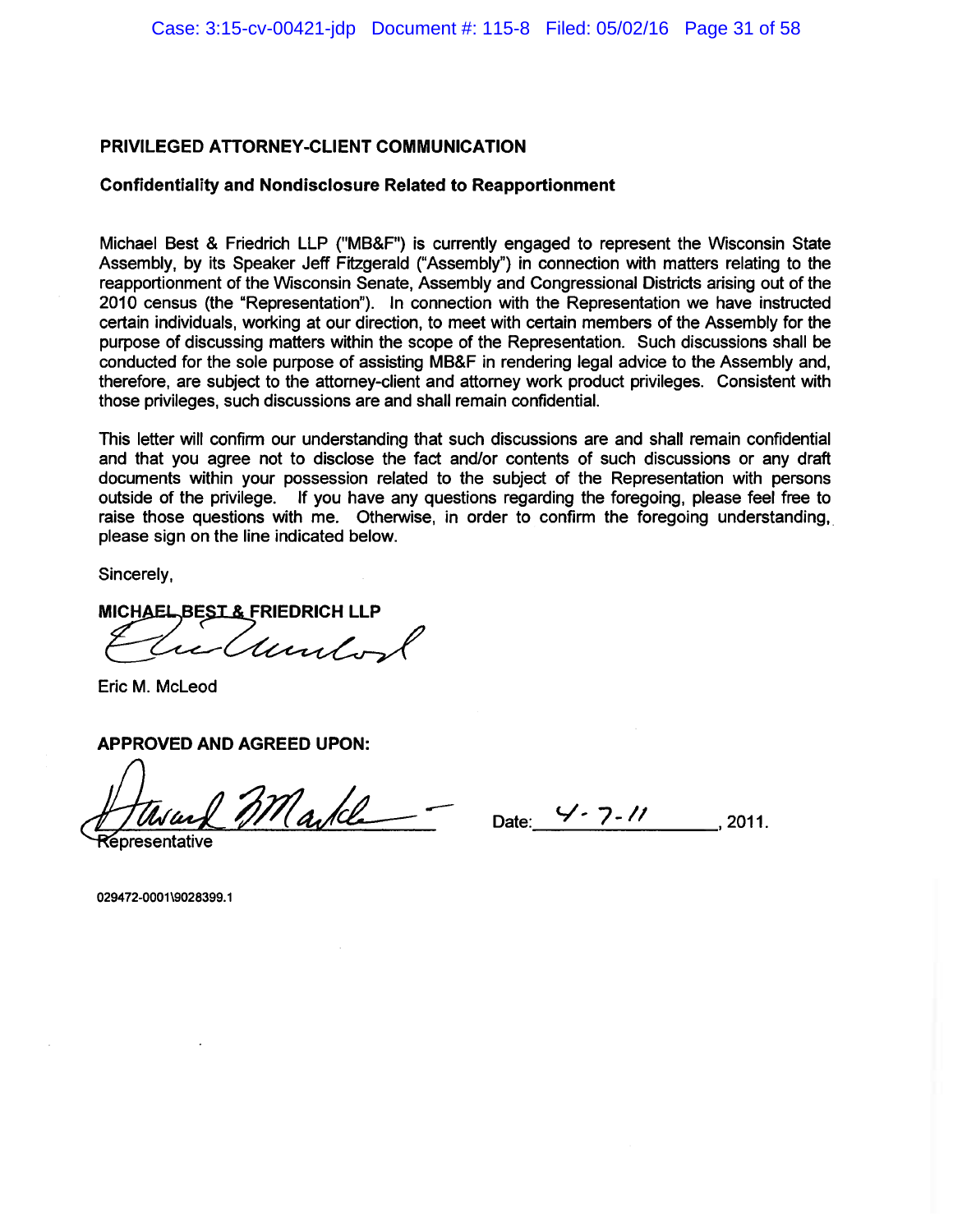# **Confidentiality and Nondisclosure Related to Reapportionment**

Michael Best & Friedrich LLP ("MB&F") is currently engaged to represent the Wisconsin State Assembly, by its Speaker Jeff Fitzgerald ("Assembly") in connection with matters relating to the reapportionment of the Wisconsin Senate, Assembly and Congressional Districts arising out of the 2010 census (the "Representation"). In connection with the Representation we have instructed certain individuals, working at our direction, to meet with certain members of the Assembly for the purpose of discussing matters within the scope of the Representation. Such discussions shall be conducted for the sole purpose of assisting MB&F in rendering legal advice to the Assembly and, therefore, are subject to the attorney-client and attorney work product privileges. Consistent with those privileges, such discussions are and shall remain confidential.

This letter will confirm our understanding that such discussions are and shall remain confidential and that you agree not to disclose the fact and/or contents of such discussions or any draft documents within your possession related to the subject of the Representation with persons outside of the privilege. If you have any questions regarding the foregoing, please feel free to raise those questions with me. Otherwise, in order to confirm the foregoing understanding, please sign on the line indicated below.

Sincerely,

#### **MICHAEL BEST& FRIEDRICH LLP**

ami  $\boldsymbol{\mathcal{L}}$ ar

Eric M. McLeod

### **APPROVED AND AGREED UPON:**

lepresentati

 $Date:$ 2011.

029472-0001\9028399.1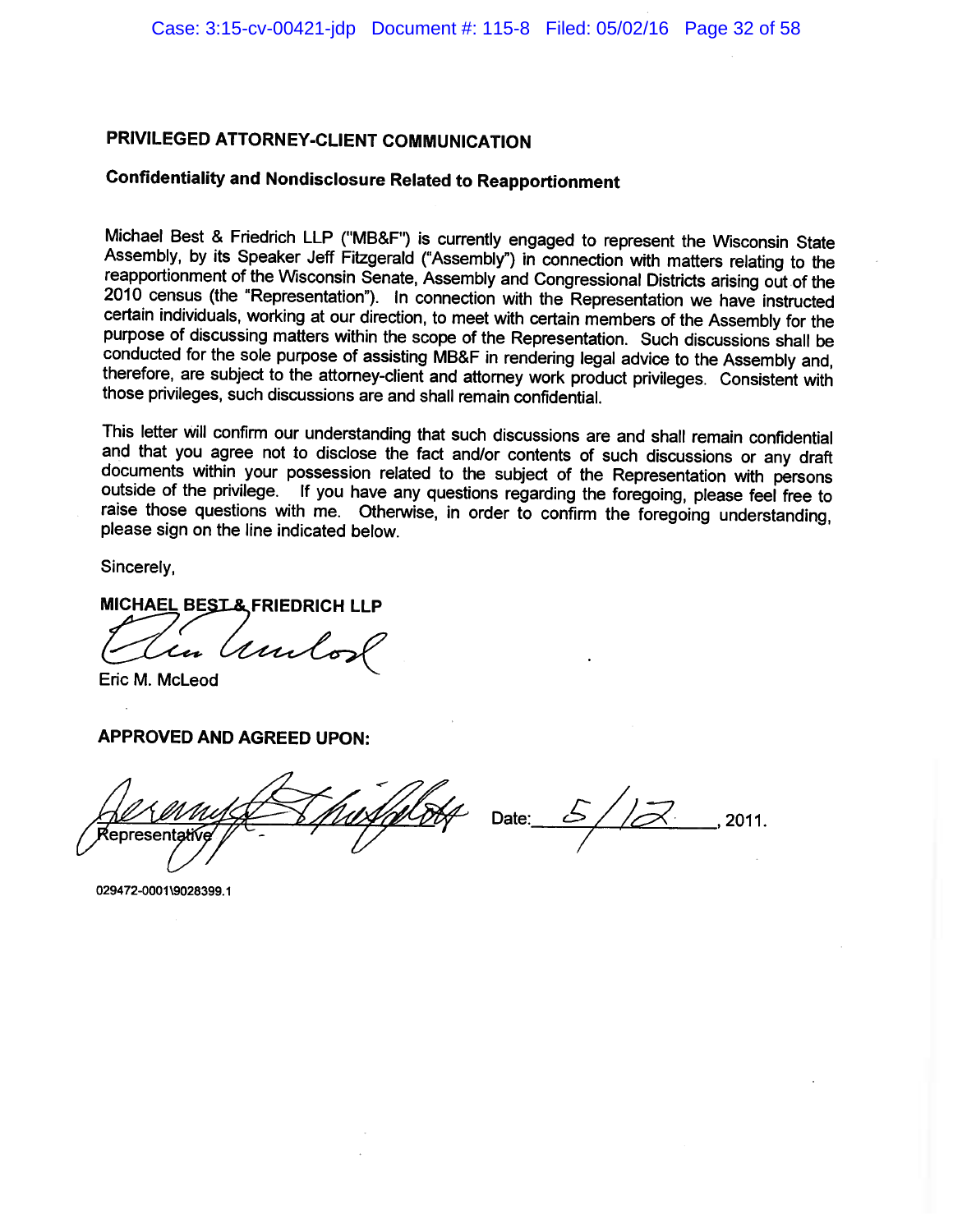# **Confidentiality and Nondisclosure Related to Reapportionment**

Michael Best & Friedrich LLP ("MB&F") is currently engaged to represent the Wisconsin State Assembly, by its Speaker Jeff Fitzgerald ("Assembly") in connection with matters relating to the reapportionment of the Wisconsin Senate, Assembly and Congressional Districts arising out of the 2010 census (the "Representation"). In connection with the Representation we have instructed certain individuals, working at our direction, to meet with certain members of the Assembly for the purpose of discussing matters within the scope of the Representation. Such discussions shall be conducted for the sole purpose of assisting MB&F in rendering legal advice to the Assembly and, therefore, are subject to the attorney-client and attorney work product privileges. Consistent with those privileges, such discussions are and shall remain confidential.

This letter will confirm our understanding that such discussions are and shall remain confidential and that you agree not to disclose the fact and/or contents of such discussions or any draft documents within your possession related to the subject of the Representation with persons outside of the privilege. If you have any questions regarding the foregoing, please feel free to raise those questions with me. Otherwise, in order to confirm the foregoing understanding. please sign on the line indicated below.

Sincerely,

MICHAEL BEST & FRIEDRICH LLP

in Ando

Eric M. McLeod

# **APPROVED AND AGREED UPON:**

J. Spenbauer Representative

Date:  $\sqrt{-22 - 11}$ , 2011.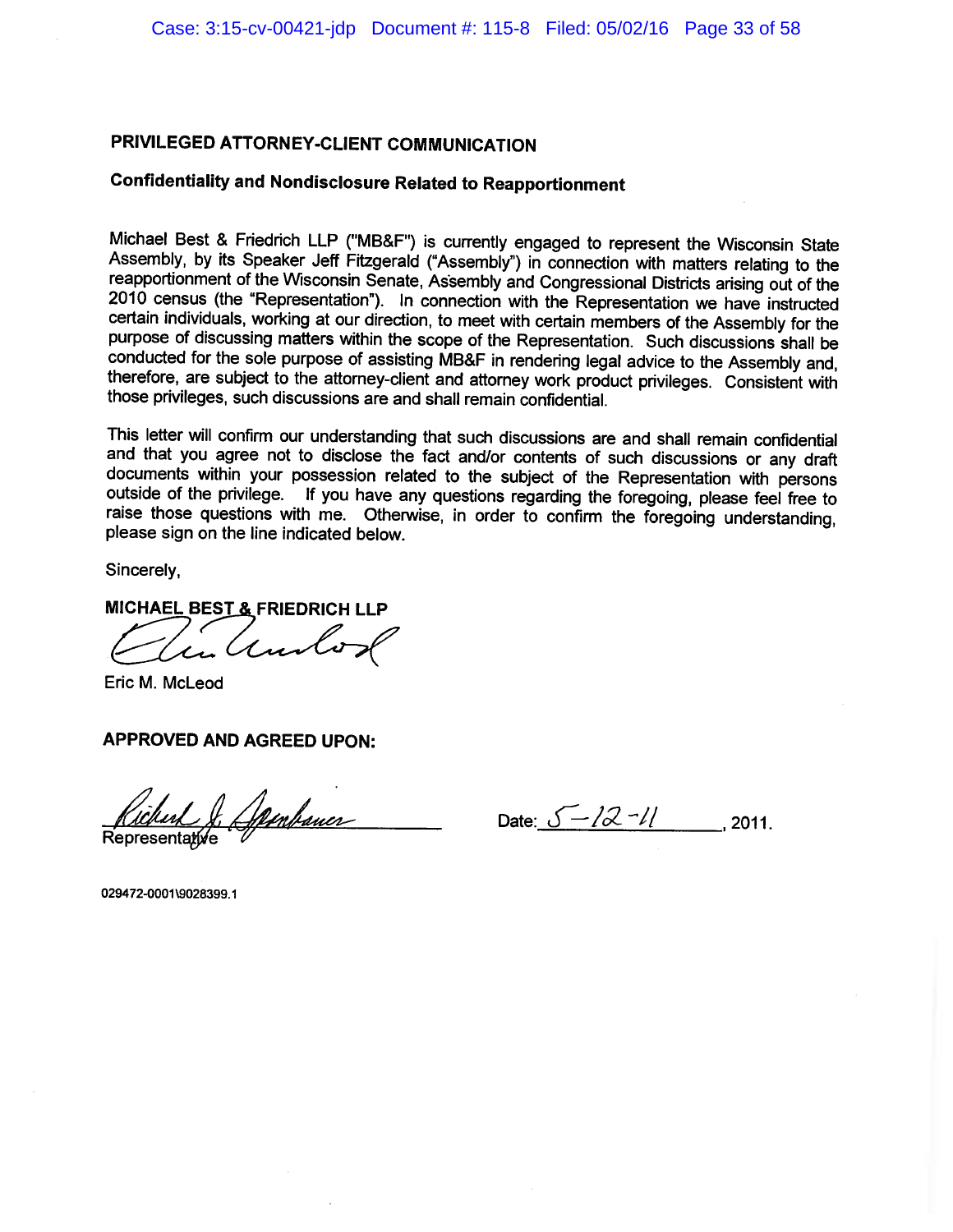# **Confidentiality and Nondisclosure Related to Reapportionment**

Michael Best & Friedrich LLP ("MB&F") is currently engaged to represent the Wisconsin State Assembly, by its Speaker Jeff Fitzgerald ("Assembly") in connection with matters relating to the reapportionment of the Wisconsin Senate, Assembly and Congressional Districts arising out of the 2010 census (the "Representation"). In connection with the Representation we have instructed certain individuals, working at our direction, to meet with certain members of the Assembly for the purpose of discussing matters within the scope of the Representation. Such discussions shall be conducted for the sole purpose of assisting MB&F in rendering legal advice to the Assembly and, therefore, are subject to the attorney-client and attorney work product privileges. Consistent with those privileges, such discussions are and shall remain confidential.

This letter will confirm our understanding that such discussions are and shall remain confidential and that you agree not to disclose the fact and/or contents of such discussions or any draft documents within your possession related to the subject of the Representation with persons outside of the privilege. If you have any questions regarding the foregoing, please feel free to raise those questions with me. Otherwise, in order to confirm the foregoing understanding, please sign on the line indicated below.

Sincerely.

**MICHAEL BEST & FRIEDRICH LLP** 

Undol

Eric M. McLeod

**APPROVED AND AGREED UPON:** 

Representative

Date:  $\frac{6}{3}$  | 1| ..., 2011.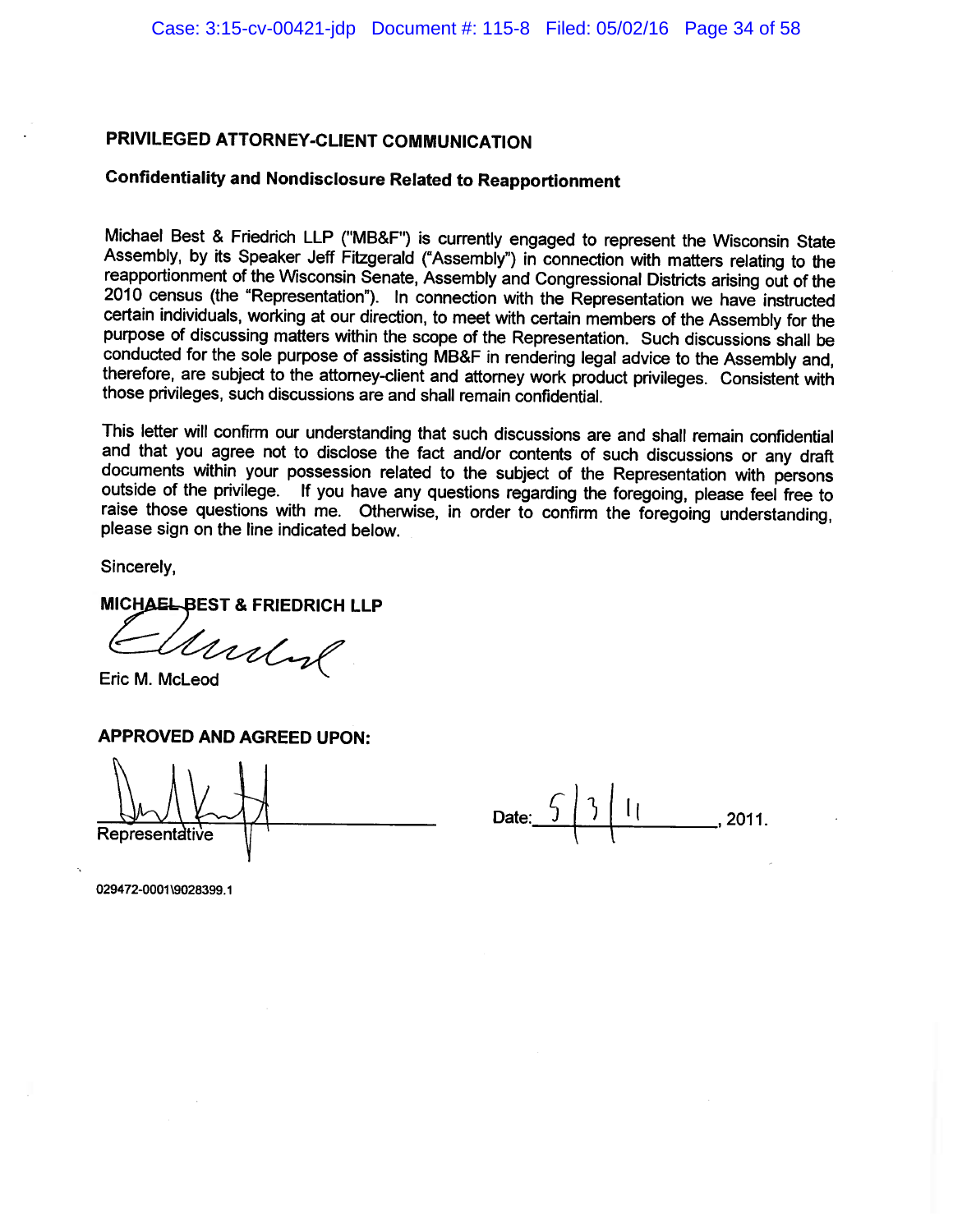#### **Confidentiality and Nondisclosure Related to Reapportionment**

Michael Best & Friedrich LLP ("MB&F") is currently engaged to represent the Wisconsin State Assembly, by its Speaker Jeff Fitzgerald ("Assembly") in connection with matters relating to the reapportionment of the Wisconsin Senate, Assembly and Congressional Districts arising out of the 2010 census (the "Representation"). In connection with the Representation we have instructed certain individuals, working at our direction, to meet with certain members of the Assembly for the purpose of discussing matters within the scope of the Representation. Such discussions shall be conducted for the sole purpose of assisting MB&F in rendering legal advice to the Assembly and. therefore, are subject to the attorney-client and attorney work product privileges. Consistent with those privileges, such discussions are and shall remain confidential.

This letter will confirm our understanding that such discussions are and shall remain confidential and that you agree not to disclose the fact and/or contents of such discussions or any draft documents within your possession related to the subject of the Representation with persons outside of the privilege. If you have any questions regarding the foregoing, please feel free to raise those questions with me. Otherwise, in order to confirm the foregoing understanding. please sign on the line indicated below.

Sincerely,

MICHAEL BEST & FRIEDRICH LLP

Unlo

Eric M. McLeod

**APPROVED AND AGREED UPON:** 

2011. Date:

029472-0001\9028399.1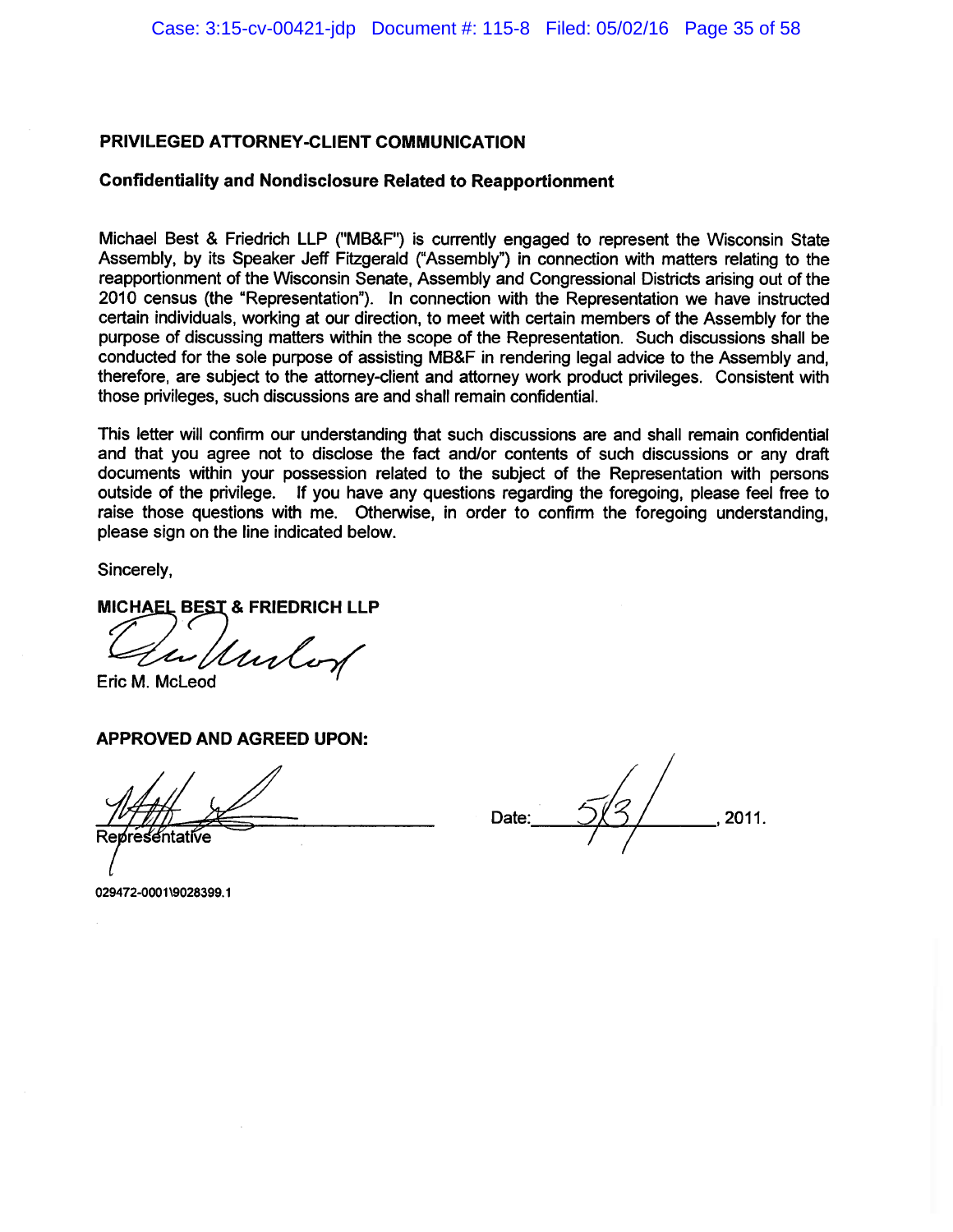## **Confidentiality and Nondisclosure Related to Reapportionment**

Michael Best & Friedrich LLP ("MB&F") is currently engaged to represent the Wisconsin State Assembly, by its Speaker Jeff Fitzgerald ("Assembly") in connection with matters relating to the reapportionment of the Wisconsin Senate, Assembly and Congressional Districts arising out of the 2010 census (the "Representation"). In connection with the Representation we have instructed certain individuals, working at our direction, to meet with certain members of the Assembly for the purpose of discussing matters within the scope of the Representation. Such discussions shall be conducted for the sole purpose of assisting MB&F in rendering legal advice to the Assembly and, therefore, are subject to the attorney-client and attorney work product privileges. Consistent with those privileges, such discussions are and shall remain confidential.

This letter will confirm our understanding that such discussions are and shall remain confidential and that you agree not to disclose the fact and/or contents of such discussions or any draft documents within your possession related to the subject of the Representation with persons outside of the privilege. If you have any questions regarding the foregoing, please feel free to raise those questions with me. Otherwise, in order to confirm the foregoing understanding. please sign on the line indicated below.

Sincerely,

MICHAEL BEST & FRIEDRICH LLP

inkuntod

Eric M. McLeod

#### **APPROVED AND AGREED UPON:**

ula tr

Representative

Date:  $\frac{1}{1}$  /  $\frac{1}{1}$  $, 2011.$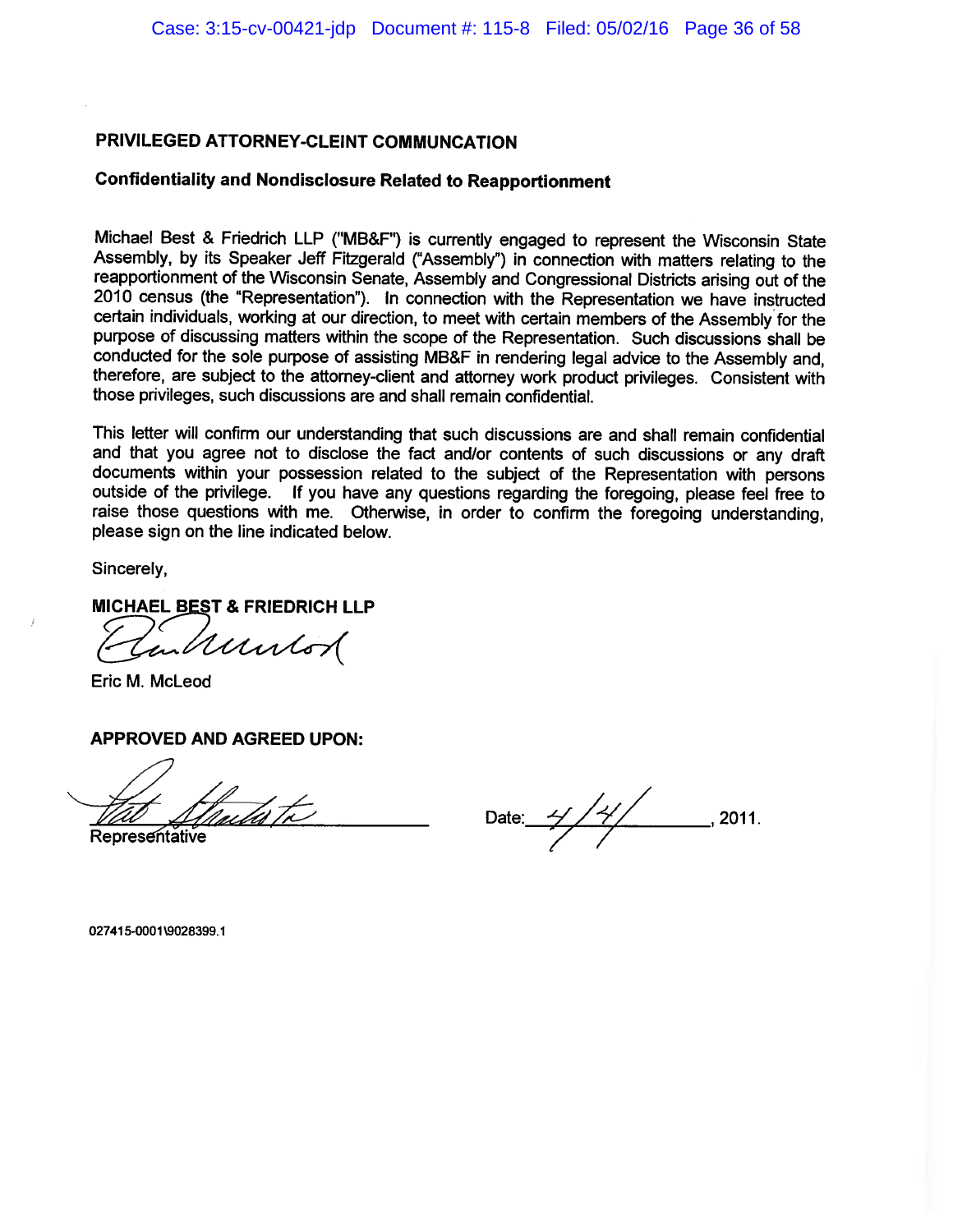# **Confidentiality and Nondisclosure Related to Reapportionment**

Michael Best & Friedrich LLP ("MB&F") is currently engaged to represent the Wisconsin State Assembly, by its Speaker Jeff Fitzgerald ("Assembly") in connection with matters relating to the reapportionment of the Wisconsin Senate, Assembly and Congressional Districts arising out of the 2010 census (the "Representation"). In connection with the Representation we have instructed certain individuals, working at our direction, to meet with certain members of the Assembly for the purpose of discussing matters within the scope of the Representation. Such discussions shall be conducted for the sole purpose of assisting MB&F in rendering legal advice to the Assembly and, therefore, are subject to the attorney-client and attorney work product privileges. Consistent with those privileges, such discussions are and shall remain confidential.

This letter will confirm our understanding that such discussions are and shall remain confidential and that you agree not to disclose the fact and/or contents of such discussions or any draft documents within your possession related to the subject of the Representation with persons outside of the privilege. If you have any questions regarding the foregoing, please feel free to raise those questions with me. Otherwise, in order to confirm the foregoing understanding, please sign on the line indicated below.

Sincerely.

**MICHAEL BEST & FRIEDRICH LLP** 

Vir hunderl

Eric M. McLeod

**APPROVED AND AGREED UPON:** 

Date:  $4 - 4 - 11$  . 2011.

epresentative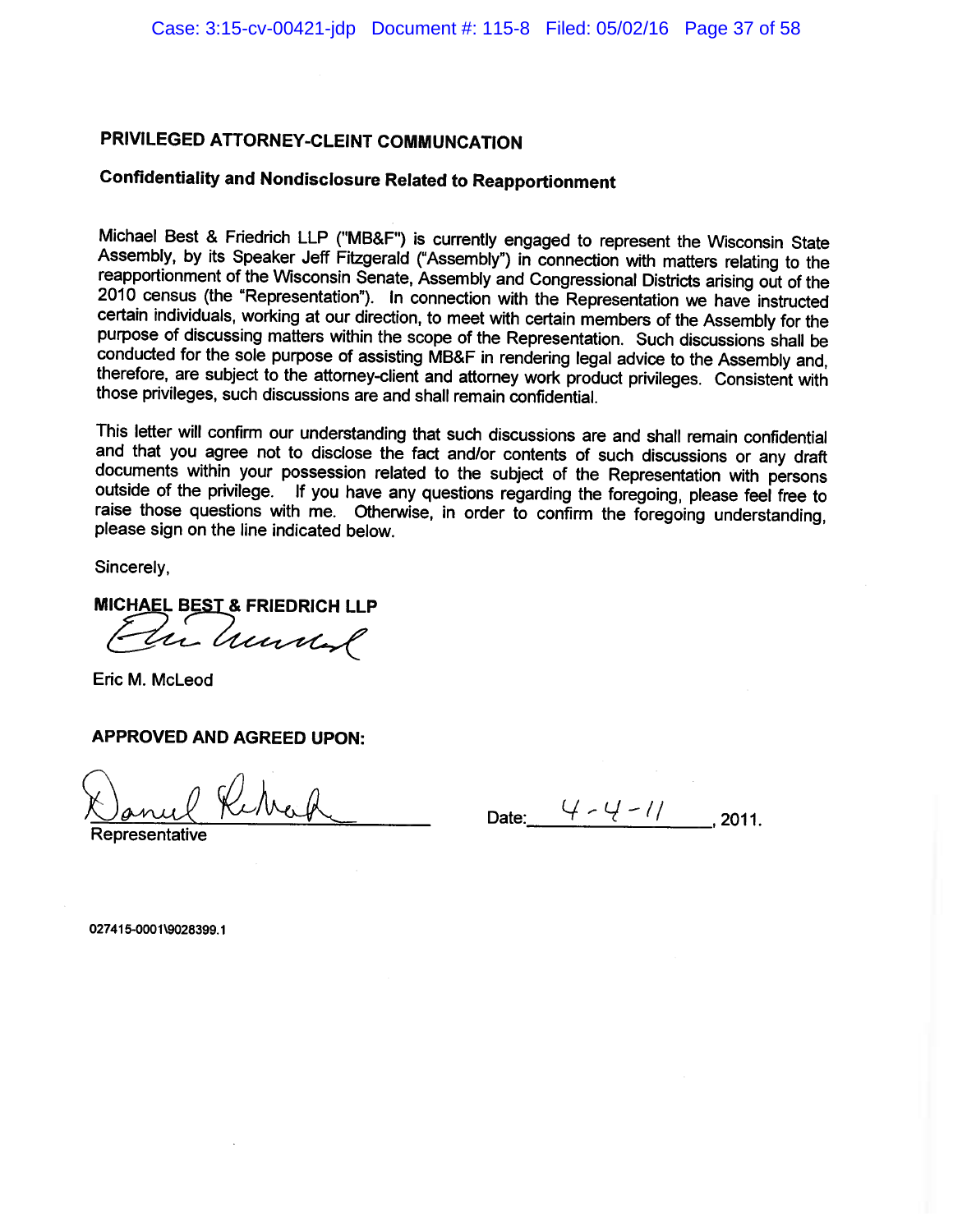## **Confidentiality and Nondisclosure Related to Reapportionment**

Michael Best & Friedrich LLP ("MB&F") is currently engaged to represent the Wisconsin State Assembly, by its Speaker Jeff Fitzgerald ("Assembly") in connection with matters relating to the reapportionment of the Wisconsin Senate, Assembly and Congressional Districts arising out of the 2010 census (the "Representation"). In connection with the Representation we have instructed certain individuals, working at our direction, to meet with certain members of the Assembly for the purpose of discussing matters within the scope of the Representation. Such discussions shall be conducted for the sole purpose of assisting MB&F in rendering legal advice to the Assembly and. therefore, are subject to the attorney-client and attorney work product privileges. Consistent with those privileges, such discussions are and shall remain confidential.

This letter will confirm our understanding that such discussions are and shall remain confidential and that you agree not to disclose the fact and/or contents of such discussions or any draft documents within your possession related to the subject of the Representation with persons outside of the privilege. If you have any questions regarding the foregoing, please feel free to raise those questions with me. Otherwise, in order to confirm the foregoing understanding, please sign on the line indicated below.

Sincerely,

## **MICHAEL BEST & FRIEDRICH LLP**

untot

Eric M. McLeod

**APPROVED AND AGREED UPON:** Representativ

Date: 2011.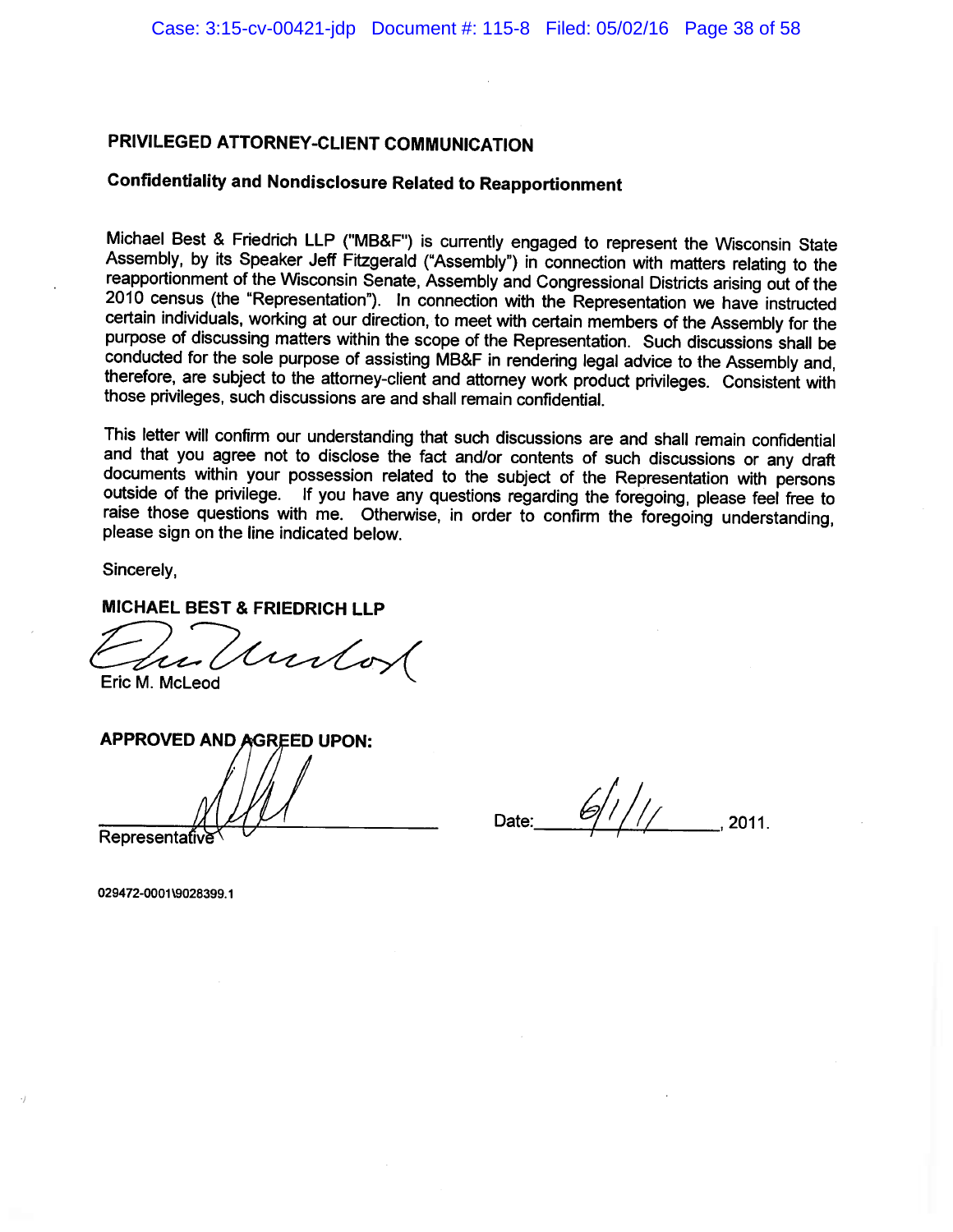#### **Confidentiality and Nondisclosure Related to Reapportionment**

Michael Best & Friedrich LLP ("MB&F") is currently engaged to represent the Wisconsin State Assembly, by its Speaker Jeff Fitzgerald ("Assembly") in connection with matters relating to the reapportionment of the Wisconsin Senate, Assembly and Congressional Districts arising out of the 2010 census (the "Representation"). In connection with the Representation we have instructed certain individuals, working at our direction, to meet with certain members of the Assembly for the purpose of discussing matters within the scope of the Representation. Such discussions shall be conducted for the sole purpose of assisting MB&F in rendering legal advice to the Assembly and, therefore. are subiect to the attorney-client and attorney work product privileges. Consistent with those privileges, such discussions are and shall remain confidential.

This letter will confirm our understanding that such discussions are and shall remain confidential and that you agree not to disclose the fact and/or contents of such discussions or any draft documents within your possession related to the subject of the Representation with persons outside of the privilege. If you have any questions regarding the foregoing, please feel free to raise those questions with me. Otherwise, in order to confirm the foregoing understanding. please sign on the line indicated below.

Sincerely,

**MICHAEL BEST & FRIEDRICH LLP** 

runlos Eric M. McLeod

**APPROVED AND AGREED UPON:** 

Date:  $5 - 3 - 7$ , 2011.

Representative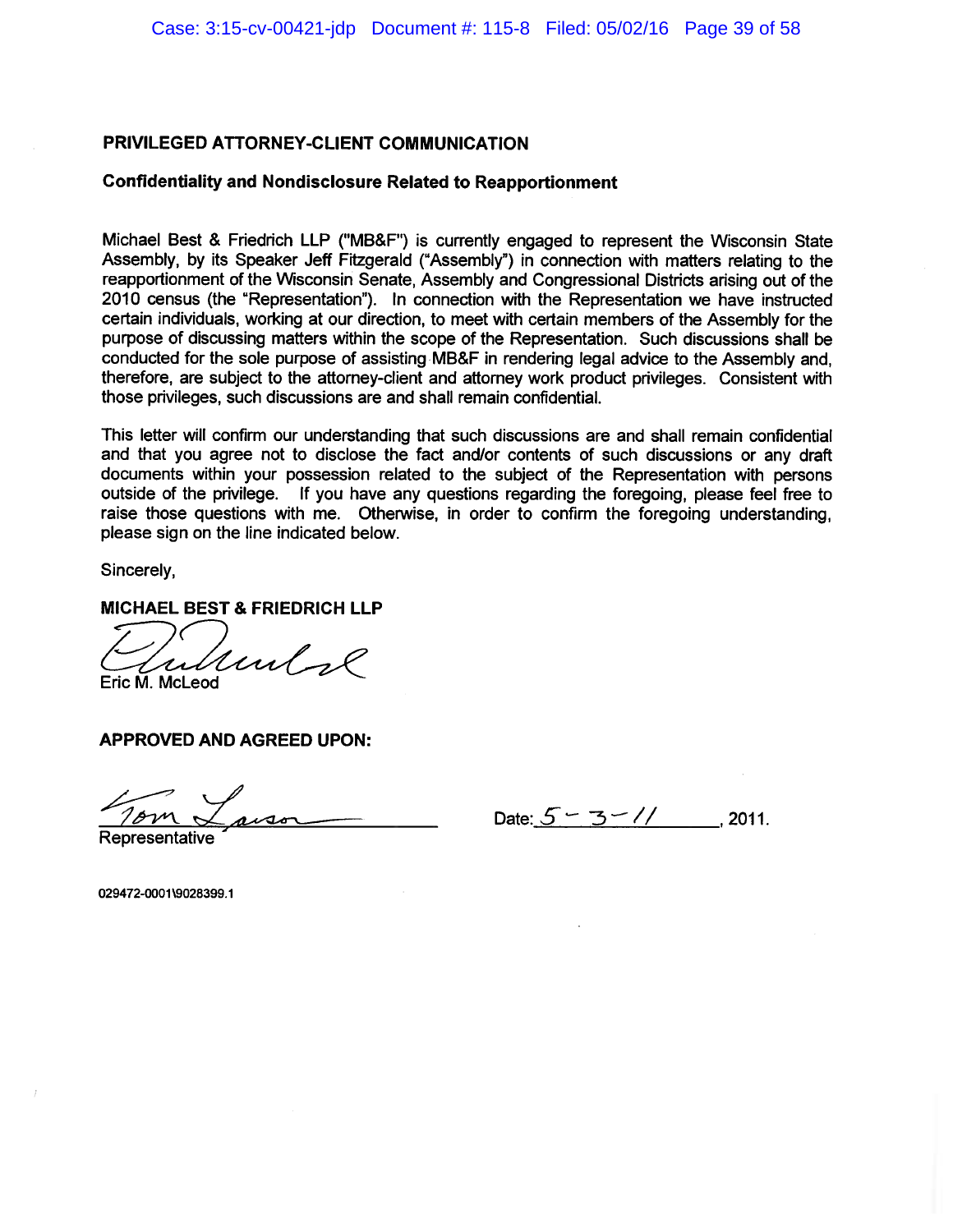### **Confidentiality and Nondisclosure Related to Reapportionment**

Michael Best & Friedrich LLP ("MB&F") is currently engaged to represent the Wisconsin State Assembly, by its Speaker Jeff Fitzgerald ("Assembly") in connection with matters relating to the reapportionment of the Wisconsin Senate, Assembly and Congressional Districts arising out of the 2010 census (the "Representation"). In connection with the Representation we have instructed certain individuals, working at our direction, to meet with certain members of the Assembly for the purpose of discussing matters within the scope of the Representation. Such discussions shall be conducted for the sole purpose of assisting MB&F in rendering legal advice to the Assembly and, therefore, are subject to the attorney-client and attorney work product privileges. Consistent with those privileges, such discussions are and shall remain confidential.

This letter will confirm our understanding that such discussions are and shall remain confidential and that you agree not to disclose the fact and/or contents of such discussions or any draft documents within your possession related to the subject of the Representation with persons outside of the privilege. If you have any questions regarding the foregoing, please feel free to raise those questions with me. Otherwise, in order to confirm the foregoing understanding, please sign on the line indicated below.

Sincerely,

MICHAEL BEST & FRIEDRICH LLP

 $1111$ Eric M. McLeod

**APPROVED AND AGREED UPON:** 

presentati√e

Date:  $\frac{1}{2}$ /4/ 2011.

029472-0001\9028399.1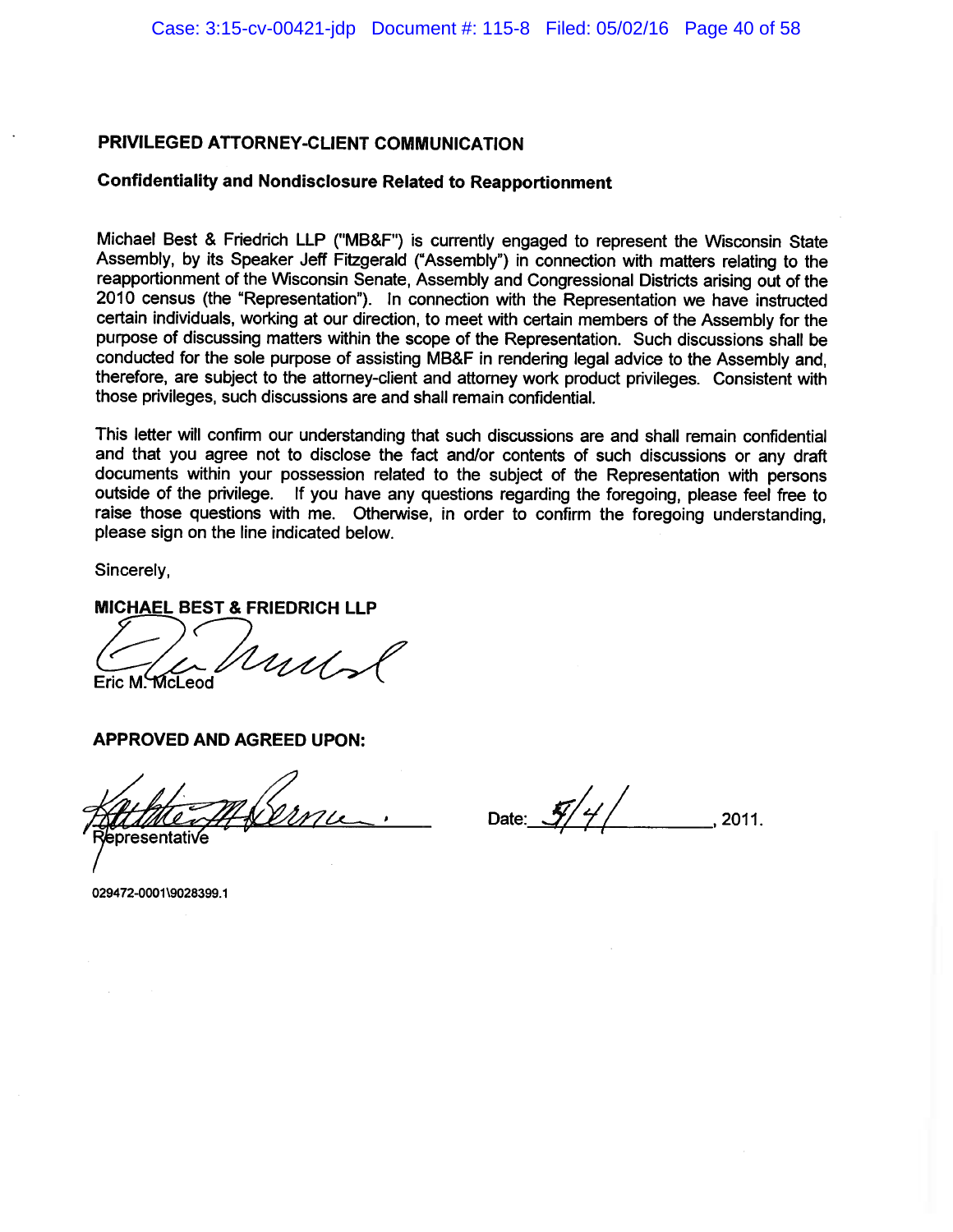### **Confidentiality and Nondisclosure Related to Reapportionment**

Michael Best & Friedrich LLP ("MB&F") is currently engaged to represent the Wisconsin State Assembly, by its Speaker Jeff Fitzgerald ("Assembly") in connection with matters relating to the reapportionment of the Wisconsin Senate, Assembly and Congressional Districts arising out of the 2010 census (the "Representation"). In connection with the Representation we have instructed certain individuals, working at our direction, to meet with certain members of the Assembly for the purpose of discussing matters within the scope of the Representation. Such discussions shall be conducted for the sole purpose of assisting MB&F in rendering legal advice to the Assembly and, therefore, are subject to the attorney-client and attorney work product privileges. Consistent with those privileges, such discussions are and shall remain confidential.

This letter will confirm our understanding that such discussions are and shall remain confidential and that you agree not to disclose the fact and/or contents of such discussions or any draft documents within your possession related to the subject of the Representation with persons outside of the privilege. If you have any questions regarding the foregoing, please feel free to raise those questions with me. Otherwise, in order to confirm the foregoing understanding. please sign on the line indicated below.

Sincerely,

MICHAEL BEST & FRIEDRICH LLP

Undan

Eric M. McLeod

APPROVED AND AGREED UPON:

mM Représentative

Date:  $\frac{y}{c} \frac{1}{c^2}$  2011.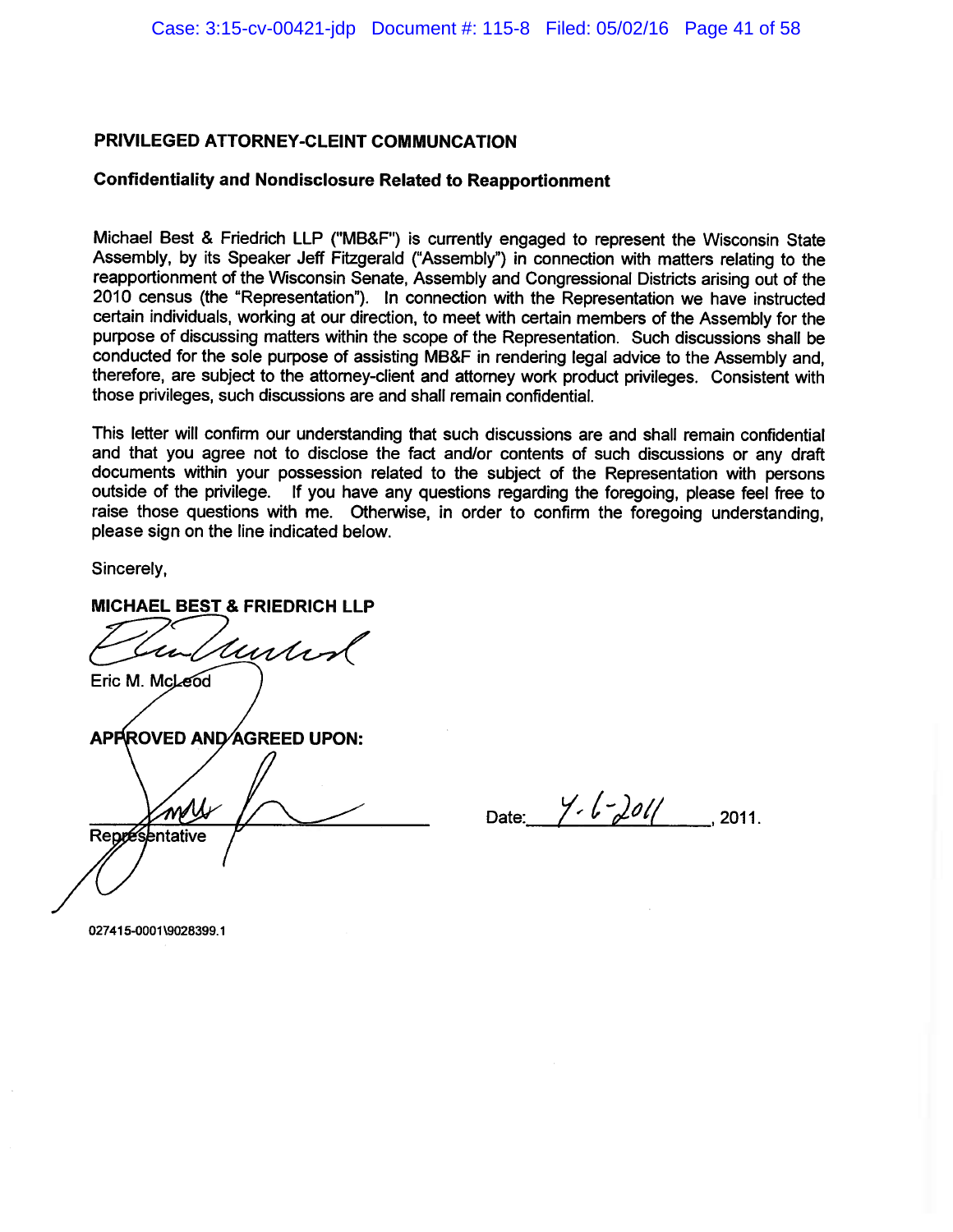## **Confidentiality and Nondisclosure Related to Reapportionment**

Michael Best & Friedrich LLP ("MB&F") is currently engaged to represent the Wisconsin State Assembly, by its Speaker Jeff Fitzgerald ("Assembly") in connection with matters relating to the reapportionment of the Wisconsin Senate, Assembly and Congressional Districts arising out of the 2010 census (the "Representation"). In connection with the Representation we have instructed certain individuals, working at our direction, to meet with certain members of the Assembly for the purpose of discussing matters within the scope of the Representation. Such discussions shall be conducted for the sole purpose of assisting MB&F in rendering legal advice to the Assembly and, therefore, are subject to the attorney-client and attorney work product privileges. Consistent with those privileges, such discussions are and shall remain confidential.

This letter will confirm our understanding that such discussions are and shall remain confidential and that you agree not to disclose the fact and/or contents of such discussions or any draft documents within your possession related to the subject of the Representation with persons outside of the privilege. If you have any questions regarding the foregoing, please feel free to raise those questions with me. Otherwise, in order to confirm the foregoing understanding, please sign on the line indicated below.

Sincerely,

### **MICHAEL BEST & FRIEDRICH LLP**

Mentos

Eric M. McLeod

### **APPROVED AND AGREED UPON:**

Date:  $3/31/10$ 2011.

sentative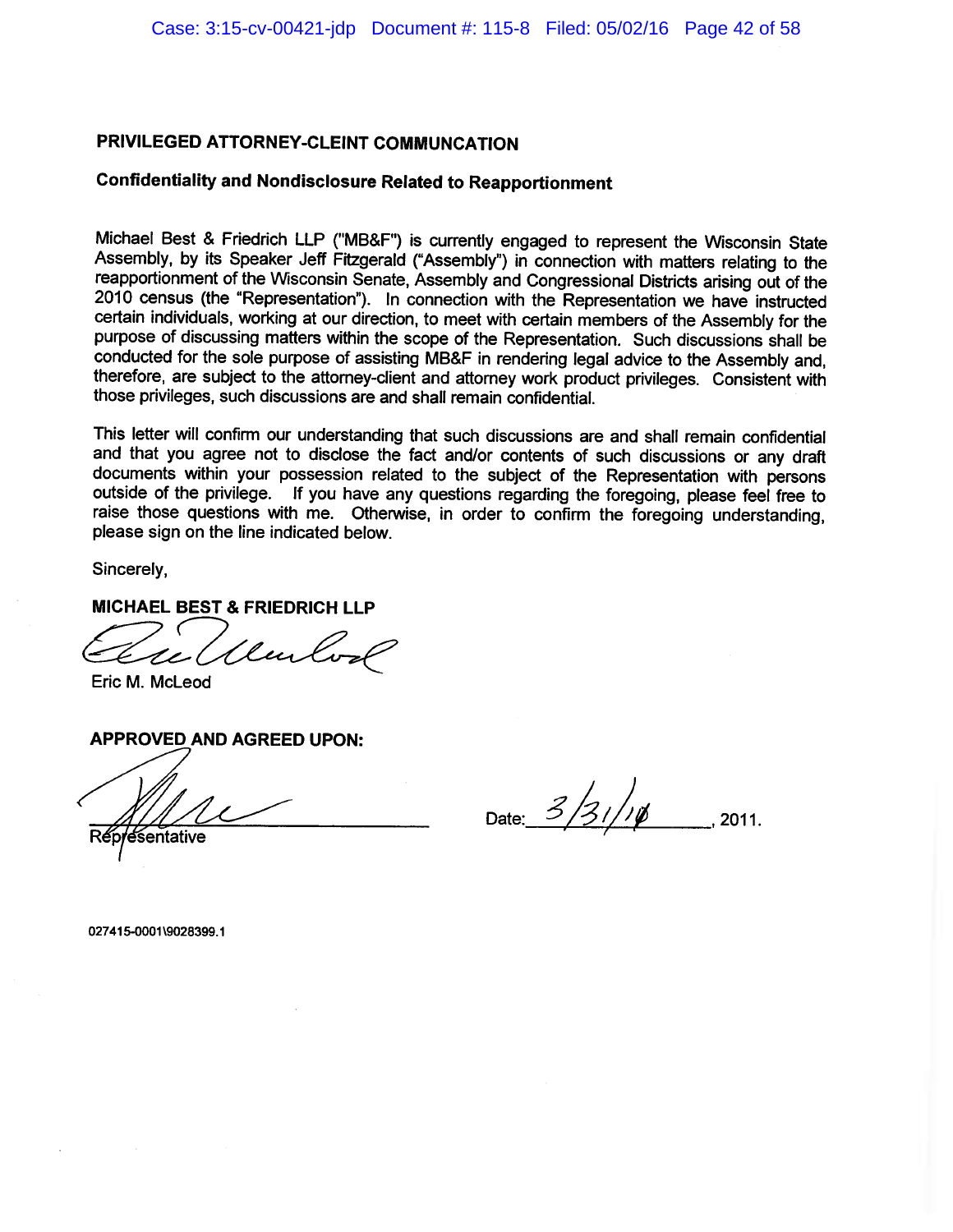#### **Confidentiality and Nondisclosure Related to Reapportionment**

Michael Best & Friedrich LLP ("MB&F") is currently engaged to represent the Wisconsin State Assembly, by its Speaker Jeff Fitzgerald ("Assembly") in connection with matters relating to the reapportionment of the Wisconsin Senate, Assembly and Congressional Districts arising out of the 2010 census (the "Representation"). In connection with the Representation we have instructed certain individuals, working at our direction, to meet with certain members of the Assembly for the purpose of discussing matters within the scope of the Representation. Such discussions shall be conducted for the sole purpose of assisting MB&F in rendering legal advice to the Assembly and. therefore, are subject to the attorney-client and attorney work product privileges. Consistent with those privileges, such discussions are and shall remain confidential.

This letter will confirm our understanding that such discussions are and shall remain confidential and that you agree not to disclose the fact and/or contents of such discussions or any draft documents within your possession related to the subject of the Representation with persons outside of the privilege. If you have any questions regarding the foregoing, please feel free to raise those questions with me. Otherwise, in order to confirm the foregoing understanding, please sign on the line indicated below.

Sincerely,

MICHAEL BEST-& FRIEDRICH LLP

untod

Eric M. McLeod

**APPROVED AND AGREED UPON:** 

Date:  $H$  $P$  $N$   $Q$  $.2011.$ 

Representative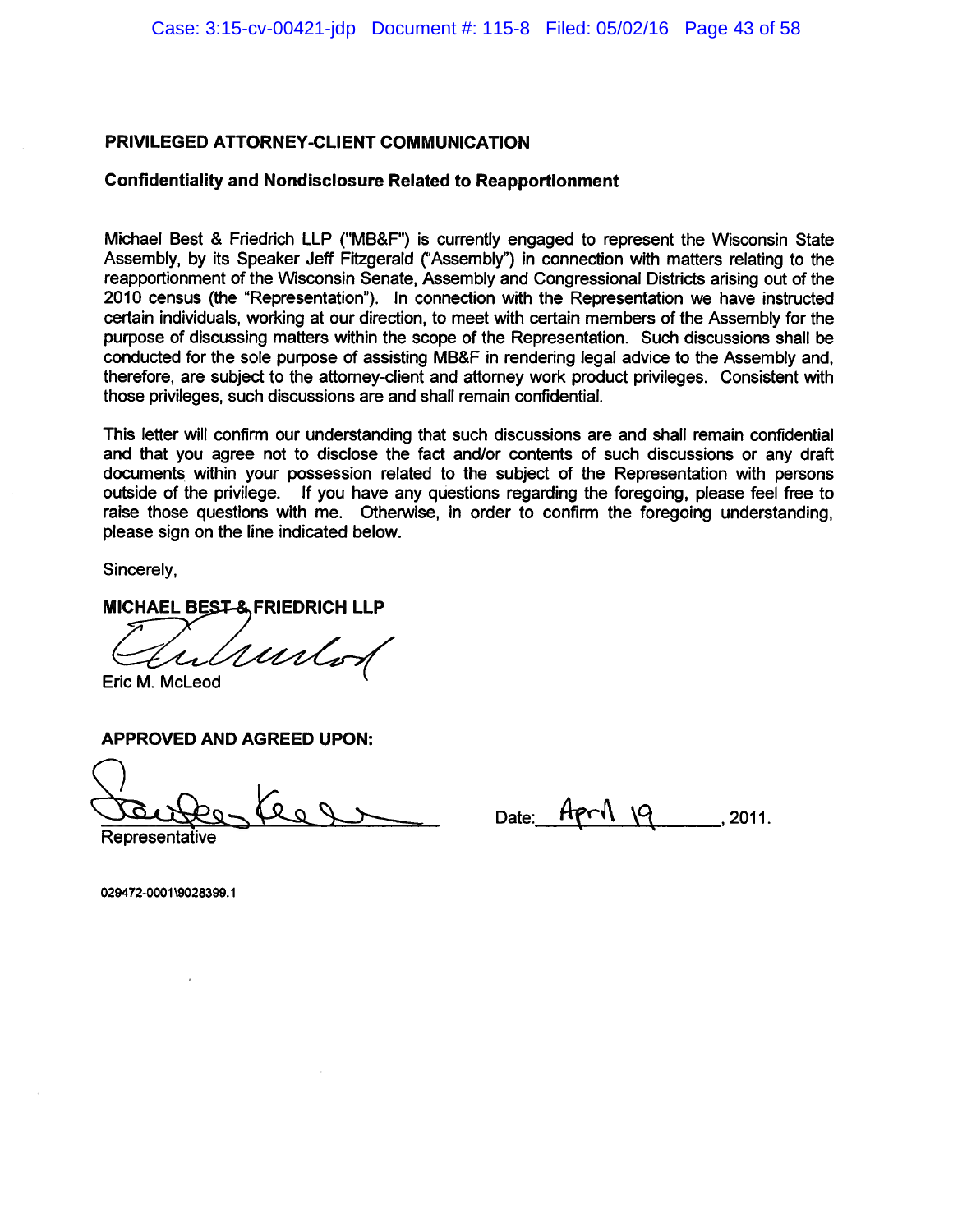## **Confidentiality and Nondisclosure Related to Reapportionment**

Michael Best & Friedrich LLP ("MB&F") is currently engaged to represent the Wisconsin State Assembly, by its Speaker Jeff Fitzgerald ("Assembly") in connection with matters relating to the reapportionment of the Wisconsin Senate, Assembly and Congressional Districts arising out of the 2010 census (the "Representation"). In connection with the Representation we have instructed certain individuals, working at our direction, to meet with certain members of the Assembly for the purpose of discussing matters within the scope of the Representation. Such discussions shall be conducted for the sole purpose of assisting MB&F in rendering legal advice to the Assembly and. therefore, are subject to the attorney-client and attorney work product privileges. Consistent with those privileges, such discussions are and shall remain confidential.

This letter will confirm our understanding that such discussions are and shall remain confidential and that you agree not to disclose the fact and/or contents of such discussions or any draft documents within your possession related to the subject of the Representation with persons outside of the privilege. If you have any questions regarding the foregoing, please feel free to raise those questions with me. Otherwise, in order to confirm the foregoing understanding, please sign on the line indicated below.

Sincerely.

# MICHAEL BEST&FRIEDRICH LLP

en (carles

Eric M. McLeod

### **APPROVED AND AGREED UPON:**

Date:  $May$  (1<sup>Th</sup>, 2011.

Representative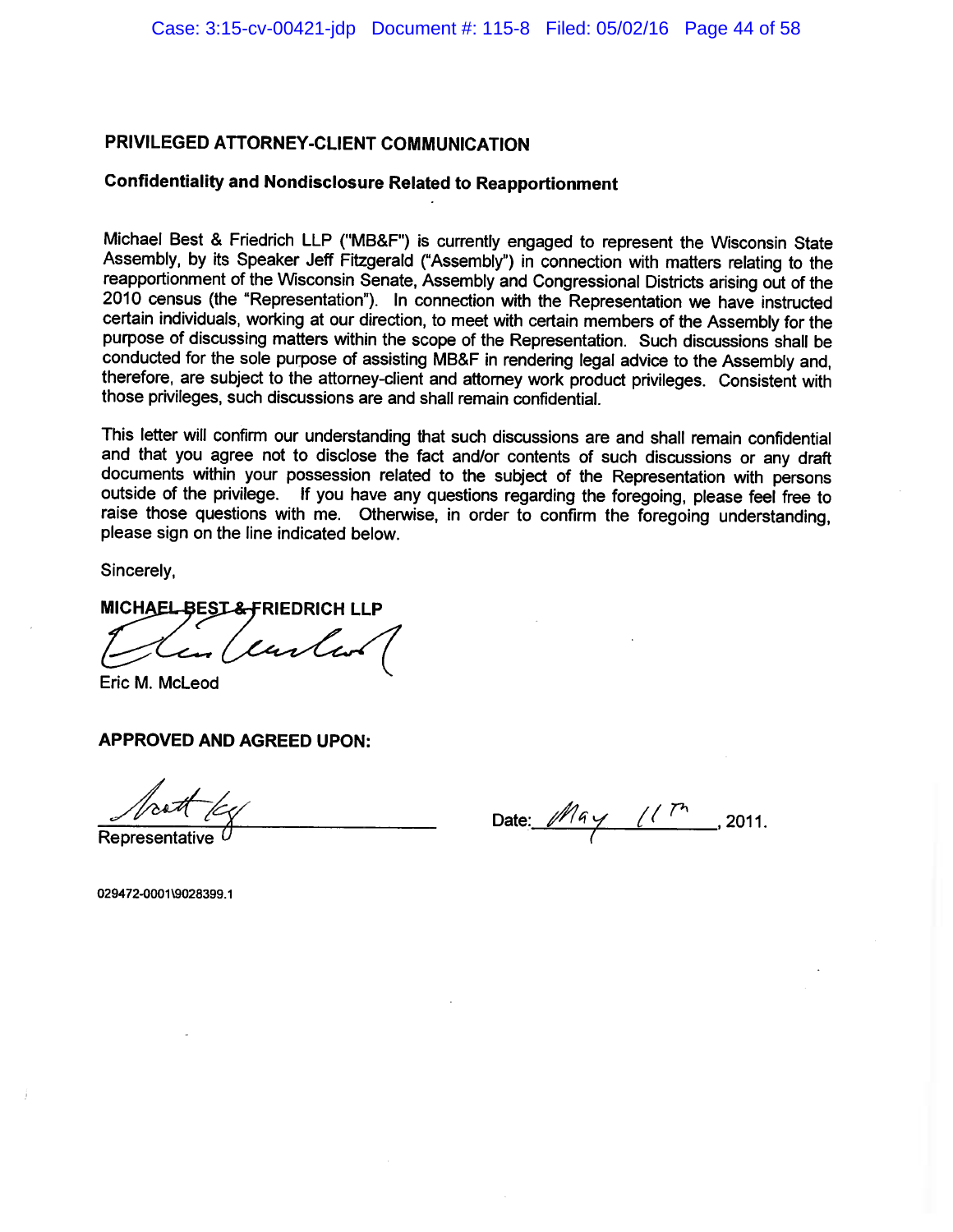### **Confidentiality and Nondisclosure Related to Reapportionment**

Michael Best & Friedrich LLP ("MB&F") is currently engaged to represent the Wisconsin State Assembly, by its Speaker Jeff Fitzgerald ("Assembly") in connection with matters relating to the reapportionment of the Wisconsin Senate, Assembly and Congressional Districts arising out of the 2010 census (the "Representation"). In connection with the Representation we have instructed certain individuals, working at our direction, to meet with certain members of the Assembly for the purpose of discussing matters within the scope of the Representation. Such discussions shall be conducted for the sole purpose of assisting MB&F in rendering legal advice to the Assembly and. therefore, are subject to the attorney-client and attorney work product privileges. Consistent with those privileges, such discussions are and shall remain confidential.

This letter will confirm our understanding that such discussions are and shall remain confidential and that you agree not to disclose the fact and/or contents of such discussions or any draft documents within your possession related to the subject of the Representation with persons outside of the privilege. If you have any questions regarding the foregoing, please feel free to raise those questions with me. Otherwise, in order to confirm the foregoing understanding, please sign on the line indicated below.

Sincerely,

## **MICHAEL BEST & FRIEDRICH LLP**

Unlay Eric M. McLeod

**APPROVED AND AGREED UPON: Representative** 

Date:  $5 - \frac{1}{10}$  2011.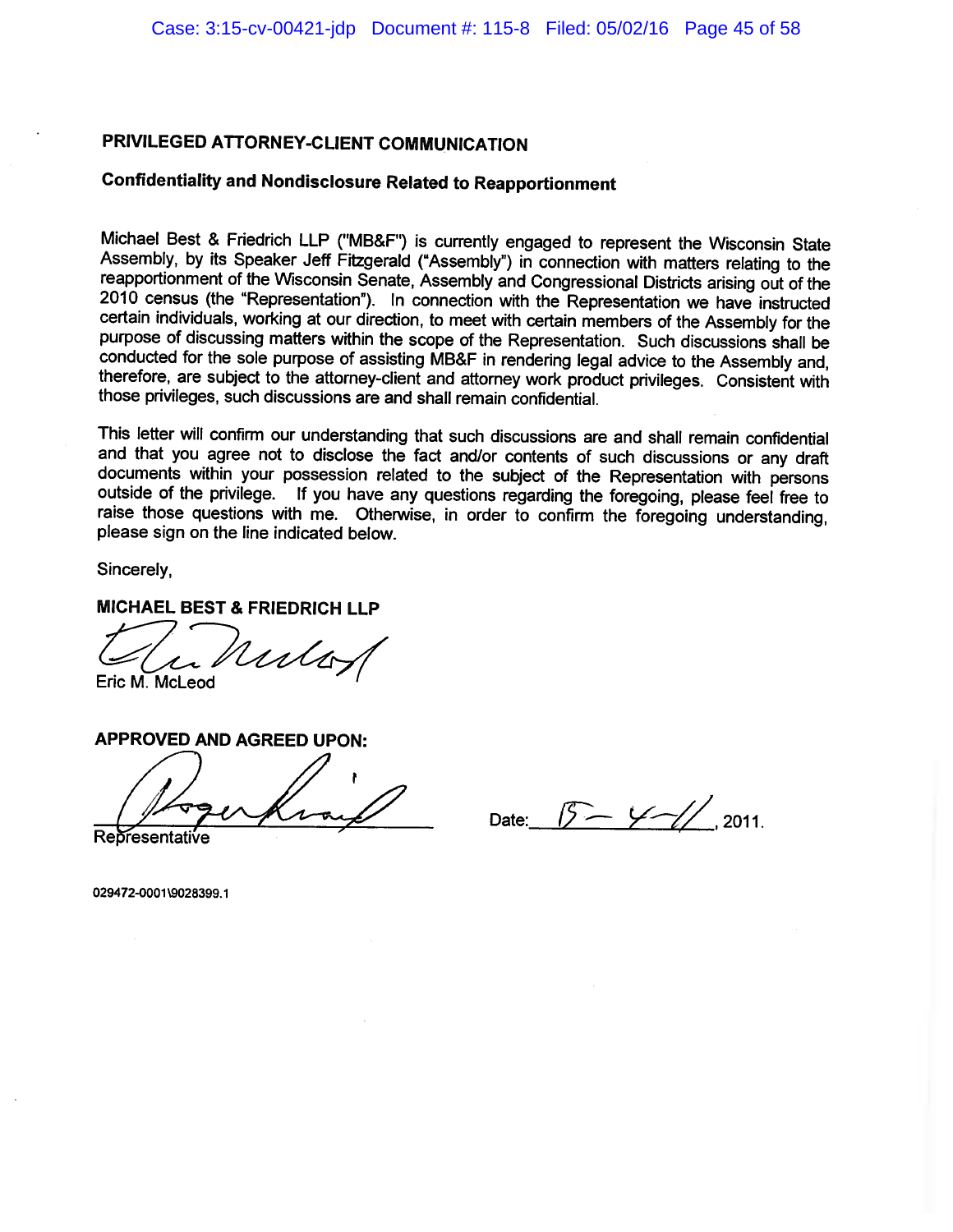# **Confidentiality and Nondisclosure Related to Reapportionment**

Michael Best & Friedrich LLP ("MB&F") is currently engaged to represent the Wisconsin State Assembly, by its Speaker Jeff Fitzgerald ("Assembly") in connection with matters relating to the reapportionment of the Wisconsin Senate, Assembly and Congressional Districts arising out of the 2010 census (the "Representation"). In connection with the Representation we have instructed certain individuals, working at our direction, to meet with certain members of the Assembly for the purpose of discussing matters within the scope of the Representation. Such discussions shall be conducted for the sole purpose of assisting MB&F in rendering legal advice to the Assembly and, therefore, are subject to the attorney-client and attorney work product privileges. Consistent with those privileges, such discussions are and shall remain confidential.

This letter will confirm our understanding that such discussions are and shall remain confidential and that you agree not to disclose the fact and/or contents of such discussions or any draft documents within your possession related to the subject of the Representation with persons outside of the privilege. If you have any questions regarding the foregoing, please feel free to raise those questions with me. Otherwise, in order to confirm the foregoing understanding, please sign on the line indicated below.

Sincerely,

### **MICHAEL BEST & FRIEDRICH LLP**

lustos

Eric M. McLeod

### **APPROVED AND AGREED UPON:**

≷e⁄presentative

Date: 6/7/11 2011.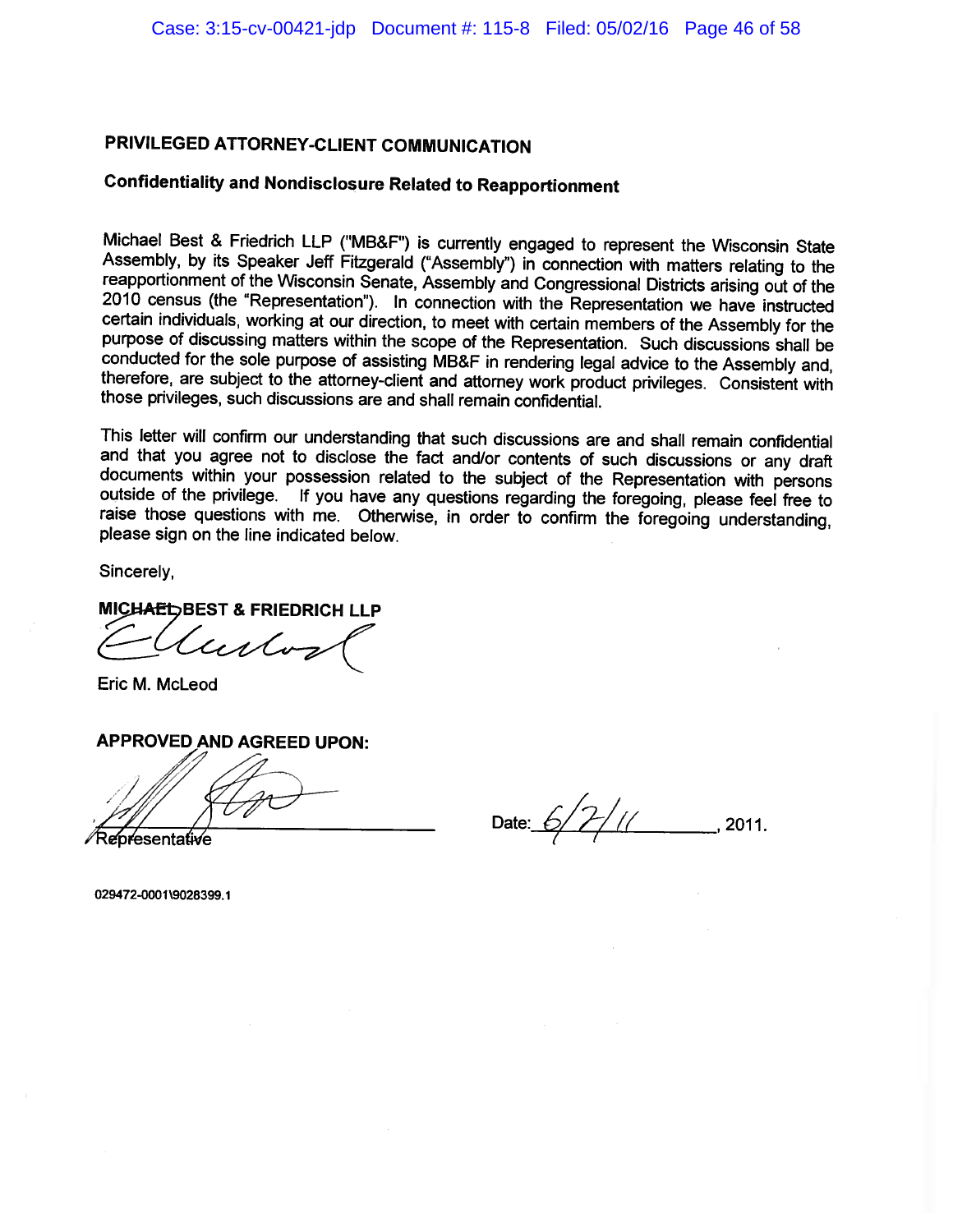# **Confidentiality and Nondisclosure Related to Reapportionment**

Michael Best & Friedrich LLP ("MB&F") is currently engaged to represent the Wisconsin State Assembly, by its Speaker Jeff Fitzgerald ("Assembly") in connection with matters relating to the reapportionment of the Wisconsin Senate, Assembly and Congressional Districts arising out of the 2010 census (the "Representation"). In connection with the Representation we have instructed certain individuals, working at our direction, to meet with certain members of the Assembly for the purpose of discussing matters within the scope of the Representation. Such discussions shall be conducted for the sole purpose of assisting MB&F in rendering legal advice to the Assembly and. therefore, are subject to the attorney-client and attorney work product privileges. Consistent with those privileges, such discussions are and shall remain confidential.

This letter will confirm our understanding that such discussions are and shall remain confidential and that you agree not to disclose the fact and/or contents of such discussions or any draft documents within your possession related to the subject of the Representation with persons outside of the privilege. If you have any questions regarding the foregoing, please feel free to raise those questions with me. Otherwise, in order to confirm the foregoing understanding, please sign on the line indicated below.

Sincerely,

### **MICHAEL BEST & FRIEDRICH LLP**

I und or

Eric M. McLeod

#### **APPROVED AND AGREED UPON:**

Representative

Date: 2011.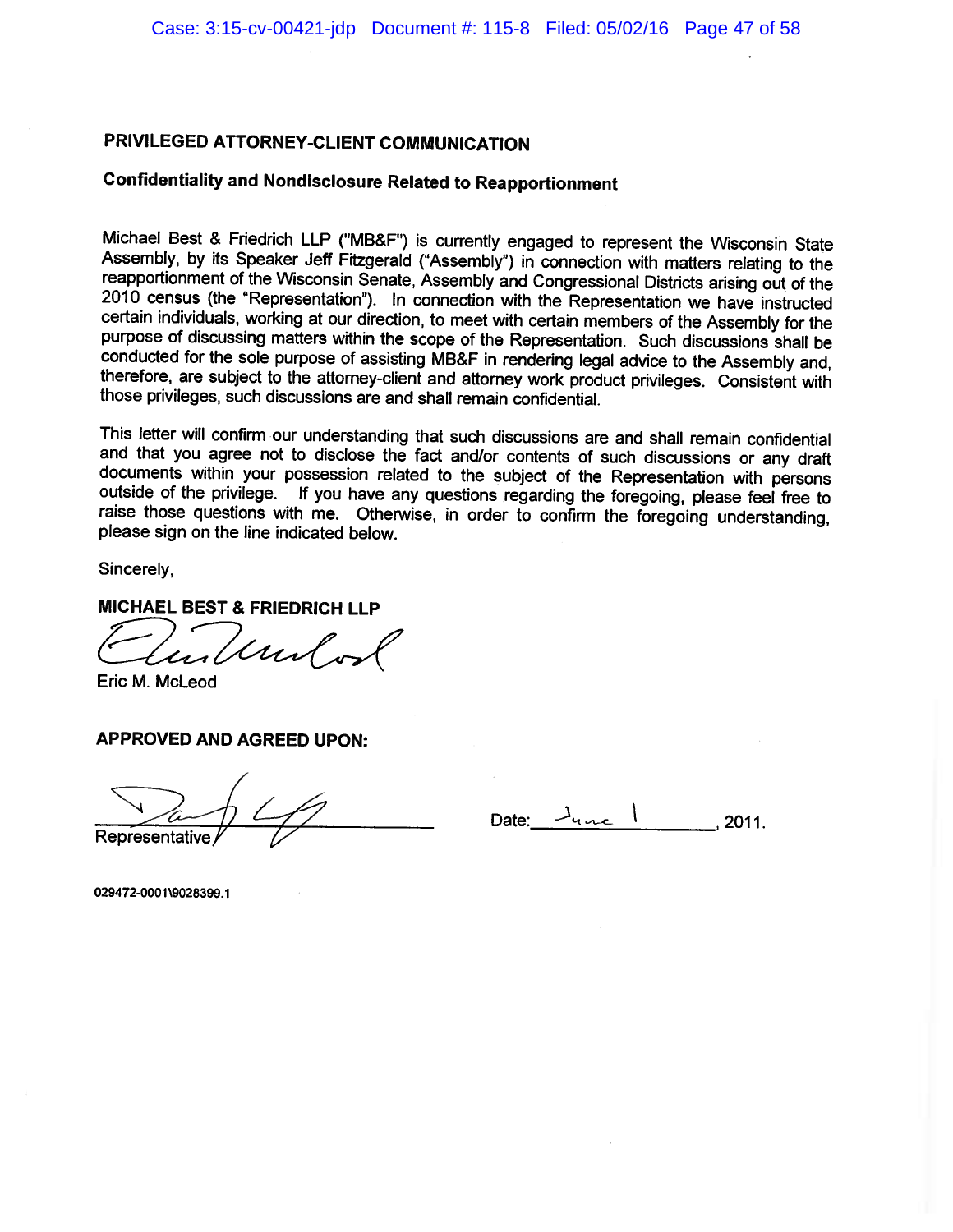#### **Confidentiality and Nondisclosure Related to Reapportionment**

Michael Best & Friedrich LLP ("MB&F") is currently engaged to represent the Wisconsin State Assembly, by its Speaker Jeff Fitzgerald ("Assembly") in connection with matters relating to the reapportionment of the Wisconsin Senate, Assembly and Congressional Districts arising out of the 2010 census (the "Representation"). In connection with the Representation we have instructed certain individuals, working at our direction, to meet with certain members of the Assembly for the purpose of discussing matters within the scope of the Representation. Such discussions shall be conducted for the sole purpose of assisting MB&F in rendering legal advice to the Assembly and, therefore, are subject to the attorney-client and attorney work product privileges. Consistent with those privileges, such discussions are and shall remain confidential.

This letter will confirm our understanding that such discussions are and shall remain confidential and that you agree not to disclose the fact and/or contents of such discussions or any draft documents within your possession related to the subject of the Representation with persons outside of the privilege. If you have any questions regarding the foregoing, please feel free to raise those questions with me. Otherwise, in order to confirm the foregoing understanding, please sign on the line indicated below.

Sincerely,

**MICHAEL BEST & FRIEDRICH LLP** 

Croslos

Eric M. McLeod

**APPROVED AND AGREED UPON:** 

Representative

Date:  $\frac{5}{\sqrt{11}}$ , 2011.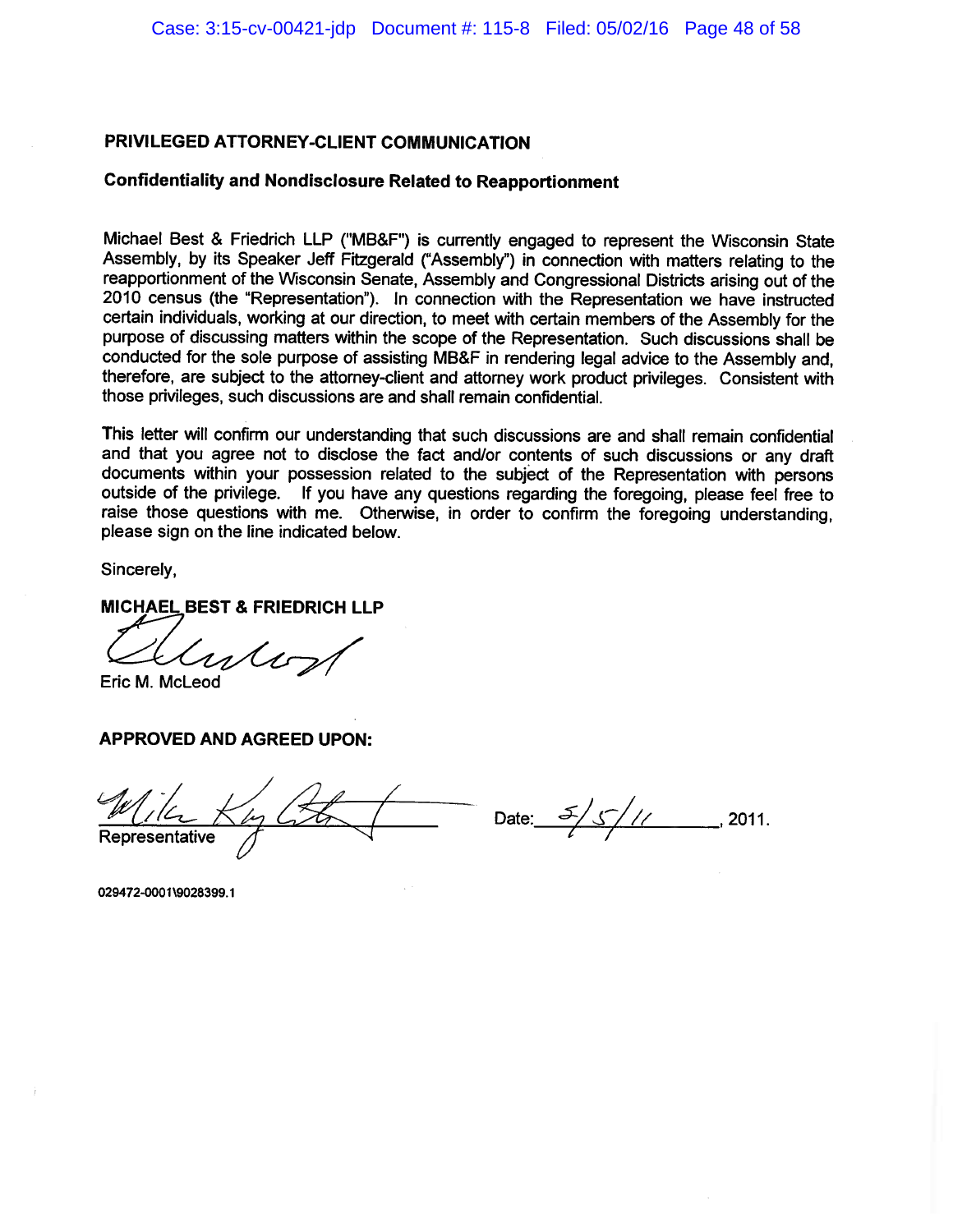# **Confidentiality and Nondisclosure Related to Reapportionment**

Michael Best & Friedrich LLP ("MB&F") is currently engaged to represent the Wisconsin State Assembly, by its Speaker Jeff Fitzgerald ("Assembly") in connection with matters relating to the reapportionment of the Wisconsin Senate, Assembly and Congressional Districts arising out of the 2010 census (the "Representation"). In connection with the Representation we have instructed certain individuals, working at our direction, to meet with certain members of the Assembly for the purpose of discussing matters within the scope of the Representation. Such discussions shall be conducted for the sole purpose of assisting MB&F in rendering legal advice to the Assembly and, therefore, are subject to the attorney-client and attorney work product privileges. Consistent with those privileges, such discussions are and shall remain confidential.

This letter will confirm our understanding that such discussions are and shall remain confidential and that you agree not to disclose the fact and/or contents of such discussions or any draft documents within your possession related to the subject of the Representation with persons outside of the privilege. If you have any questions regarding the foregoing, please feel free to raise those questions with me. Otherwise, in order to confirm the foregoing understanding. please sign on the line indicated below.

Sincerely,

MICHAEL BEST & FRIEDRICH LLP

Uisl

Eric M-McLeod

**ARPRO\** AND AGREED UPON: sentative

2011.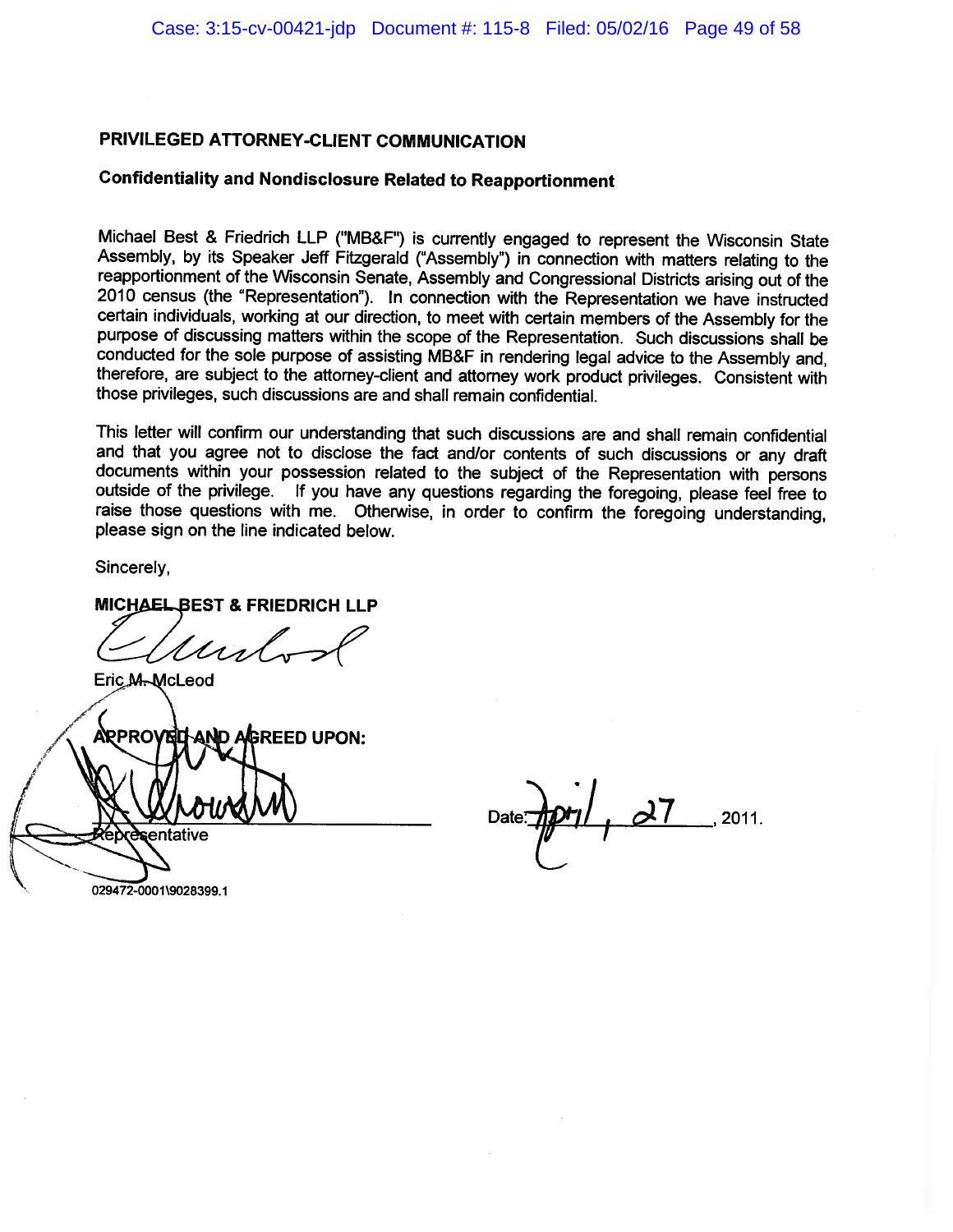# **Confidentiality and Nondisclosure Related to Reapportionment**

Michael Best & Friedrich LLP ("MB&F") is currently engaged to represent the Wisconsin State Assembly, by its Speaker Jeff Fitzgerald ("Assembly") in connection with matters relating to the reapportionment of the Wisconsin Senate, Assembly and Congressional Districts arising out of the 2010 census (the "Representation"). In connection with the Representation we have instructed certain individuals, working at our direction, to meet with certain members of the Assembly for the purpose of discussing matters within the scope of the Representation. Such discussions shall be conducted for the sole purpose of assisting MB&F in rendering legal advice to the Assembly and. therefore, are subject to the attorney-client and attorney work product privileges. Consistent with those privileges, such discussions are and shall remain confidential.

This letter will confirm our understanding that such discussions are and shall remain confidential and that you agree not to disclose the fact and/or contents of such discussions or any draft documents within your possession related to the subject of the Representation with persons outside of the privilege. If you have any questions regarding the foregoing, please feel free to raise those questions with me. Otherwise, in order to confirm the foregoing understanding, please sign on the line indicated below.

Sincerely.

MICHAEL BEST & FRIEDRICH LLP

Irentine Eric M. McLeod

**APPROVED AND AGREED UPON:** 

Iniliams Representative

Date:  $\mu_{\text{rel}}$  07 2011.

029472-0001\9028399.1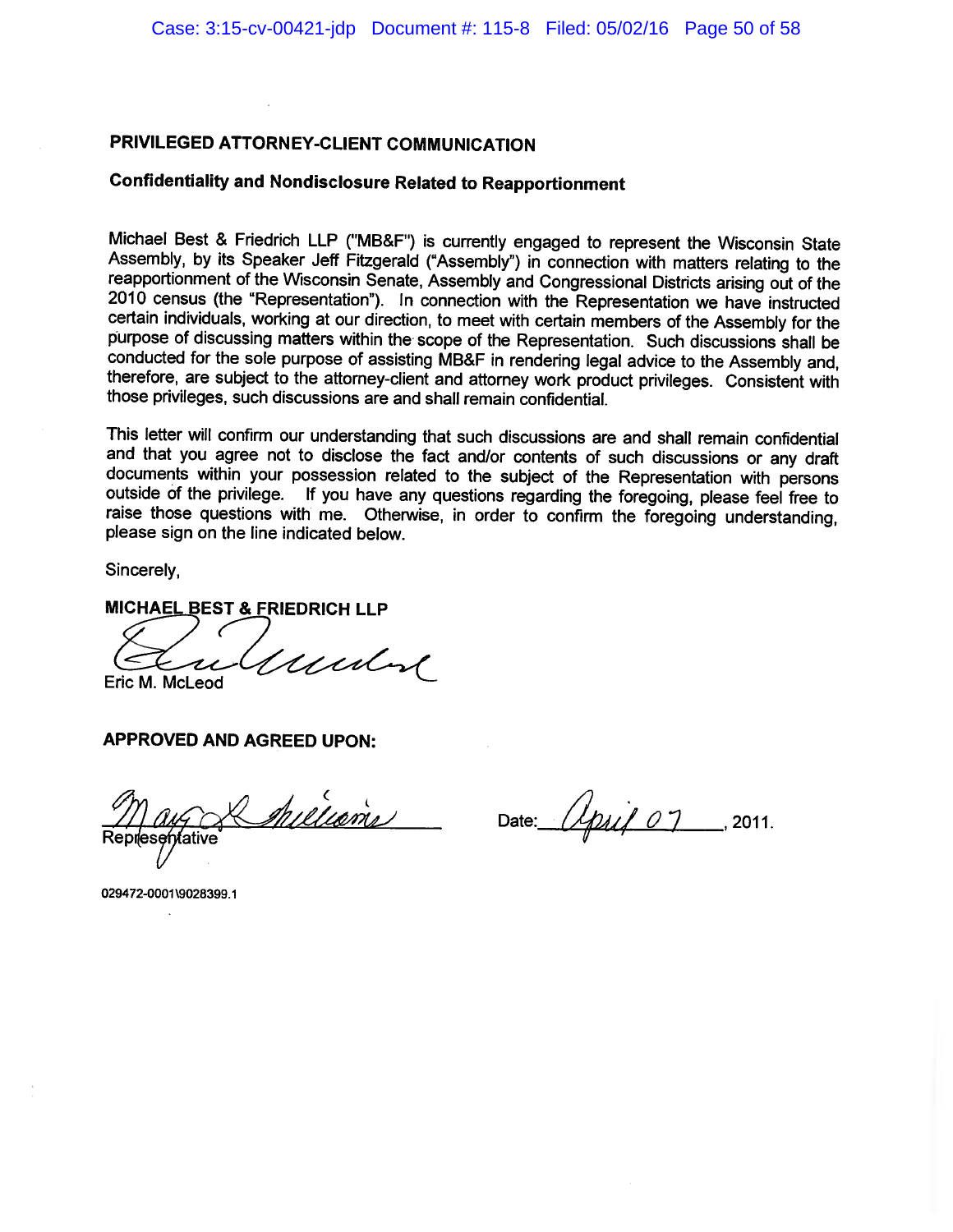#### **Confidentiality and Nondisclosure Related to Reapportionment**

Michael Best & Friedrich LLP ("MB&F") is currently engaged to represent the Wisconsin State Assembly, by its Speaker Jeff Fitzgerald ("Assembly") in connection with matters relating to the reapportionment of the Wisconsin Senate, Assembly and Congressional Districts arising out of the 2010 census (the "Representation"). In connection with the Representation we have instructed certain individuals, working at our direction, to meet with certain members of the Assembly for the purpose of discussing matters within the scope of the Representation. Such discussions shall be conducted for the sole purpose of assisting MB&F in rendering legal advice to the Assembly and, therefore, are subject to the attorney-client and attorney work product privileges. Consistent with those privileges, such discussions are and shall remain confidential.

This letter will confirm our understanding that such discussions are and shall remain confidential and that you agree not to disclose the fact and/or contents of such discussions or any draft documents within your possession related to the subject of the Representation with persons outside of the privilege. If you have any questions regarding the foregoing, please feel free to raise those questions with me. Otherwise, in order to confirm the foregoing understanding, please sign on the line indicated below.

Sincerely,

MICHAEL BEST & FRIEDRICH LLP

Unit.

Eric M. McLeod

**APPROVED AND AGREED UPON:** sentativ 029472-0001\9028399.1

Date: 2011.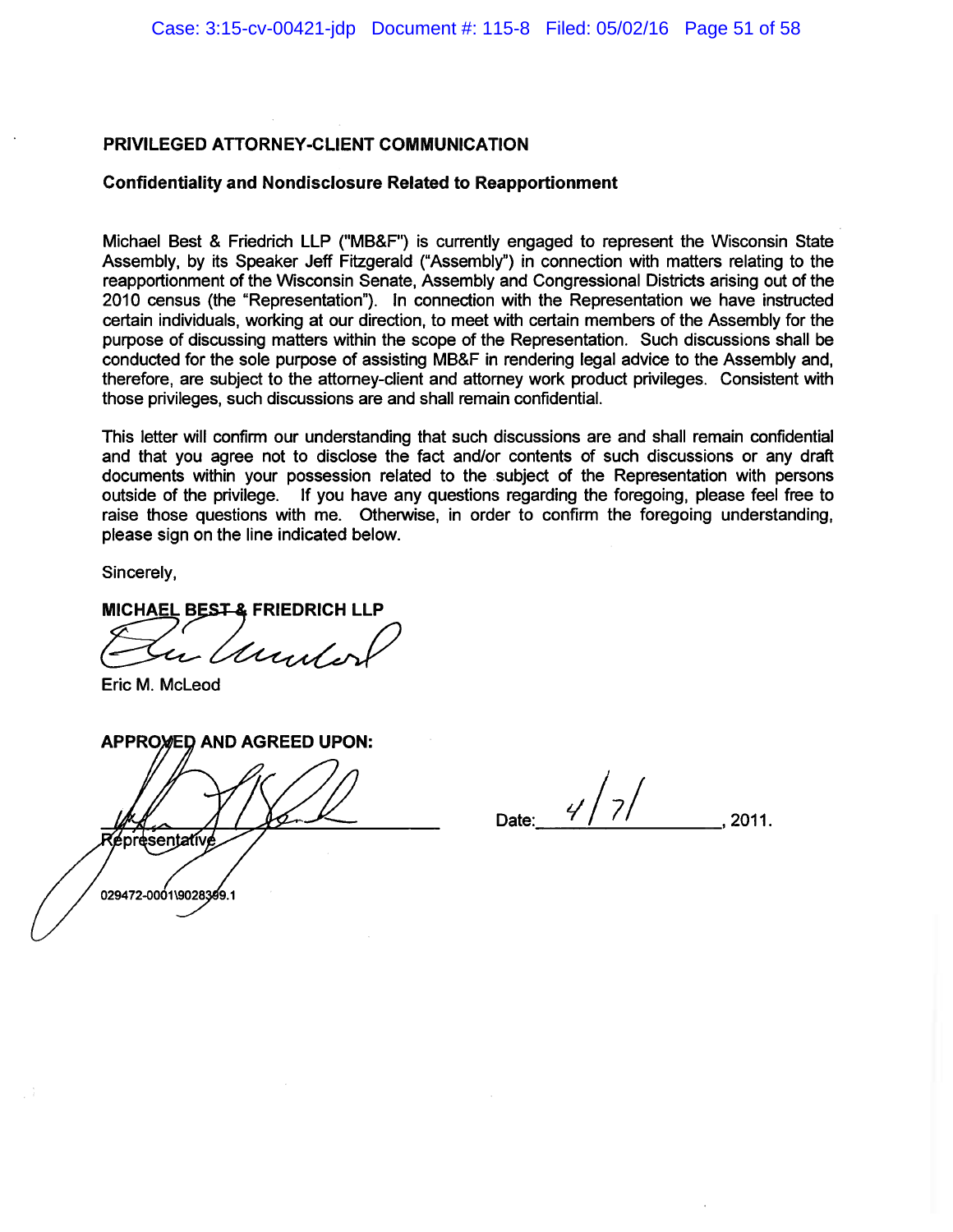#### **Confidentiality and Nondisclosure Related to Reapportionment**

Michael Best & Friedrich LLP ("MB&F") is currently engaged to represent the Wisconsin State Assembly, by its Speaker Jeff Fitzgerald ("Assembly") in connection with matters relating to the reapportionment of the Wisconsin Senate, Assembly and Congressional Districts arising out of the 2010 census (the "Representation"). In connection with the Representation we have instructed certain individuals, working at our direction, to meet with certain members of the Assembly for the purpose of discussing matters within the scope of the Representation. Such discussions shall be conducted for the sole purpose of assisting MB&F in rendering legal advice to the Assembly and, therefore, are subject to the attorney-client and attorney work product privileges. Consistent with those privileges, such discussions are and shall remain confidential.

This letter will confirm our understanding that such discussions are and shall remain confidential and that you agree not to disclose the fact and/or contents of such discussions or any draft documents within your possession related to the subject of the Representation with persons outside of the privilege. If you have any questions regarding the foregoing, please feel free to raise those questions with me. Otherwise, in order to confirm the foregoing understanding, please sign on the line indicated below.

Sincerely,

### **MICHAEL BEST & FRIEDRICH LLP**

Eric M. McLeod

#### **APPROVED AND AGREED UPON:**

Date: 2011.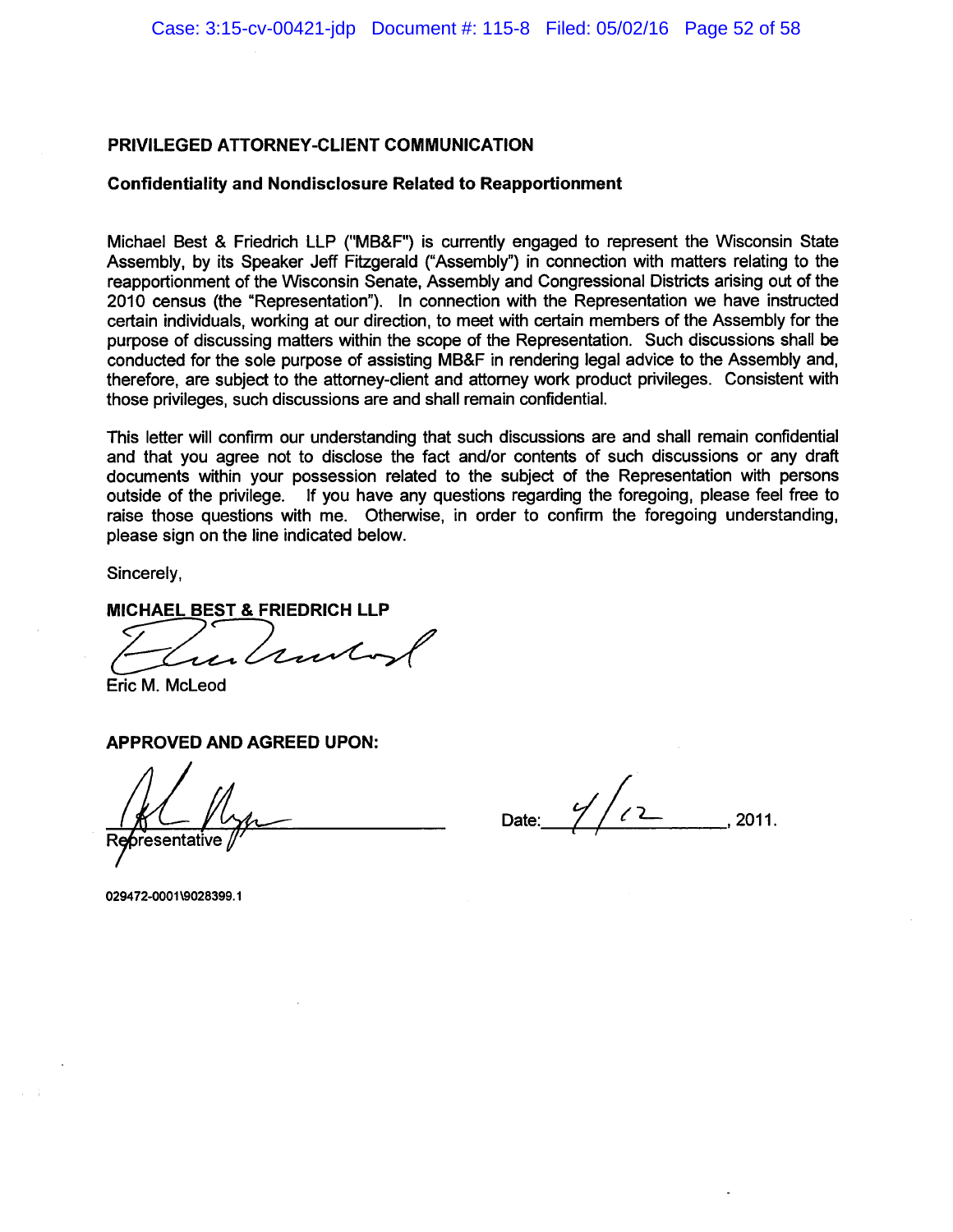#### **Confidentiality and Nondisclosure Related to Reapportionment**

Michael Best & Friedrich LLP ("MB&F") is currently engaged to represent the Wisconsin State Assembly, by its Speaker Jeff Fitzgerald ("Assembly") in connection with matters relating to the reapportionment of the Wisconsin Senate. Assembly and Congressional Districts arising out of the 2010 census (the "Representation"). In connection with the Representation we have instructed certain individuals, working at our direction, to meet with certain members of the Assembly for the purpose of discussing matters within the scope of the Representation. Such discussions shall be conducted for the sole purpose of assisting MB&F in rendering legal advice to the Assembly and, therefore, are subject to the attorney-client and attorney work product privileges. Consistent with those privileges, such discussions are and shall remain confidential.

This letter will confirm our understanding that such discussions are and shall remain confidential and that you agree not to disclose the fact and/or contents of such discussions or any draft documents within your possession related to the subject of the Representation with persons outside of the privilege. If you have any questions regarding the foregoing, please feel free to raise those questions with me. Otherwise, in order to confirm the foregoing understanding. please sign on the line indicated below.

Sincerely.

MICHAEL BEST & FRIEDRICH LLP

Under

Eric M. McLeod

**APPROVED AND AGREED UPON:** 

Date:  $4 - 13$ , 2011.

Representative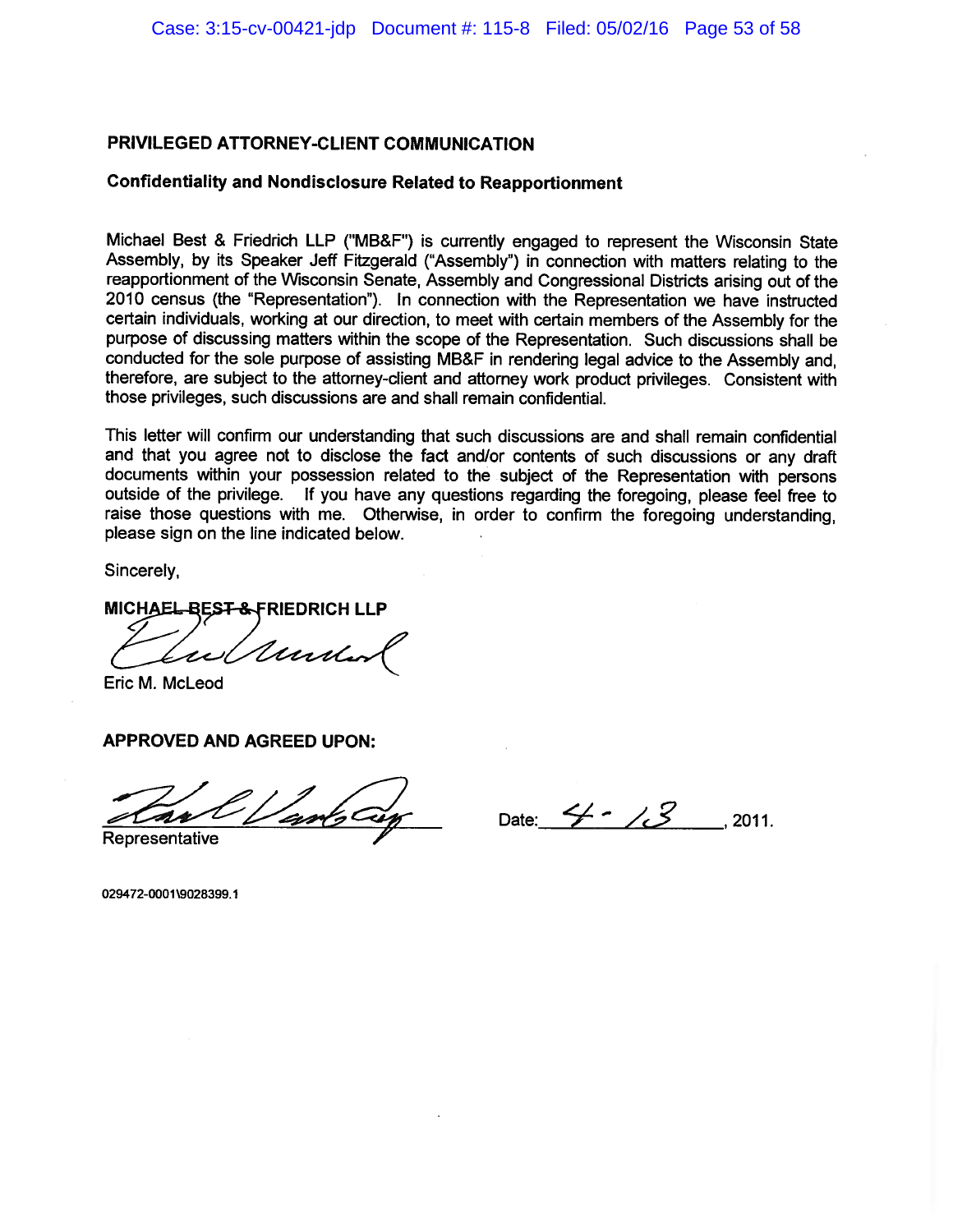### **Confidentiality and Nondisclosure Related to Reapportionment**

Michael Best & Friedrich LLP ("MB&F") is currently engaged to represent the Wisconsin State Assembly, by its Speaker Jeff Fitzgerald ("Assembly") in connection with matters relating to the reapportionment of the Wisconsin Senate. Assembly and Congressional Districts arising out of the 2010 census (the "Representation"). In connection with the Representation we have instructed certain individuals, working at our direction, to meet with certain members of the Assembly for the purpose of discussing matters within the scope of the Representation. Such discussions shall be conducted for the sole purpose of assisting MB&F in rendering legal advice to the Assembly and, therefore, are subject to the attorney-client and attorney work product privileges. Consistent with those privileges, such discussions are and shall remain confidential.

This letter will confirm our understanding that such discussions are and shall remain confidential and that you agree not to disclose the fact and/or contents of such discussions or any draft documents within your possession related to the subject of the Representation with persons outside of the privilege. If you have any questions regarding the foregoing, please feel free to raise those questions with me. Otherwise, in order to confirm the foregoing understanding, please sign on the line indicated below.

Sincerely,

#### MICHAEL BEST & FRIEDRICH LLP

muy

Eric M. McLeod

APPROVED AND AGREED UPON: Rebresentativ

Date:  $S - 3$ 2011.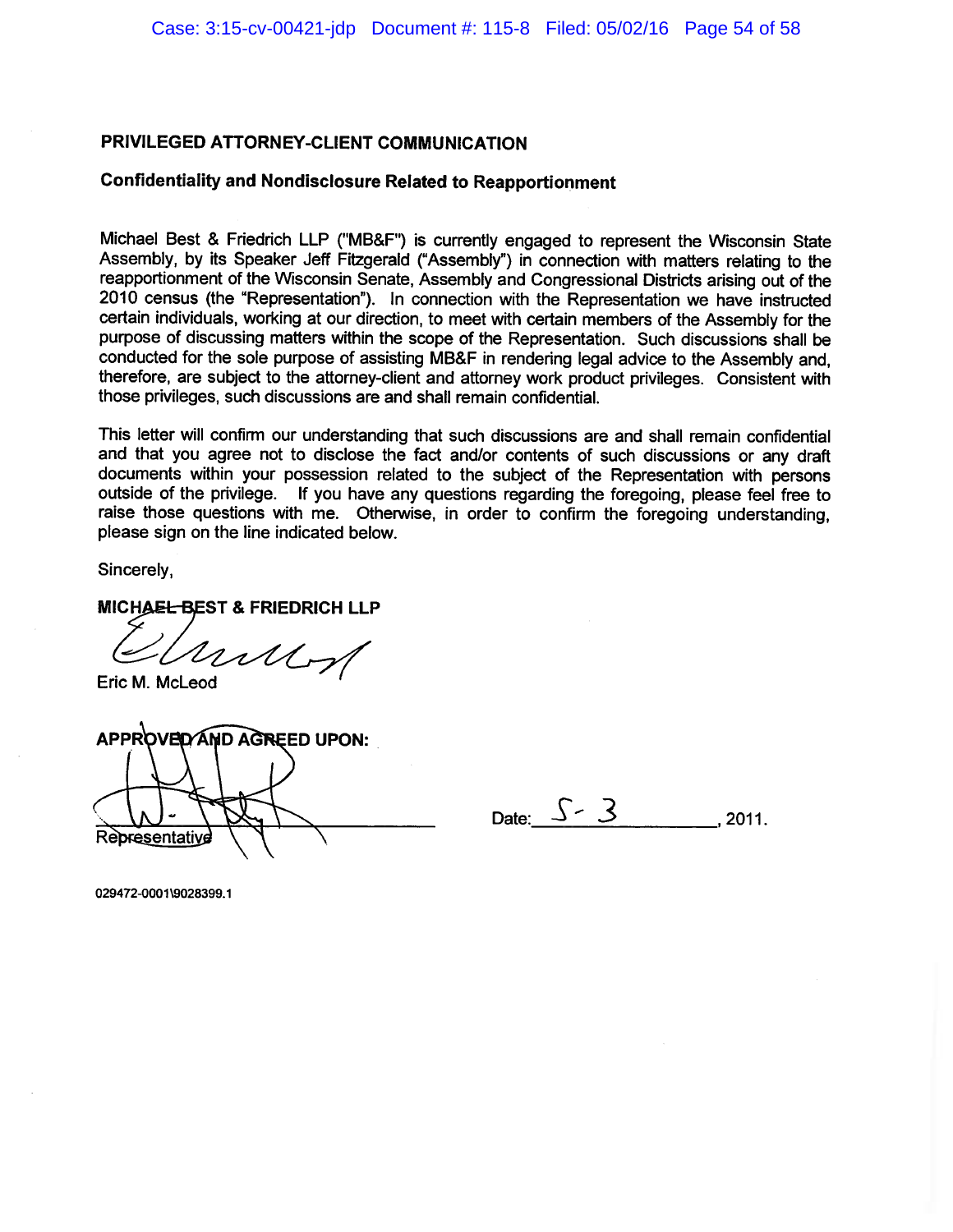#### **Confidentiality and Nondisclosure Related to Reapportionment**

Michael Best & Friedrich LLP ("MB&F") is currently engaged to represent the Wisconsin State Assembly, by its Speaker Jeff Fitzgerald ("Assembly") in connection with matters relating to the reapportionment of the Wisconsin Senate, Assembly and Congressional Districts arising out of the 2010 census (the "Representation"). In connection with the Representation we have instructed certain individuals, working at our direction, to meet with certain members of the Assembly for the purpose of discussing matters within the scope of the Representation. Such discussions shall be conducted for the sole purpose of assisting MB&F in rendering legal advice to the Assembly and, therefore, are subject to the attorney-client and attorney work product privileges. Consistent with those privileges, such discussions are and shall remain confidential.

This letter will confirm our understanding that such discussions are and shall remain confidential and that you agree not to disclose the fact and/or contents of such discussions or any draft documents within your possession related to the subject of the Representation with persons outside of the privilege. If you have any questions regarding the foregoing, please feel free to raise those questions with me. Otherwise, in order to confirm the foregoing understanding, please sign on the line indicated below.

Sincerely,

#### MICHAEL-BEST & FRIEDRICH LLP

Unlor Eric M. McLeod

**APPROVED AND AGREED UPON:** 

Date:  $5\frac{1}{2}$ 2011.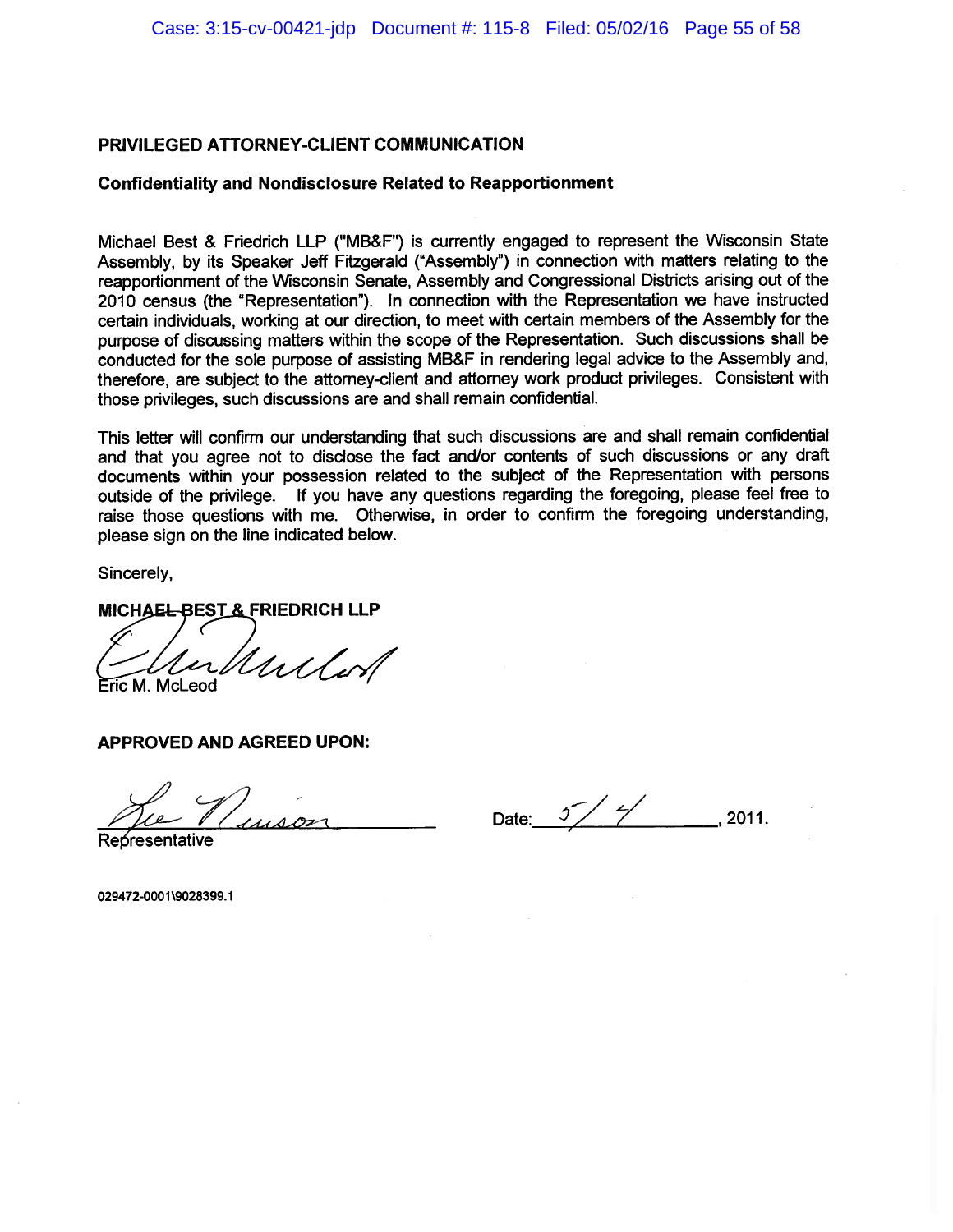### **Confidentiality and Nondisclosure Related to Reapportionment**

Michael Best & Friedrich LLP ("MB&F") is currently engaged to represent the Wisconsin State Assembly, by its Speaker Jeff Fitzgerald ("Assembly") in connection with matters relating to the reapportionment of the Wisconsin Senate, Assembly and Congressional Districts arising out of the 2010 census (the "Representation"). In connection with the Representation we have instructed certain individuals, working at our direction, to meet with certain members of the Assembly for the purpose of discussing matters within the scope of the Representation. Such discussions shall be conducted for the sole purpose of assisting MB&F in rendering legal advice to the Assembly and. therefore, are subject to the attorney-client and attorney work product privileges. Consistent with those privileges, such discussions are and shall remain confidential.

This letter will confirm our understanding that such discussions are and shall remain confidential and that you agree not to disclose the fact and/or contents of such discussions or any draft documents within your possession related to the subject of the Representation with persons outside of the privilege. If you have any questions regarding the foregoing, please feel free to raise those questions with me. Otherwise, in order to confirm the foregoing understanding. please sign on the line indicated below.

Sincerely.

**MICHAEL BEST & FRIEDRICH LLP** 

*I undon* 

Eric M. McLeod

### **APPROVED AND AGREED UPON:**

2011.

Representativé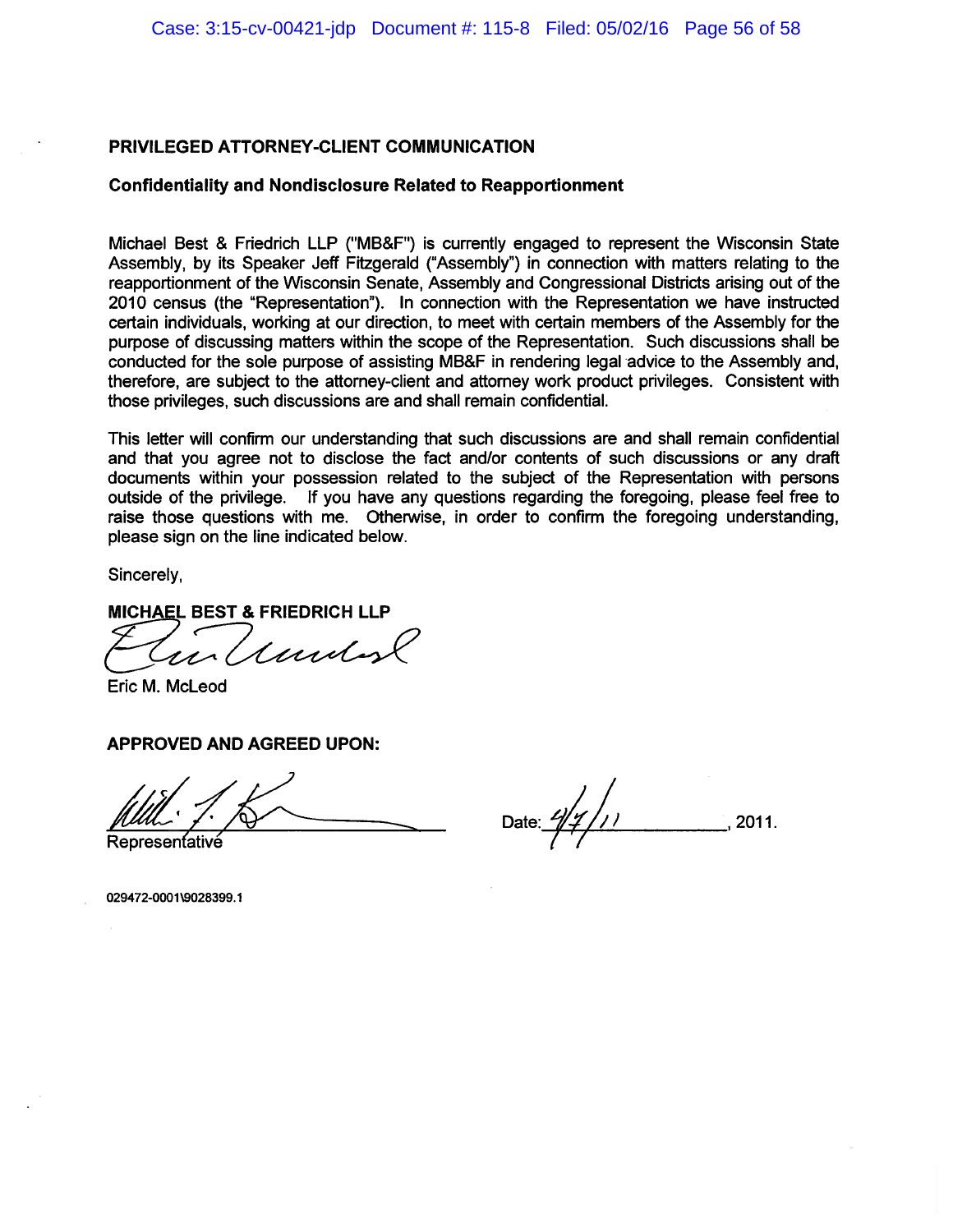#### **Confidentiality and Nondisclosure Related to Reapportionment**

Michael Best & Friedrich LLP ("MB&F") is currently engaged to represent the Wisconsin State Assembly, by its Speaker Jeff Fitzgerald ("Assembly") in connection with matters relating to the reapportionment of the Wisconsin Senate, Assembly and Congressional Districts arising out of the 2010 census (the "Representation"). In connection with the Representation we have instructed certain individuals, working at our direction, to meet with certain members of the Assembly for the purpose of discussing matters within the scope of the Representation. Such discussions shall be conducted for the sole purpose of assisting MB&F in rendering legal advice to the Assembly and. therefore, are subject to the attorney-client and attorney work product privileges. Consistent with those privileges, such discussions are and shall remain confidential.

This letter will confirm our understanding that such discussions are and shall remain confidential and that you agree not to disclose the fact and/or contents of such discussions or any draft documents within your possession related to the subject of the Representation with persons outside of the privilege. If you have any questions regarding the foregoing, please feel free to raise those questions with me. Otherwise, in order to confirm the foregoing understanding, please sign on the line indicated below.

Sincerely.

#### **MICHAEL BEST & FRIEDRICH LLP**

rubers

Eric M. McLeod

**APPROVED AND AGREED UPON:** 

Date:  $\{A_{p}, 1 \neq 2, \ldots, 2011\}$ 

Representative